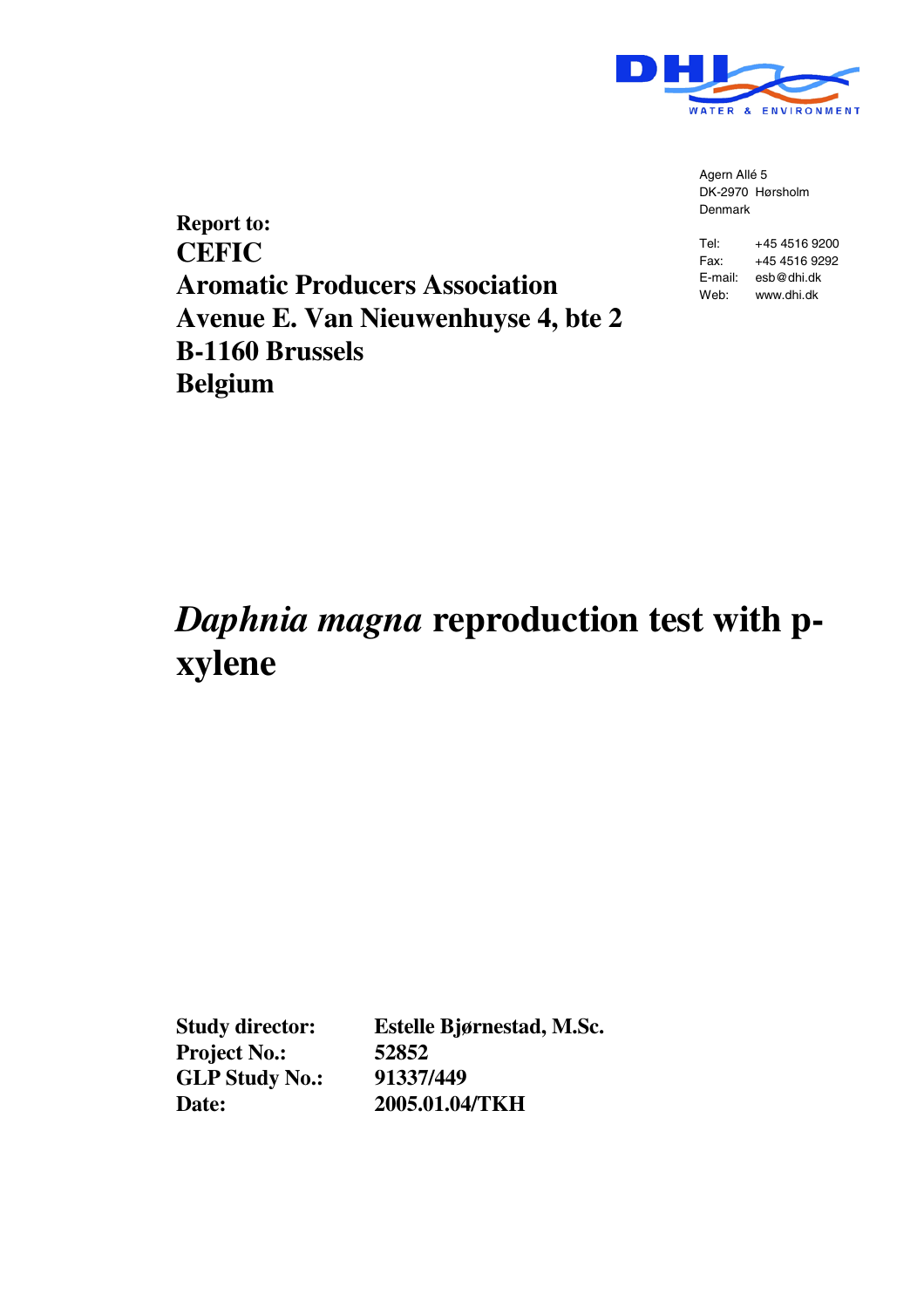| <b>Sponsor:</b><br><b>CEFIC</b><br><b>Aromatic Producers Association</b><br>Avenue E. Van Nieuwenhuyse 4, bte 2<br>B-1160 Brussels<br>Belgium                            |                         | <b>Monitor of the study:</b><br><b>TNO Nutrition and Food Research</b><br>Study Monitor: Drs Casper Hamwijk<br>Utrechtseweg 48<br>3704 HE Zeist<br>The Netherlands    |  |  |  |  |  |  |  |
|--------------------------------------------------------------------------------------------------------------------------------------------------------------------------|-------------------------|-----------------------------------------------------------------------------------------------------------------------------------------------------------------------|--|--|--|--|--|--|--|
| Title:                                                                                                                                                                   |                         | Daphnia magna reproduction test with p-xylene                                                                                                                         |  |  |  |  |  |  |  |
| <b>GLP Study No.:</b>                                                                                                                                                    | 91337/449               |                                                                                                                                                                       |  |  |  |  |  |  |  |
| Project No.:                                                                                                                                                             | 52852                   |                                                                                                                                                                       |  |  |  |  |  |  |  |
| <b>Test Period:</b>                                                                                                                                                      | 2004.08.25 - 2004.09.15 |                                                                                                                                                                       |  |  |  |  |  |  |  |
| Test facilities:<br>Daphnia magna Reproduction test:<br>DHI Water & Environment<br>Dept. of Environmental Risk Assessment<br>Agern Allé 5<br>DK-2970 Hørsholm<br>Denmark |                         | <b>Chemical analysis</b><br><b>TNO Nutrition and Food Research</b><br><b>Analytical Sciences Department</b><br>Utrechtseweg 48<br>NL-3704 HE Zeist<br>The Netherlands |  |  |  |  |  |  |  |
| Authontication:                                                                                                                                                          |                         |                                                                                                                                                                       |  |  |  |  |  |  |  |

Authentication:

We the undersigned hereby declare that the ecotoxicological investigation described in this report "*Daphnia magna* reproduction test with p-xylene" was carried out under our supervision, and in accordance with the OECD Principles of Good Laboratory Practice (as revised in 1997).

The study has been carried out in accordance with the procedures described in the report, which represents a true and accurate record of the results obtained.

## **DHI:**

| <b>Study Director:</b>                          | Estelle Bjørnestad, M.Sc. | 2005.01.04   |
|-------------------------------------------------|---------------------------|--------------|
| Approved by:                                    | Torben Madsen, Ph.D.      | 2005.01.05   |
| Technician:                                     | Connie Seierø             | 2005.01.04   |
| TNO:                                            |                           |              |
| Principal Investigator<br>analytical chemistry: | Ton Schouten              | 2005.01.07   |
| GLP Study No.                                   |                           | Page 2 of 43 |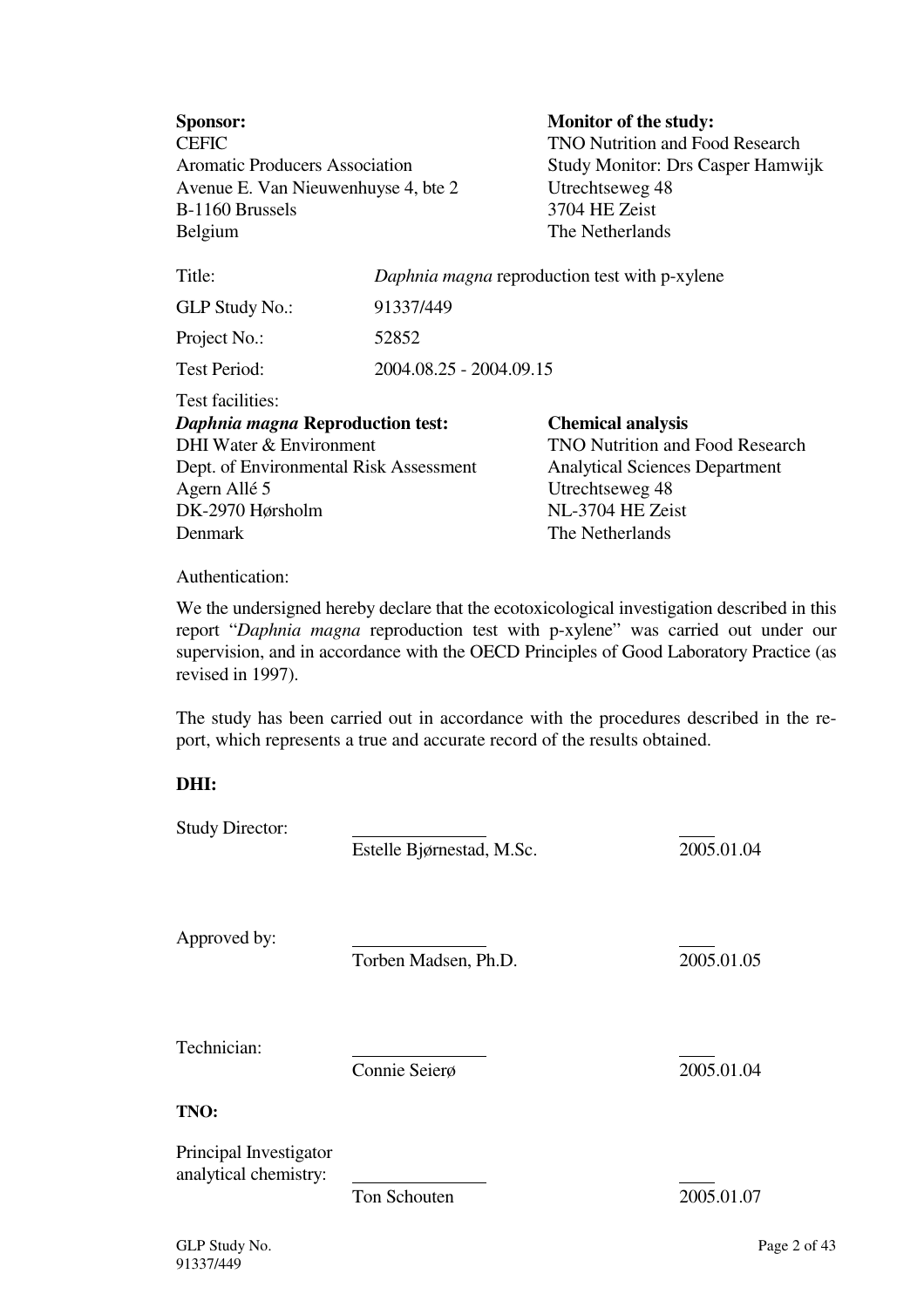## **Quality Assurance Statement**

DHI Water & Environment Agern Allé 5 DK-2970 Hørsholm

Inspection of GLP studies is performed according to the following principles dependent on the type of study.

In short term studies (less than 1 week) conducted frequently, critical phases are inspected 2-3 times per year or on request from the sponsor.

In long term studies and short-term studies conducted non-frequently, inspections are made at critical phases of the individual study.

The performance of this study has been secured by DHI Water & Environment's Quality Assurance Unit.

The dates of inspection and audit are given below:

| Date       | <b>Activity</b>      |
|------------|----------------------|
| 2004.06.21 | Protocol received    |
| 2004.09.15 | Study audit          |
| 2005.01.04 | Final report audited |

This test report accurately describes the methods and procedures used in the study and accurately reflect the raw data of the study.

Louise Schlüter (Quality Assurance) 2005.01.04

Report copy No. of 5

 $\overline{a}$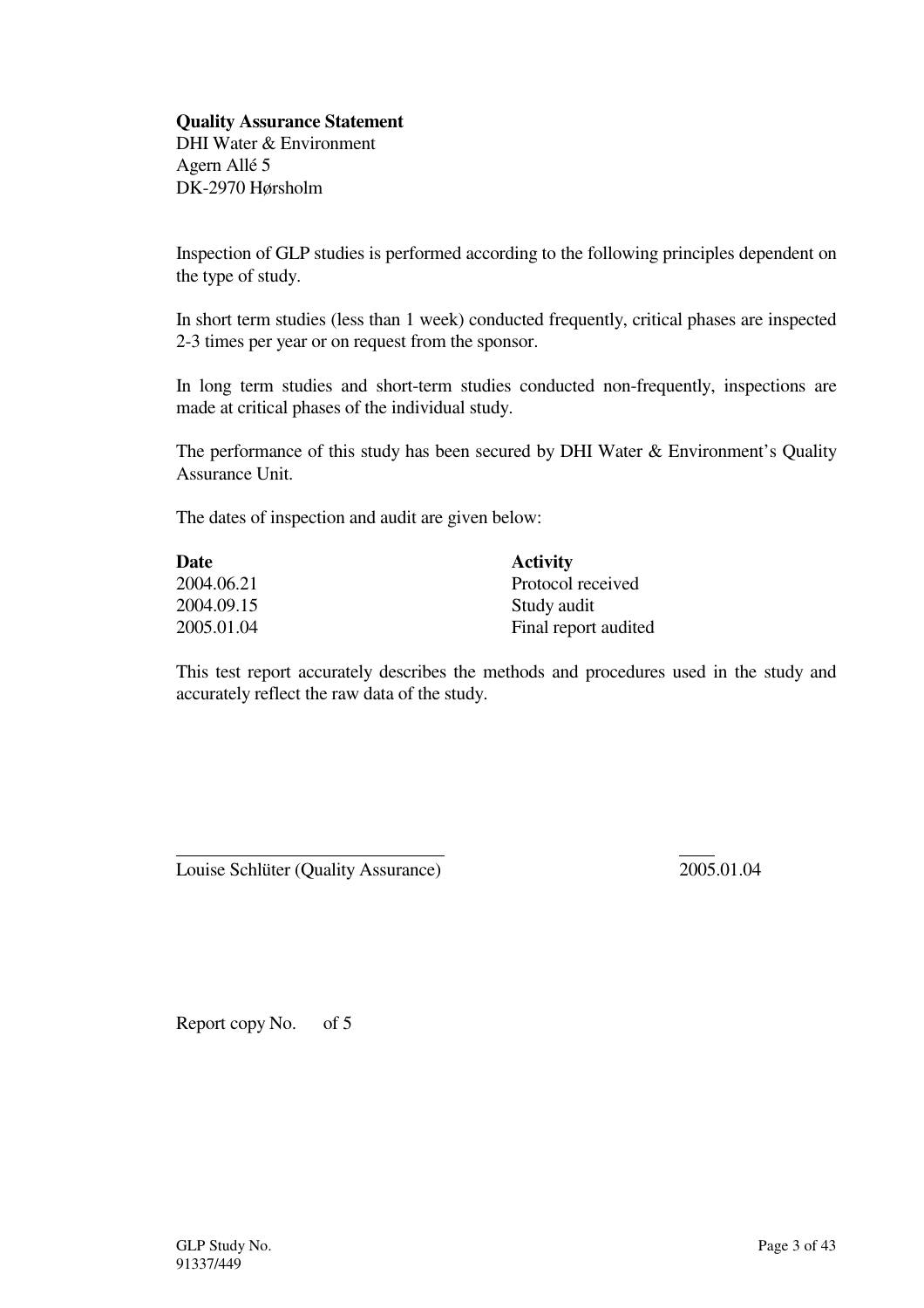# **Table of contents**

| 1.  |  |
|-----|--|
| 2.  |  |
| 3.  |  |
| 4.  |  |
| 5.  |  |
| 6.  |  |
| 7.  |  |
| 8.  |  |
| 9.  |  |
| 10. |  |
| 11. |  |
| 12. |  |
|     |  |
|     |  |
|     |  |
|     |  |
|     |  |
|     |  |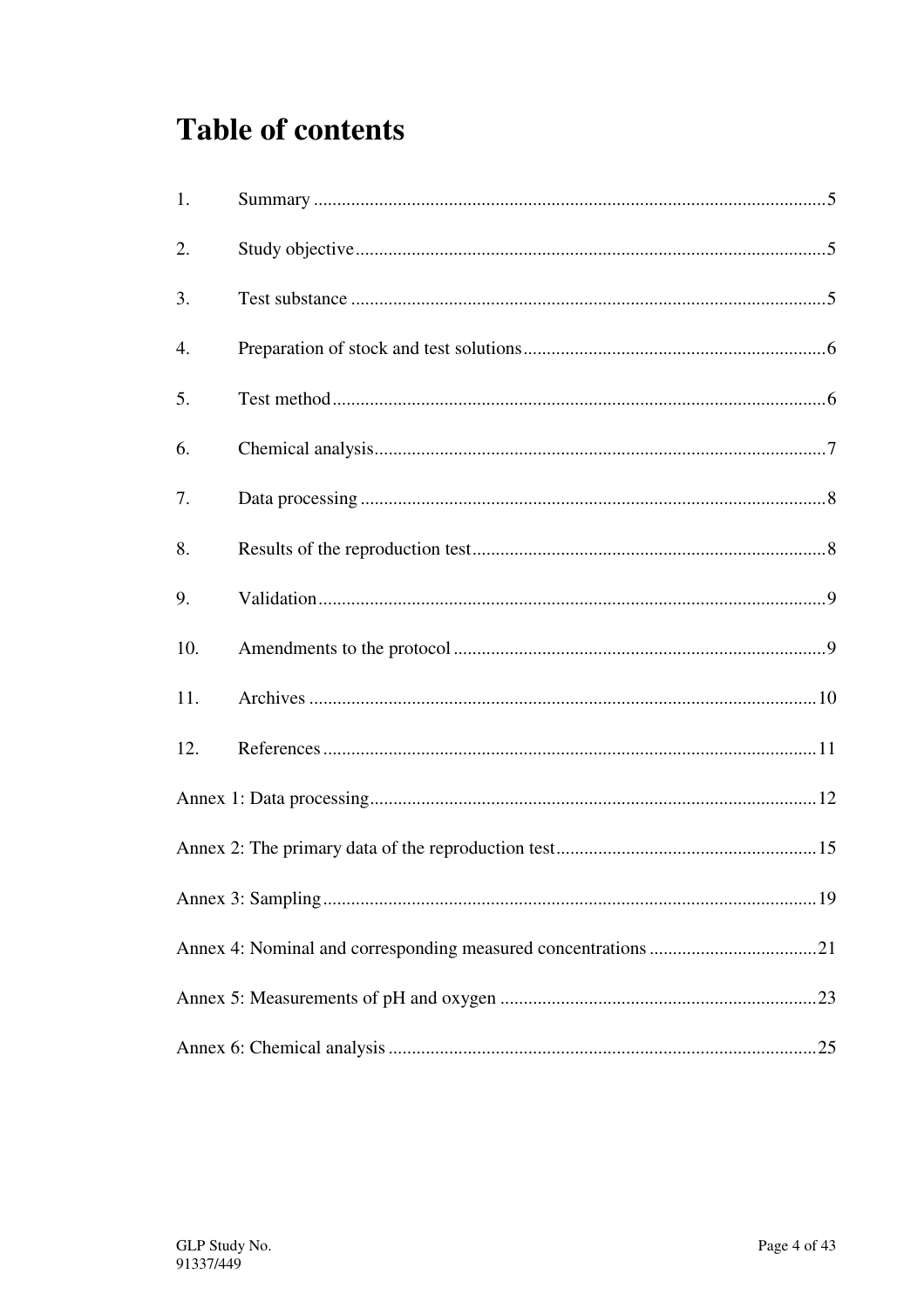# **1. Summary**

The freshwater crustacean *Daphnia magna* was tested with p-xylene in a reproduction test at the following nominal test concentrations: 0.168; 0.336; 0.672; 1.34; 2.69; 5.38 and 10.75 mg/l. The total test duration was 21 day. The test was carried out twice. The first study was performed from 17 June to 8 July 2004. It was discarded due to the very low number of offspring in the controls and further the high percentage of dead parent animals (40%) in the controls. Therefore, the study was repeated from 25 August to 15 September 2004. The test concentrations were the same as those used in the first study.

In order to verify the actual test concentrations, samples were taken from each test concentration at regular intervals during the whole study. The samples were sent to the principal investigator at TNO Nutrition and Food Research for chemical analysis. The chemical analysis showed that the actual measured test concentrations were as follows: 0.109; 0.209; 0.427; 0.771; 1.57; 3.16 and 5.30 mg/l.

Given as the actual measured test concentrations, the observed test results were as follows:

- The first offsprings were observed after 8 days in the control and in test concentrations up to 1.57 mg/l. At 3.16 mg/l, the first offspring was seen after 12 days and in the highest test concentration of 5.30 mg/l, no offspring was seen as all parent animals were dead after 5 days of exposure.
- The data processing showed that NOEC was 1.57 mg/l, LOEC was 3.16 mg/l, EC10-21d was 1.91 mg/l and EC50-21d was 2.90 mg/l.

# **2. Study objective**

The objective of this study was to investigate the effects of the test substance on the reproductive output of the freshwater crustacean *Daphnia magna* during 21 days of exposure.

The study was performed in accordance with the OECD Guideline for testing of chemicals, *Daphnia magna* Reproduction Test /1/. The test was carried out in compliance with the OECD Principles of Good Laboratory Practice (GLP) as revised in 1997 /2/.

# **3. Test substance**

| Product name:          | p-xylene       |
|------------------------|----------------|
| Product number:        | 95682          |
| Product brand:         | <b>FLUKA</b>   |
| CAS number:            | $106 - 42 - 3$ |
| Molecular formula:     | $C_8H_{10}$    |
| Molecular weight:      | 106.17         |
| Expiry date:           | 27 May 2005    |
| Batch No.:             | LOT 429739/1   |
| Assay (GC area $\%$ ): | 99.4% REL      |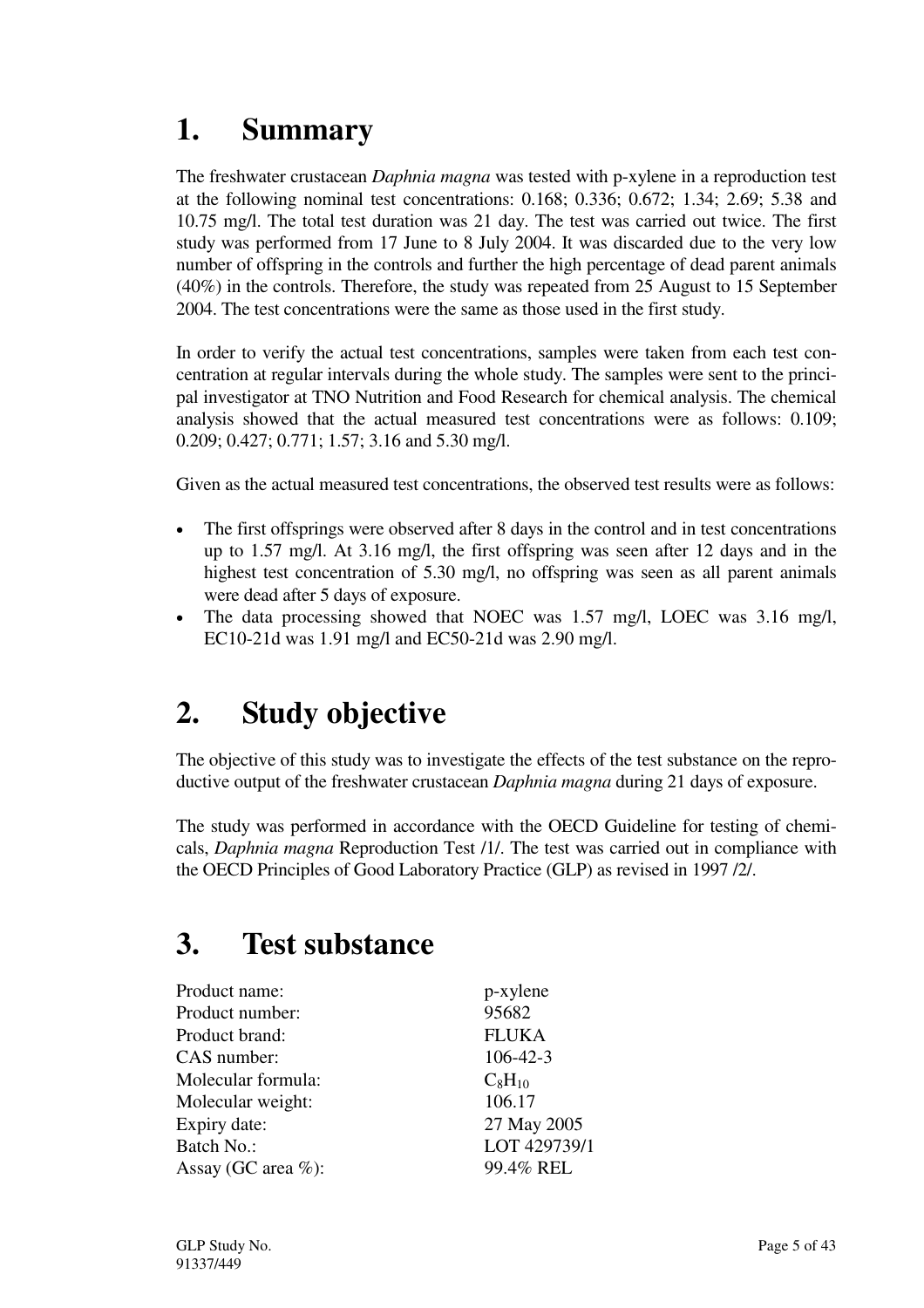| Remarks on GC:          | 0.01% toluene, 0.10% ethylbenzene, 0.48% m- |
|-------------------------|---------------------------------------------|
|                         | xylene                                      |
| Appearance:             | Colourless clear liquid                     |
| Density D20/4:          | 0.861                                       |
| Refractive Index N20/D: | 1.496                                       |
| Residue (evaporation)   | $0.0001\%$                                  |
| Infrared spectrum:      | Corresponds                                 |
| Date of QC-release:     | 02/OCT/01                                   |
|                         |                                             |

The test substance was provided by TNO Nutrition and Food Research. It was received at DHI on 3 June 2004 and stored at 20°C until use.

# **4. Preparation of stock and test solutions**

A stock solution of 112 mg/l (65 µl/500 ml) of p-xylene was prepared at the beginning of the test and at each renewal of test media.

The range of test concentrations was determined on the basis of the results from a preliminary acute range-finding test, which showed a 100% mortality at 10.8 mg/l (nominal) and 5% mortality at 5.4 mg/l (nominal). The following test concentrations were chosen for the reproduction test: 0.168; 0.336; 0.672; 1.34; 2.69; 5.38 and 10.75 mg/l (nominal).

## **5. Test method**

The objective of this study was to assess the effects of p-xylene on the reproductive output of the freshwater crustacean *Daphnia magna* during 21 days of exposure.

A strain of the freshwater crustacean *Daphnia magna* (Straus), *Cladocera*, *Crustacea* collected in the Langedam, Birkerød, has been cultured at DHI Water & Environment (the former Water Quality Institute) since 1979 according to the DHI Standard Operation Procedure and ISO Standard /3/.

Young females <24 hours taken from this culture were exposed to the test substance added to test medium at the selected range of test concentrations. At the end of the test, the total number of live offsprings produced per parent animal alive at the end of the test was assessed.

The test was performed in glass flasks with a final volume of 120 ml closed with a teflon lid. At the initiation of the test, 120 ml of test solution and one female <24 hours old was added to each flask. The alga *Pseudokirchneriella subcapitata* was added directly to the test flasks as feed, approx.  $2 \times 10^7$  cells  $\approx 0.2$  mgC/animal/day until day 8, after which 0.4 mgC/animal/day was applied.

The test was performed as a static renewal test, i.e. the total volume in each flask was renewed three times a week. pH and oxygen saturation were recorded before and after each renewal of test medium. The measurements are included in Annex 5.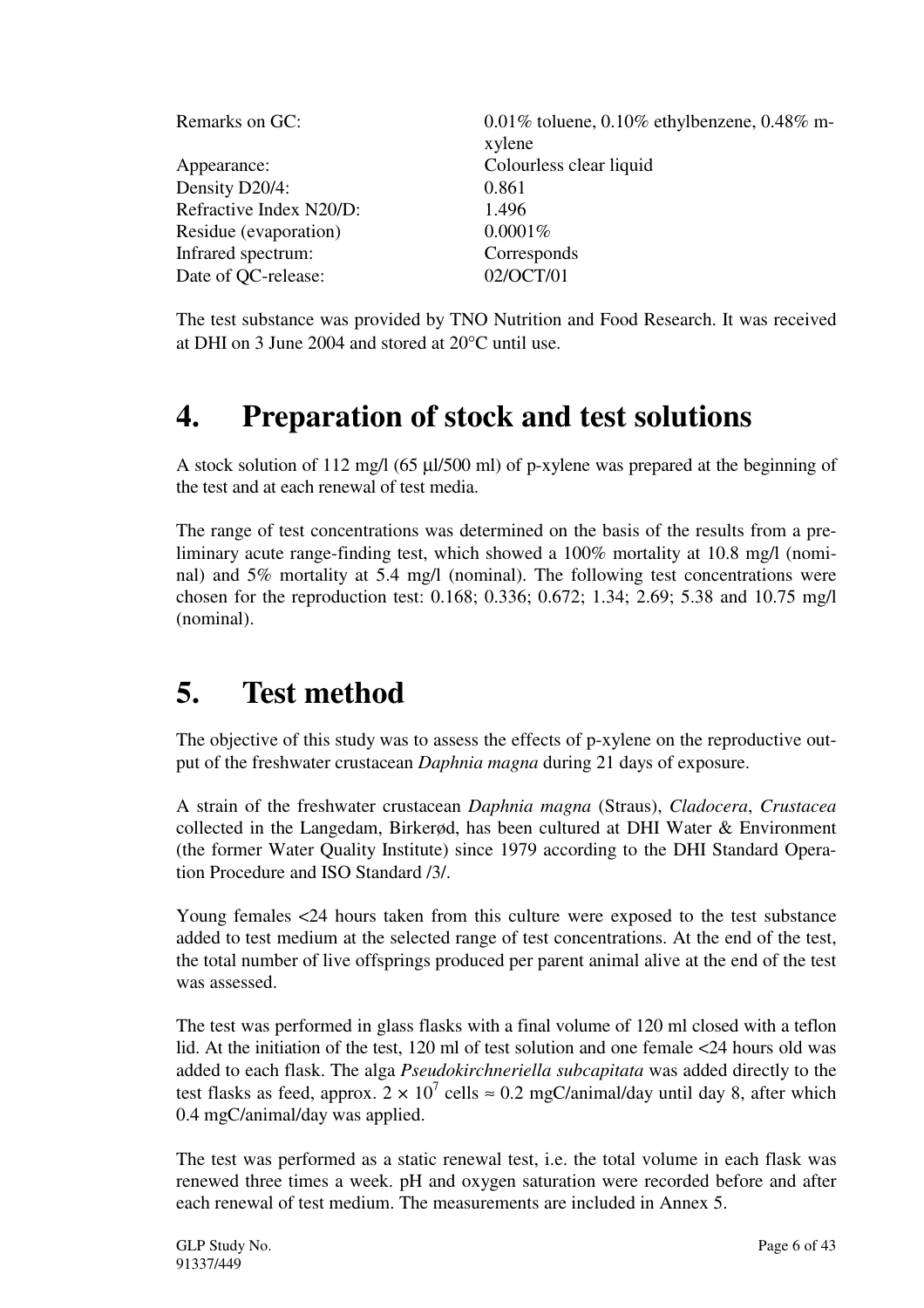The reproductive output of the animals exposed to the test substance was compared to that of the controls in order to determine the no observed effect concentration (NOEC) and the EC10 and EC50 were also calculated.

The survival of parent animals and time to production of first brood were also reported.

The test was carried out at  $20 \pm 1$ °C in a climate room with normal laboratory light having a daily light/dark period of 16:8 hours.

# **6. Chemical analysis**

In order to verify the actual exposure concentrations, samples were taken from each test concentration at regular intervals during the test. Sub-samples of 10 ml will be collected in 25 ml screwcap vials and 10 ml of acetonitrile will be added to each vial before closing the lids. Although duplicate samples were taken of each of the test solutions, only one of these duplicate samples was analysed. The other one is a spare sample and will be disposed of two months after the approval of the test report.

At the end of the test, all samples were sent to TNO Nutrition and Food Research for chemical analysis under the responsibility of the Principal Investigator. Annex 3 gives a list of the collected samples.

The concentration of the test substance in the samples was determined using HPLC method. Quantification of the test substance was obtained by comparing the peak area of the test substance peak in the samples with those in the calibration solutions containing known amounts of the test substance in blank medium. The analytical method was validated by analysing an appropriate standard solution three times. The method meets the following criteria:

• Linearity

The correlation coefficient of the calibration curve  $(≥ 5$  points) was greater than 0.996.

- Repeatability of the retention time The relative standard deviation in the retention time of the test substance when an appropriate standard solution was injected three times was less than 2%.
- Repeatability of the concentration The relative standard deviation was less than 10% when a test solution (an appropriate standard solution) was analysed three times.
- **Selectivity**

No peak was found in the blank sample with a retention time of 95-105% of that of the test substance. However, it was not possible to detect a concentration of 10% of the lowest dose sample. The theoretical p-xylene concentration in the analysis sample from the lowest dose group was 0.084 mg/l (as all samples were 1:1 diluted with acetonitrile, see Annex 6: 3.2). The calculated LOD (3x noise) was 0.011 mg pxylene/l, which was about 13% of this concentration (nominal concentration of the undiluted test medium 0.168 mg p-xylene/l).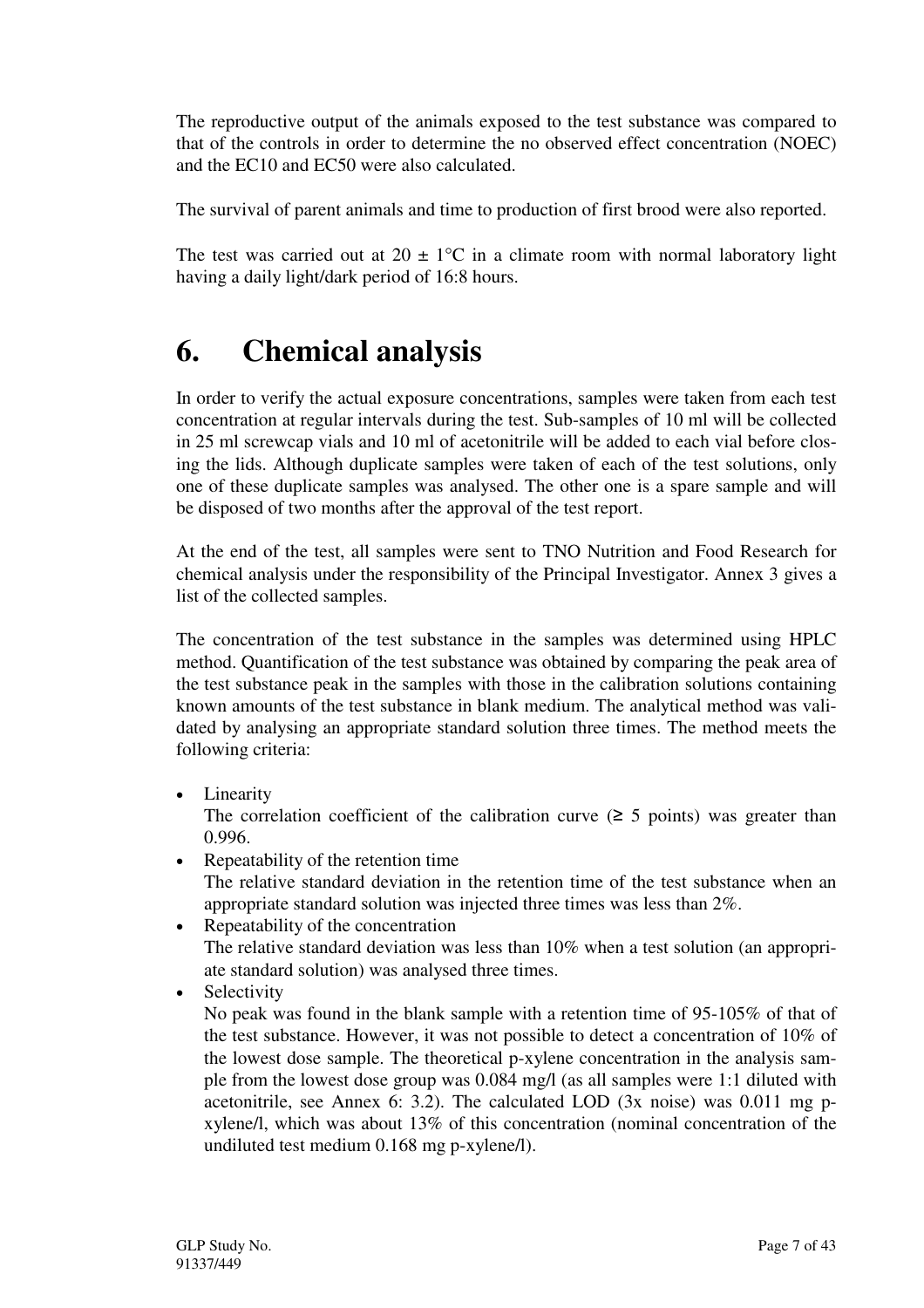For the preparation of calibration solutions, the Principle Investigator used test substance from the batch, of which a portion was sent to DHI for the *Daphnia* reproduction test.

The Principal Investigator at TNO Nutrition and Food Research was responsible for the chemical analysis. The results are given in Annex 6.

# **7. Data processing**

The no observed effect concentration (NOEC) was calculated by use of Dunnett's procedure /4/. The EC10 and EC50 values (10% and 50% effect) for reproduction and their confidence intervals were calculated by use of TOXEDO /5/. The results of the data processing are presented in Annex 1.

# **8. Results of the reproduction test**

The results from the test are presented in Annex 2 in tables listing the number of offspring, dead and live parent animals for each test vessel and for each observation time. The number of live offspring produced by live parent animal was counted and the mean number of live offspring produced by each live parent per exposure concentration was calculated.

The results from the chemical analysis performed by TNO are given in Annex 6.

In Annex 4, both the nominal test concentrations and the corresponding actual measured test concentrations are shown, together with the calculated recovery for each sample. The actual measured test concentrations were thereafter used in the data processing.

Figure 8.1 shows the calculated recovery of the nominal test concentrations in percentage of the start concentration for the individual samples.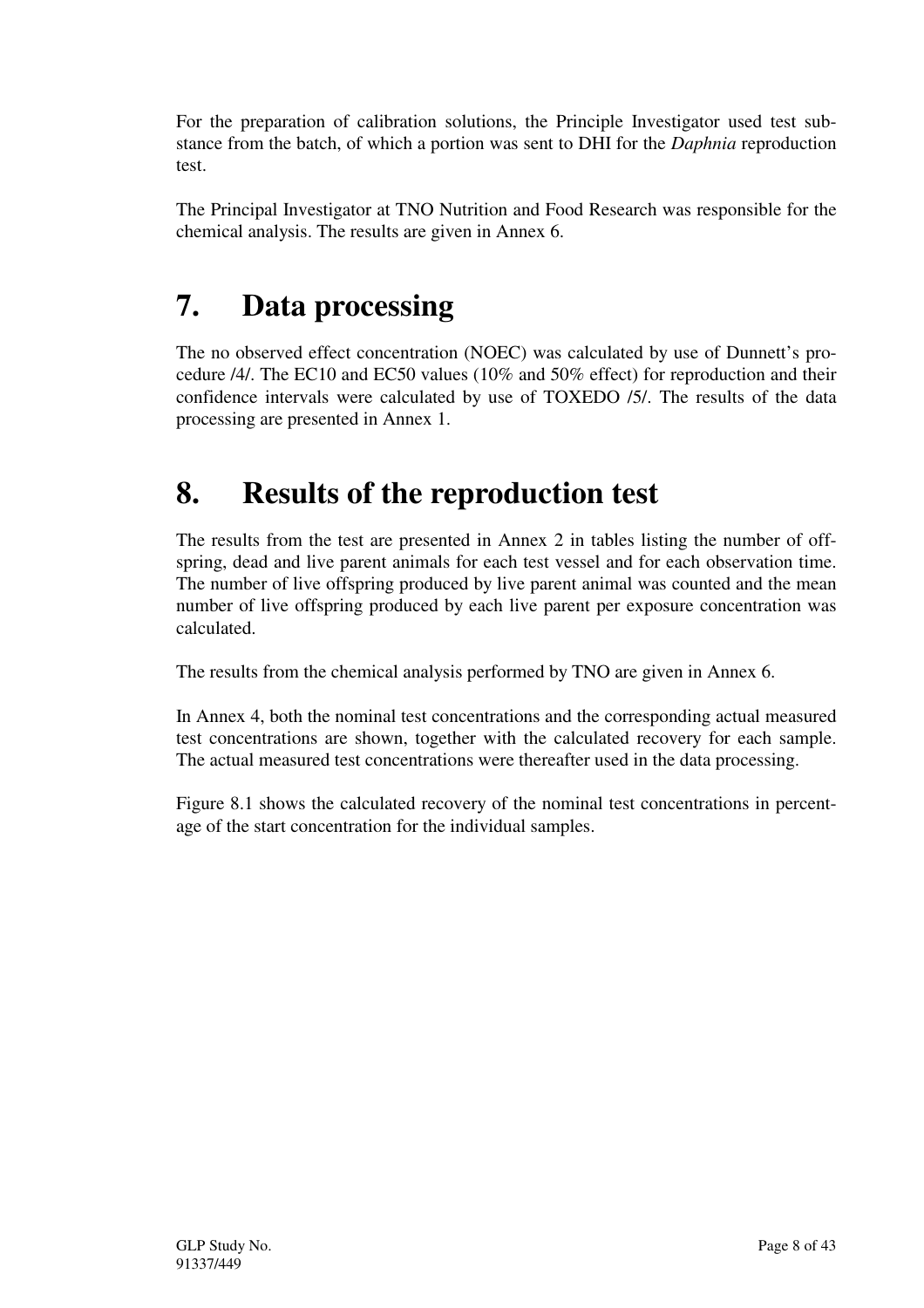

**Figure 8.1 The calculated recovery of the nominal test concentrations in percentage of the start concentration for the individual samples**

The first offsprings were observed after 8 days in the control and in the test concentrations up to 2.69 mg/l (nominal) corresponding 1.57 mg/l actual measured test concentration. At 5.38 mg/l (nominal), the first offspring was seen after 12 days and in the highest test concentration of 10.75 mg/l (nominal) no offspring was seen and all parent animals were dead after 5 days of exposure. The corresponding actual measured test concentrations were 3.16 mg/l and 5.30 mg/l, respectively.

The data processing showed that NOEC was 1.57 mg/l, LOEC was 3.16 mg/l, EC10- 21d was 1.91 mg/l and EC50-21d was 2.90 mg/l (actual measured test concentrations).

# **9. Validation**

The validation criteria of the test guideline for the control are fulfilled:

- The mortality of the parent animals in the control does not exceed 20% at the end of the test
- The mean number of live offsprings produced per control parent animal surviving at the end of the test is  $\geq 60$ .

## **10. Amendments to the protocol**

*Amendment No. 1* of 2004.07.06 regarding HSGC analysis.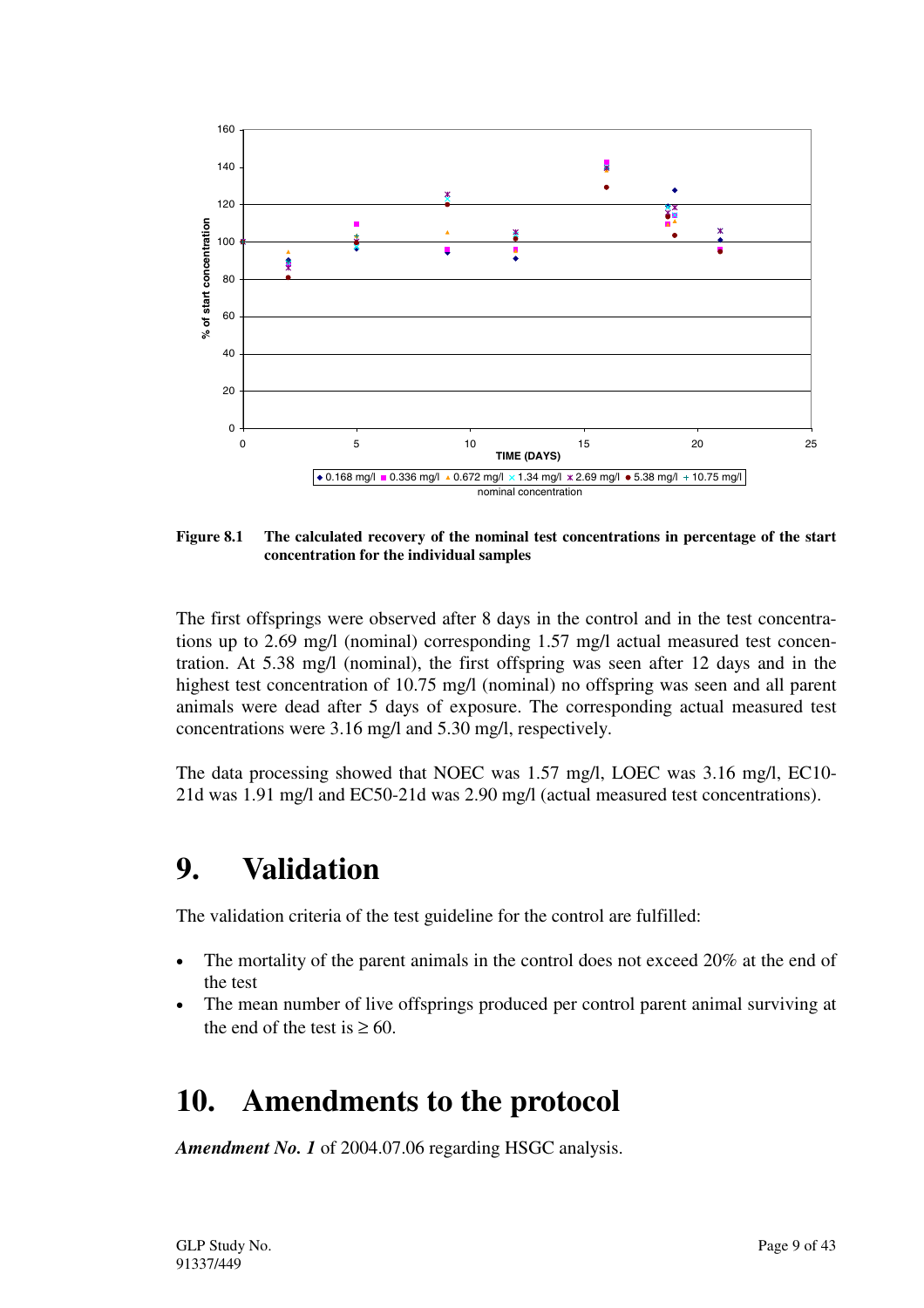The actual concentration of test substance in the collected samples will be determined by use of a validated HPLC method instead of HSGC, as it is believed to be more appropriate.

The method meets the following criteria:

- Linearity: The correlation coefficient of the calibration graph should be greater than or equal to 0.996
- Repeatability of the analysis: The relative standard deviation should be smaller than 10% when the test calibration solution is analyzed three times
- Selectivity: No peak should be found in a blank test medium with a retention time of 95%-105% of that of the test substance. If the blank sample shows a peak with a retention time in the above range and the area of this peak is  $> 10\%$  of the lowest concentration level, the result for the sample containing test substance will be corrected for the level found in the blank sample

*Amendment No. 2* of 2004.08.24 regarding the repetition of the study.

This reproduction study was finalised on 8 July as planned, but it was discarded due to the very low number of offspring in the controls and further the high percentage of dead adults (40%) in the controls. Therefore, the study will be repeated and the results of the original study will not be reported.

## **Chapter 10:**

The sampling procedure has been modified, as HPLC analysis will be used to verify the concentration of p-xylene in the test solutions.

Sub-samples of 10 ml will be collected in 25 ml screwcap vials and 10 ml of acetonitrile will be added to each vial before closing the lids.

## **Chapter 11:**

A stock solution of 112 mg/l (65 µl/500 ml) of the substance will be prepared at the beginning of the test and at each renewal of test media.

The range of test concentrations is determined on the basis of the results from the preliminary acute range-finding test. The test concentrations will be the following: 0.168; 0.336; 0.672; 1.34; 2.69; 5.38 and 10.75 mg/l.

## **Chapter 14:**

The study will be repeated from the 25 August to 15 September 2004.

## **11. Archives**

All data generated and all other records and information relevant to the quality and integrity of the study will be retained. They will be filed in the archives of DHI Water & Environment after termination of the study and retained for a period of 10 years after issue of the final report.

A reference sample of the test substance will be retained for a period of two years after completion of the study provided that it is sufficiently stable. DHI reserves the right to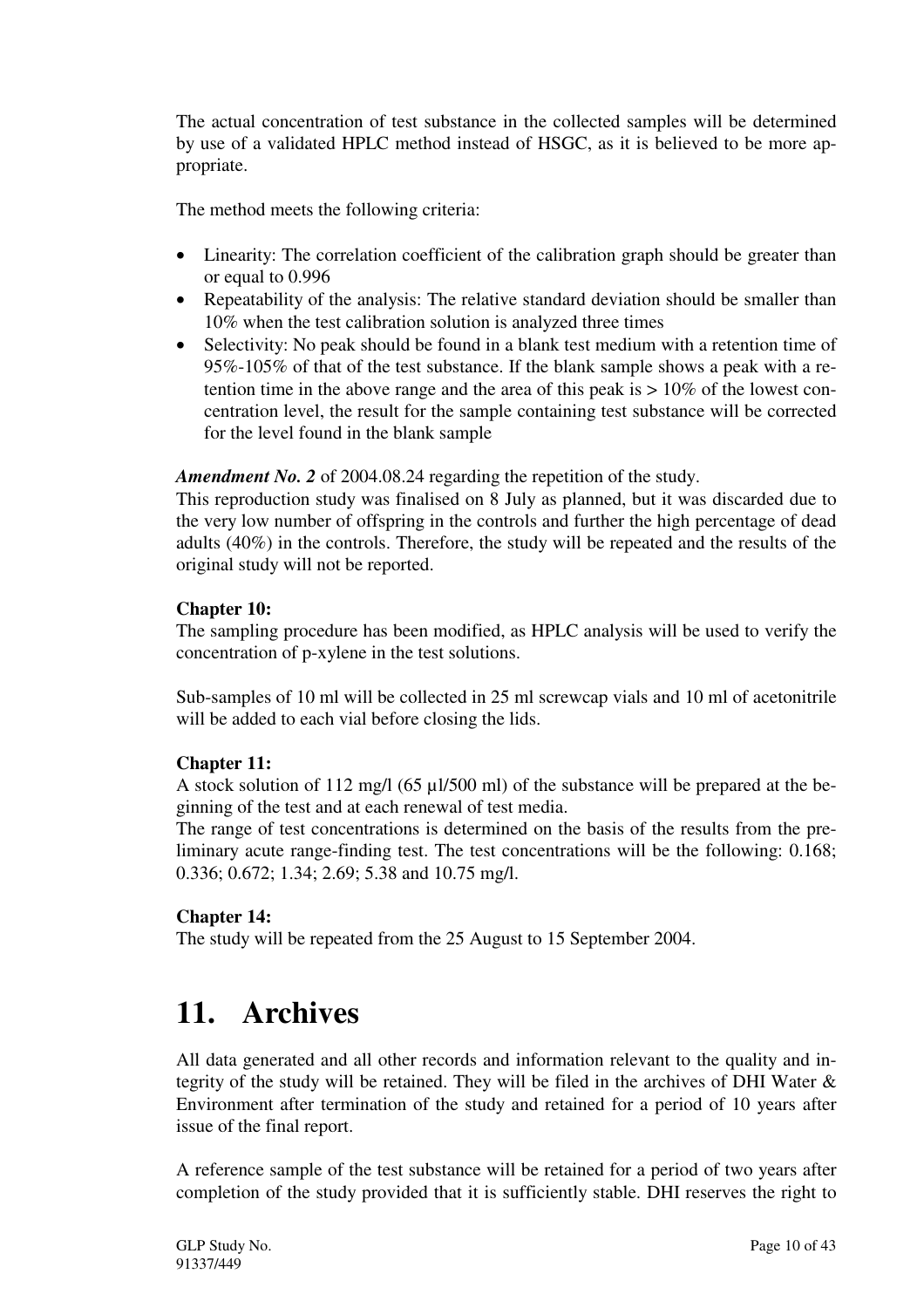return the test substance to the sponsor if, in the opinion of DHI, they cannot safely be disposed of by conventional procedures.

At the end of the 10-year period, the sponsor will be consulted regarding the disposal or continued storage of raw data.

Raw data with respect to the chemical analysis will be filed in Raw data and all other information relevant to the quality and integrity of the chemical analyses will be retained in the archives of TNO Nutrition and Food Research, for a period of at least 10 years after reporting of the study. After this period, the sponsor will be contacted to decide on the fate of the data.

# **12. References**

- /1/ OECD Guideline for Testing of Chemicals 211, 21st September 1998. *Daphnia magna* Reproduction Test.
- /2/ OECD Principles of Good Laboratory Practice (as revised in 1997). ENV/MC/CHEM (98)17.
- /3/ ISO 6341: Water quality Determination of the inhibition of the mobility of *Daphnia magna* Starus (*Cladocera, Crustacea)* Acute toxicity test. Third edition, 1996-04-01.
- /4/ US-EPA (1994): Dunnett Program Version 1.5. US Environmental Protection Agency, Cincinnati.
- /5/ VKI (1999). TOXEDO Ver. 1.5. Program for statistical estimation of EC values, based on experimental data from ecotoxicological assays.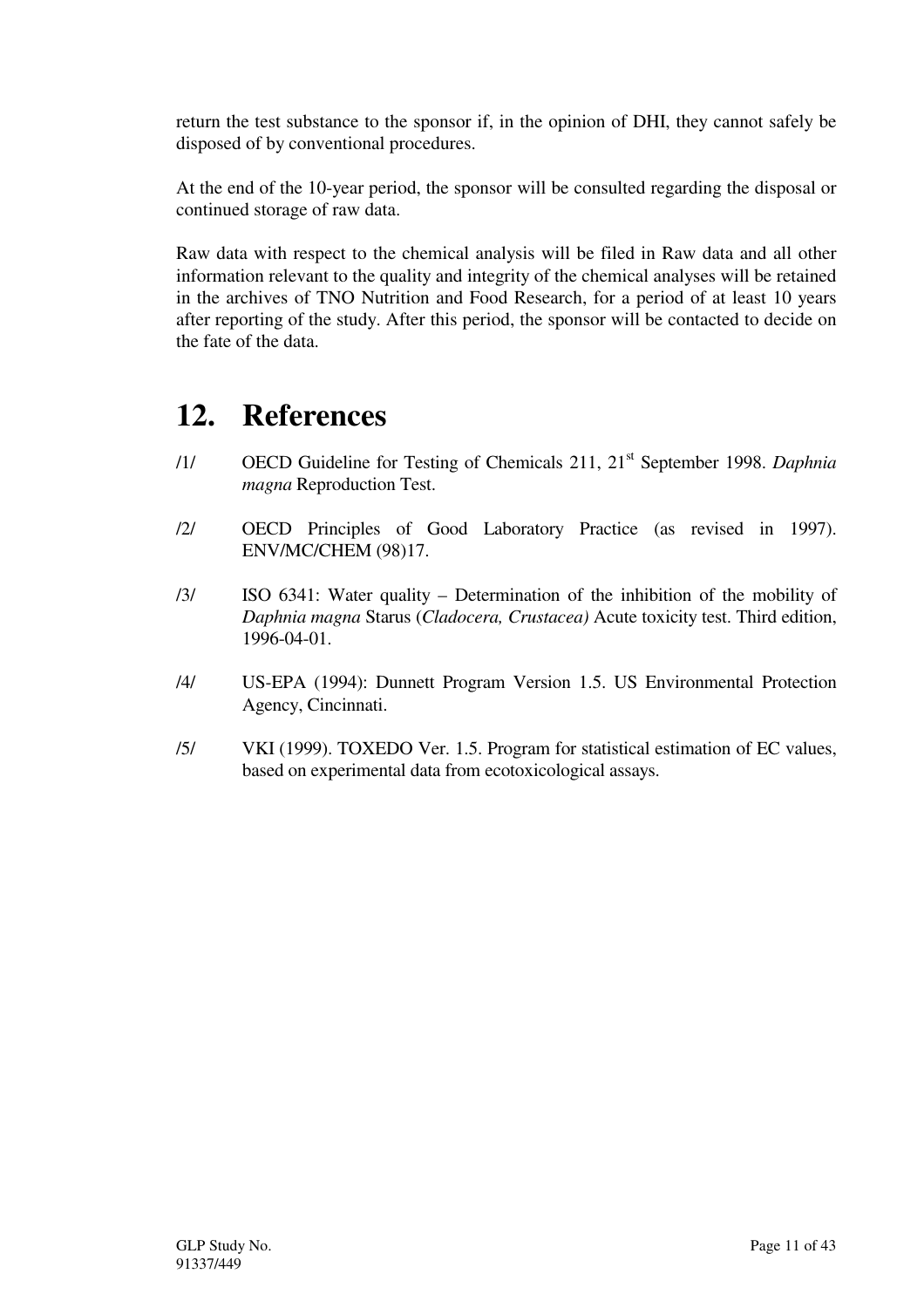# **Annex 1: Data processing**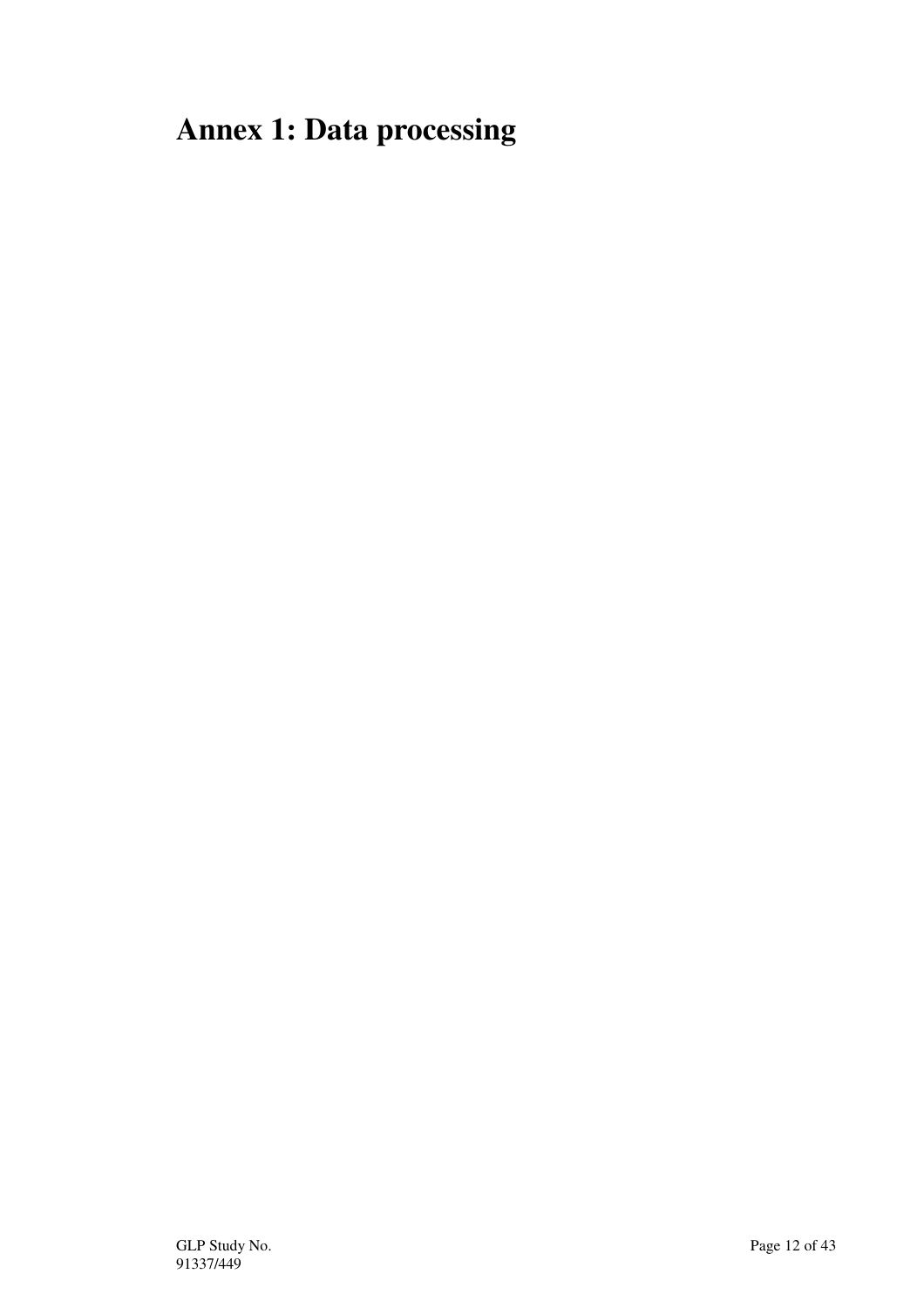## **Inhibition of the reproduction of** *Daphnia magna* **with p-xylene**

Statistical parameters calculated from continuous responses based on continuous mean Test type: Reproduction test

| Control values |  |
|----------------|--|
|----------------|--|

| Concentration | Reproduction        | Inhibition  |
|---------------|---------------------|-------------|
| in $mg/l$     | number of offspring | in per cent |
| Control 1     | 84                  |             |
| Control 2     | 81                  |             |
| Control 3     | 101                 |             |
| Control 4     | 99                  |             |
| Control 5     | 113                 |             |
| Control 6     | 80                  |             |
| Control 7     | 113                 |             |
| Control 8     | 92                  |             |
| Control 9     | 70                  |             |
| Control 10    | 100                 |             |
| Control mean  | 93                  |             |

Experimental data

| Concentration | Reproduction        | Inhibition       |
|---------------|---------------------|------------------|
| in mg/l       | number of offspring | in percent       |
| 0.109         | 100                 | 0                |
| 0.109         | 90                  | $\overline{4}$   |
| 0.109         | 111                 | $\boldsymbol{0}$ |
| 0.109         | $\boldsymbol{0}$    | 100              |
| 0.109         | 104                 | $\boldsymbol{0}$ |
| 0.109         | 98                  | $\overline{0}$   |
| 0.109         | 102                 | $\boldsymbol{0}$ |
| 0.109         | 62                  | 34               |
| 0.109         | $\overline{125}$    | $\overline{0}$   |
| 0.209         | 114                 | $\overline{0}$   |
| 0.209         | 91                  | $\overline{2}$   |
| 0.209         | $\overline{123}$    | $\overline{0}$   |
| 0.209         | 78                  | 16               |
| 0.209         | 87                  | 7                |
| 0.209         | 115                 | $\overline{0}$   |
| 0.209         | 103                 | $\boldsymbol{0}$ |
| 0.209         | 102                 | $\overline{0}$   |
| 0.209         | 104                 | $\overline{0}$   |
| 0.209         | 96                  | $\overline{0}$   |
| 0.427         | 111                 | $\overline{0}$   |
| 0.427         | 109                 | $\overline{0}$   |
| 0.427         | 81                  | 13               |
| 0.427         | 87                  | $\overline{7}$   |
| 0.427         | 132                 | $\boldsymbol{0}$ |
| 0.427         | 107                 | $\boldsymbol{0}$ |
| 0.427         | 64                  | 31               |
| 0.427         | 98                  | $\boldsymbol{0}$ |
| 0.427         | 112                 | $\overline{0}$   |
| 0.427         | 79                  | 15               |
| 0.771         | 110                 | $\boldsymbol{0}$ |
| 0.771         | 118                 | $\overline{0}$   |
| 0.771         | 131                 | $\overline{0}$   |
| 0.771         | 119                 | $\overline{0}$   |
| 0.771         | 116                 | $\overline{0}$   |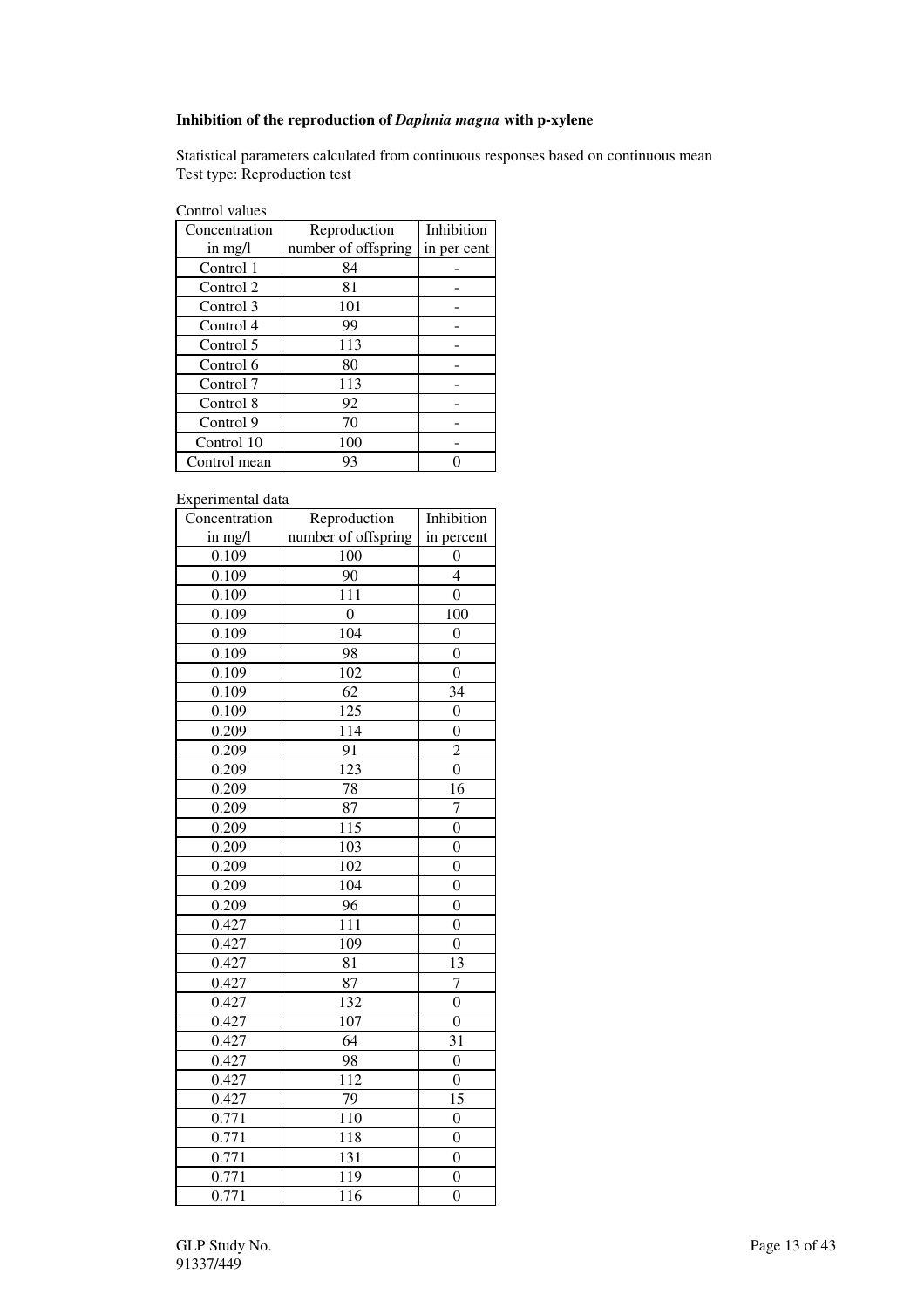| 0.771              | 137              | $\boldsymbol{0}$ |
|--------------------|------------------|------------------|
| 0.771              | 66               | 29               |
| 0.771              | $\overline{95}$  | $\overline{0}$   |
| 0.771              | 109              | $\overline{0}$   |
| 1.570              | 125              | $\boldsymbol{0}$ |
| 1.570              | 104              | $\boldsymbol{0}$ |
| 1.570              | 116              | $\overline{0}$   |
| $\overline{1.570}$ | 49               | 47               |
| 1.570              | 80               | 14               |
| 1.570              | 107              | $\boldsymbol{0}$ |
| 1.570              | 99               | $\overline{0}$   |
| 1.570              | 122              | $\boldsymbol{0}$ |
| 1.570              | 92               | $\mathbf{1}$     |
| 1.570              | 111              | $\overline{0}$   |
| 3.160              | $\overline{45}$  | 52               |
| 3.160              | 29               | 69               |
| 3.160              | 45               | 52               |
| 3.160              | 17               | 82               |
| 3.160              | $\overline{42}$  | 55               |
| 3.160              | 43               | $\overline{54}$  |
| 3.160              | 33               | 65               |
| 3.160              | 42               | 55               |
| 3.160              | 37               | 60               |
| 3.160              | 41               | 56               |
| 5.300              | $\boldsymbol{0}$ | 100              |
| 5.300              | $\overline{0}$   | 100              |
| 5.300              | $\overline{0}$   | 100              |
| 5.300              | $\overline{0}$   | 100              |
| 5.300              | $\overline{0}$   | 100              |
| 5.300              | $\boldsymbol{0}$ | 100              |
| 5.300              | $\overline{0}$   | 100              |
| 5.300              | 0                | 100              |
| 5.300              | $\overline{0}$   | 100              |
| 5.300              | $\overline{0}$   | 100              |

Dunnett's procedure:

| NOEC:              | $1.57 \text{ mg/l}$ |
|--------------------|---------------------|
| EC10:              | $1.91 \text{ mg/l}$ |
| EC <sub>50</sub> : | $2.90 \text{ mg/l}$ |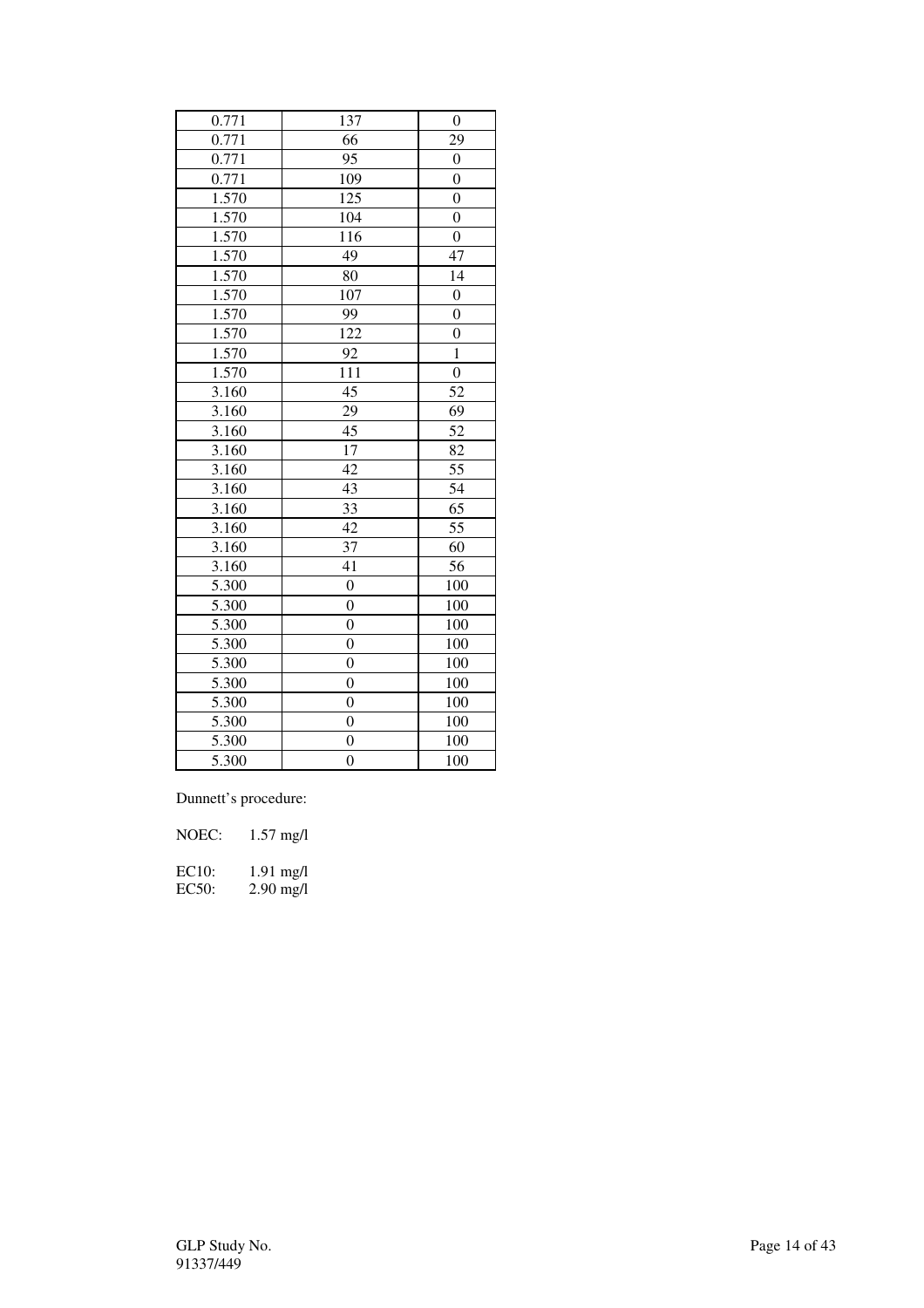**Annex 2: The primary data of the reproduction test**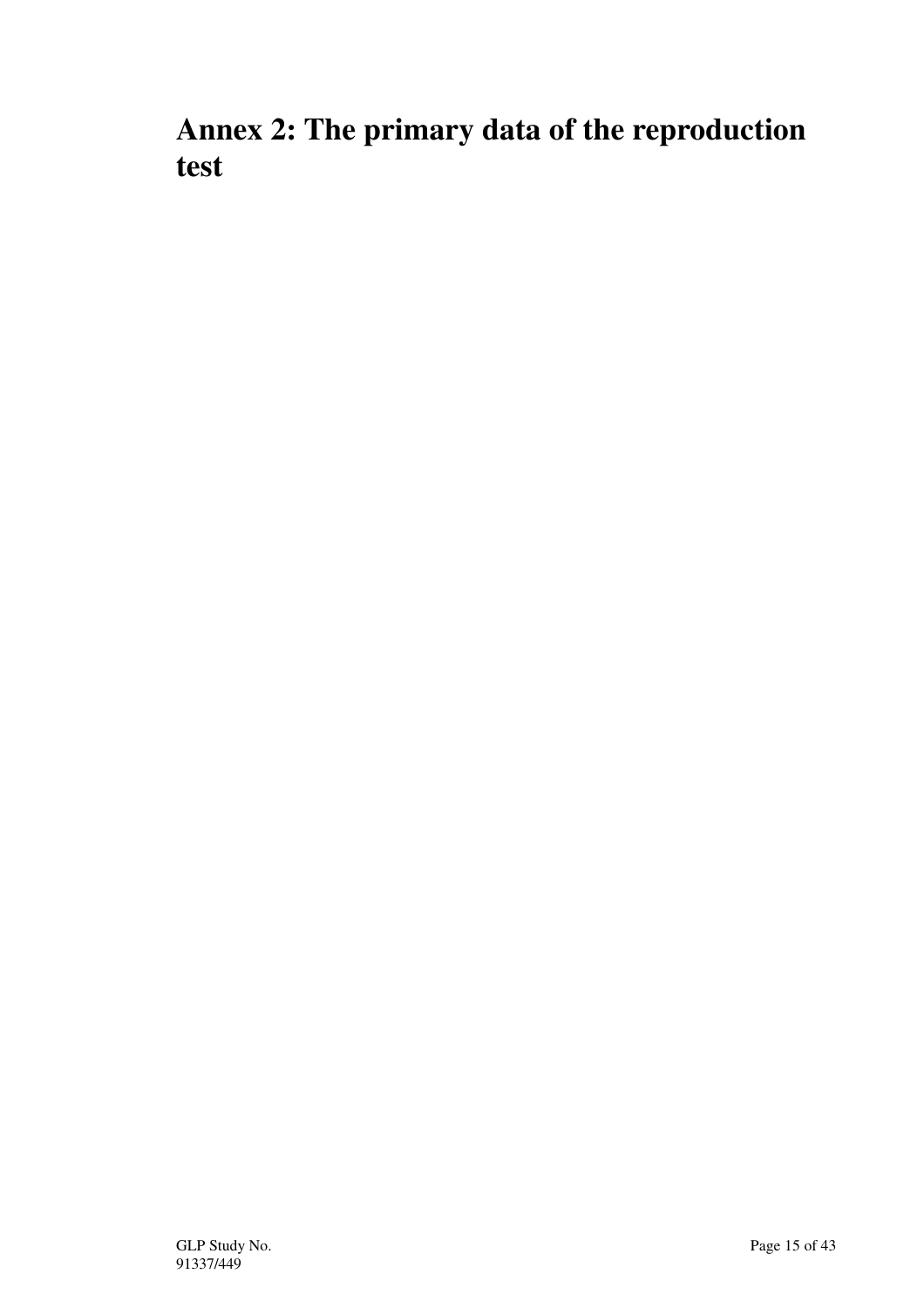## **Daphnia reproduction test GLP Study No.: 91337/449 Start: 25.08.2004 Project No.: 52852**

### **CONTROL**

| Day                   | 0        | $\overline{2}$ | 5              | 6 |          | 8        | 9    | 10     | 11  | 12  | 13  | 14       | 15  | 16   | 17   | 18   | 19   | 20   | 21   | Total | sd.  |
|-----------------------|----------|----------------|----------------|---|----------|----------|------|--------|-----|-----|-----|----------|-----|------|------|------|------|------|------|-------|------|
| Date                  | 25/8     |                | 27/8 30/8 31/8 |   | 1/9      | 2/9      | 3/9  | 4/9    | 5/9 | 6/9 | 7/9 | 8/9      | 9/9 | 10/9 | 11/9 | 12/9 | 13/9 | 14/9 | 15/9 |       |      |
| A                     | 0        | 0              | 0              |   | 0        | $+$      | 13   |        |     | 12  |     | 26       |     | 0    |      |      | 26   |      | 7    | 84    |      |
| B                     | $\Omega$ | 0              | 0              |   | 0        | 0        | 11   |        |     | 12  |     | 18       |     | 0    |      |      | 19   |      | 21   | 81    |      |
| С                     | 0        | 0              | 0              |   | 0        | $^{+}$   | 12   |        |     | 11  |     | 25       |     | 0    |      |      | 27   |      | 26   | 101   |      |
| D                     | 0        | 0              | 0              |   | 0        | $^{+}$   | 16   |        |     | 14  |     | 18       |     | 0    |      |      | 24   |      | 27   | 99    |      |
| E                     | $\Omega$ | 0              | 0              |   | 0        | 0        | 13   |        |     | 16  |     | $\Omega$ |     | 34   |      |      | 27   |      | 23   | 113   |      |
| F                     | $\Omega$ | 0              | 0              |   | 0        | $^{+}$   | 10   |        |     | 16  |     | 26       |     | 0    |      |      | 17   |      | 11   | 80    |      |
| G                     | 0        | 0              | 0              |   | 0        | $^{+}$   | 18   |        |     | 18  |     | 21       |     | 0    |      |      | 22   |      | 34   | 113   |      |
| н                     | 0        | 0              | 0              |   | $\Omega$ | $+$      | 11   |        |     | 16  |     | 19       |     | 0    |      |      | 18   |      | 28   | 92    |      |
|                       | 0        | 0              | 0              |   | 0        | 0        | 0    | $^{+}$ |     | 9   |     | 17       |     | 21   |      |      | 22   |      |      | 70    |      |
|                       | 0        | 0              | 0              |   | 0        | $\pm$    | 15   |        |     | 16  |     | 18       |     | 0    |      |      | 19   |      | 32   | 100   |      |
| Total                 | 0        | 0              | 0              |   | 0        | 0        | 119  |        |     | 140 |     | 188      |     | 55   |      |      | 221  |      | 210  | 933   |      |
| Average<br>per female | $\Omega$ | $\bf{0}$       | 0              |   | $\bf{0}$ | $\Omega$ | 11.9 |        |     | 14  |     | 18.8     |     | 5.5  |      |      | 22.1 |      | 21.0 | 93.3  | 14.4 |

## **0.168 mg/l (nominal)**

| Day                   | $\Omega$     | 2 | 5              | 6 |     | 8        | 9   | 10     | 11  | 12   | 13  | 14   | 15  | 16   | 7    | 18   | 19       | 20   | 21   |          |      |
|-----------------------|--------------|---|----------------|---|-----|----------|-----|--------|-----|------|-----|------|-----|------|------|------|----------|------|------|----------|------|
| Date                  | 25/8         |   | 27/8 30/8 31/8 |   | 1/9 | 2/9      | 3/9 | 4/9    | 5/9 | 6/9  | 7/9 | 8/9  | 9/9 | 10/9 | 11/9 | 12/9 | 13/9     | 14/9 | 15/9 | Total    | sd.  |
| А                     | 0            | 0 | 0              |   | 0   | $\Omega$ | 0   | 0      | 0   | 0    | D   |      |     |      |      |      |          |      |      |          |      |
| B                     | 0            | 0 | 0              |   | 0   | $^{+}$   | 12  |        |     | 15   |     | 28   |     | 0    |      |      | 21       |      | 24   | 100      |      |
| C                     | $\Omega$     | 0 | 0              |   | 0   | $+$      | 10  |        |     | 16   |     | 26   |     | 0    |      |      | 23       |      | 15   | 90       |      |
| D                     | $\Omega$     | 0 | 0              |   | 0   | $^{+}$   | 13  |        |     | 14   |     | 26   |     | 0    |      |      | 25       |      | 33   | 111      |      |
| E                     | 0            | 0 | 0              |   | 0   | $\Omega$ | 0   | 0      | 0   | 0    | 0   | 0    | 0   | 0    |      |      | $\Omega$ |      | 0    | $\bf{0}$ |      |
| F                     | 0            | 0 | 0              |   | 0   | $^{+}$   | 14  |        |     | 16   |     | 25   |     | 0    |      |      | 20       |      | 29   | 104      |      |
| G                     | 0            | 0 | 0              |   | 0   | $\Omega$ | 11  |        |     | 11   |     | 24   |     | 0    |      |      | 20       |      | 32   | 98       |      |
| н                     | 0            | 0 | 0              |   | 0   | $+$      | 11  |        |     | 17   |     | 18   |     | 0    |      |      | 22       |      | 34   | 102      |      |
|                       | 0            | 0 | 0              |   | 0   | 0        | 0   | $^{+}$ |     | 12   |     | 19   |     | 20   |      |      | 11       |      | 0    | 62       |      |
| п.                    | 0            | 0 | 0              |   | 0   | $+$      | 15  |        |     | 17   |     | 28   |     | 0    |      |      | 31       |      | 34   | 125      |      |
| Total                 | 0            | 0 | 0              |   | 0   |          | 86  |        |     | 118  |     | 194  |     | 20   |      |      | 173      |      | 201  | 792      |      |
| Average<br>per female | $\mathbf{0}$ | 0 | 0              |   | 0   |          | 8.6 |        |     | 11.8 |     | 21.6 |     | 2.22 |      |      | 19.2     |      | 22.3 | 88.0     | 37.1 |

## **0.336 mg/l (nominal)**

| Day                   | 0            | 2    | 5 | 6         |          | 8         | 9    | 10  | 11  | 12   | 13  | 14   | 15  | 16   | 17   | 18   | 19   | 20   | 21           |       |      |
|-----------------------|--------------|------|---|-----------|----------|-----------|------|-----|-----|------|-----|------|-----|------|------|------|------|------|--------------|-------|------|
| Date                  | 25/8         | 27/8 |   | 30/8 31/8 | 1/9      | 2/9       | 3/9  | 4/9 | 5/9 | 6/9  | 7/9 | 8/9  | 9/9 | 10/9 | 11/9 | 12/9 | 13/9 | 14/9 | 15/9         | Total | sd.  |
| A                     | 0            | 0    | 0 |           | 0        | $\ddot{}$ | 11   |     |     | 15   |     | 28   |     | 0    |      |      | 22   |      | 38           | 114   |      |
| B                     | 0            | 0    | 0 |           | 0        | $\ddot{}$ | 9    |     |     | 11   |     | 26   |     | 0    |      |      | 19   |      | 26           | 91    |      |
| С                     | 0            | 0    | 0 |           | $\Omega$ | 0         | 10   |     |     | 13   |     | 28   |     | 0    |      |      | 32   |      | 40           | 123   |      |
| D                     | $\Omega$     | 0    | 0 |           | 0        | $\ddot{}$ | 12   |     |     | 15   |     | 18   |     | 0    |      |      | 6    |      | 27           | 78    |      |
| E                     | 0            | 0    | 0 |           | 0        | $\ddot{}$ | 12   |     |     | 11   |     | 27   |     | 0    |      |      | 29   |      | 8            | 87    |      |
| F                     | $\Omega$     | 0    | 0 |           | 0        | $+$       | 15   |     |     | 17   |     | 22   |     | 0    |      |      | 26   |      | 35           | 115   |      |
| G                     | 0            | 0    | 0 |           | 0        | $+$       | 15   |     |     | 17   |     | 11   |     | 0    |      |      | 27   |      | 33           | 103   |      |
| н                     | $\Omega$     | 0    | 0 |           | 0        | $\pm$     | 13   |     |     | 15   |     | 21   |     | 0    |      |      | 25   |      | 28           | 102   |      |
|                       | $\Omega$     | 0    | 0 |           | 0        | $\pm$     | 9    |     |     | 16   |     | 20   |     | 26   |      |      | 33   |      | $\mathbf{0}$ | 104   |      |
| J                     | 0            | 0    | 0 |           | 0        | $+$       | 14   |     |     | 17   |     | 11   |     | 0    |      |      | 22   |      | 32           | 96    |      |
| Total                 | 0            | 0    | 0 |           | 0        |           | 120  |     |     | 147  |     | 212  |     | 26   |      |      | 241  |      | 267          | 1013  |      |
| Average<br>per female | $\mathbf{0}$ | 0    | 0 |           | 0        |           | 12.0 |     |     | 14.7 |     | 21.2 |     | 2.6  |      |      | 24.1 |      | 26.7         | 101   | 13.8 |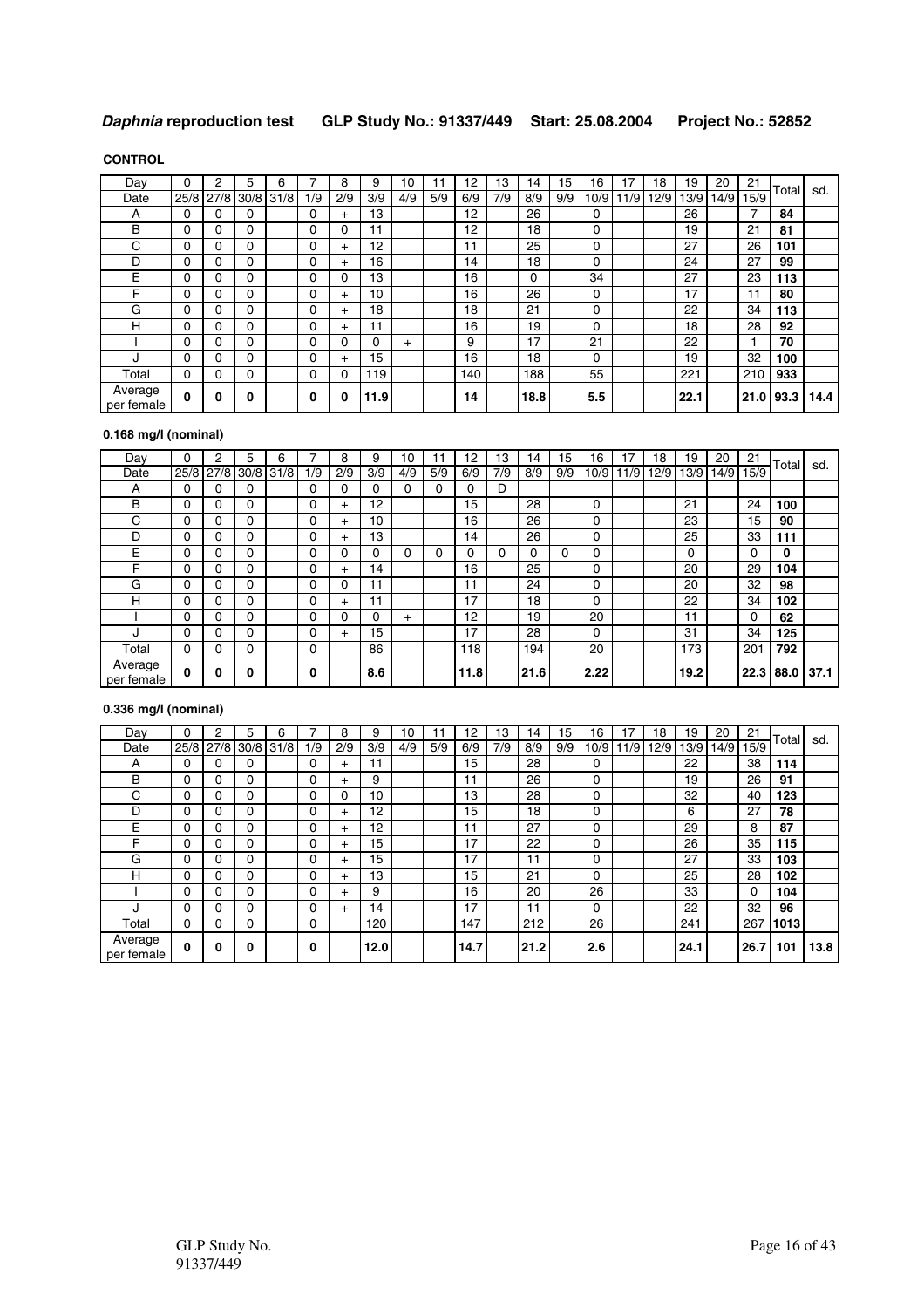## **0.672 mg/l (nominal)**

| Day                   | 0        | $\overline{2}$ | 5              | 6 |     | 8         | 9    | 10  | 11  | 12   | 13  | 14   | 15  | 16   | 17   | 18   | 19   | 20   | 21   | Total | sd.  |
|-----------------------|----------|----------------|----------------|---|-----|-----------|------|-----|-----|------|-----|------|-----|------|------|------|------|------|------|-------|------|
| Date                  | 25/8     |                | 27/8 30/8 31/8 |   | 1/9 | 2/9       | 3/9  | 4/9 | 5/9 | 6/9  | 7/9 | 8/9  | 9/9 | 10/9 | 11/9 | 12/9 | 13/9 | 14/9 | 15/9 |       |      |
| A                     | 0        | 0              | 0              |   | 0   | $^{+}$    | 16   |     |     | 16   |     | 25   |     |      |      |      | 23   |      | 30   | 111   |      |
| B                     | $\Omega$ | 0              | 0              |   | 0   | $+$       | 15   |     |     | 17   |     | 9    |     | 20   |      |      | 28   |      | 20   | 109   |      |
| С                     | 0        | 0              | 0              |   | 0   | $\pm$     | 8    |     |     | 14   |     | 12   |     | 0    |      |      | 22   |      | 25   | 81    |      |
| D                     | 0        | 0              | 0              |   | 0   | $\pm$     | 8    |     |     | 13   |     | 17   |     | 0    |      |      | 21   |      | 28   | 87    |      |
| Е                     | $\Omega$ | 0              | 0              |   | 0   | 0         | 10   |     |     | 21   |     | 34   |     | 0    |      |      | 40   |      | 27   | 132   |      |
| F                     | 0        | 0              | 0              |   | 0   | $\pm$     | 14   |     |     | 19   |     | 20   |     | 0    |      |      | 23   |      | 31   | 107   |      |
| G                     | $\Omega$ | 0              | 0              |   | 0   | $\pm$     | 6    |     |     | 11   |     | 20   |     | 0    |      |      | 23   |      | 4    | 64    |      |
| н                     | 0        | 0              | 0              |   | 0   | $\pm$     | 15   |     |     | 21   |     | 19   |     | 0    |      |      | 15   |      | 28   | 98    |      |
|                       | 0        | 0              | 0              |   | 0   | 0         | 8    |     |     | 10   |     | 24   |     | 0    |      |      | 28   |      | 42   | 112   |      |
| J                     | 0        | 0              | 0              |   | 0   | $\ddot{}$ | 7    |     |     | 12   |     | 24   |     | 0    |      |      | 20   |      | 16   | 79    |      |
| Total                 | 0        | 0              | 0              |   | 0   |           | 107  |     |     | 154  |     | 204  |     | 21   |      |      | 243  |      | 251  | 980   |      |
| Average<br>per female | $\Omega$ | 0              | 0              |   | 0   |           | 10.7 |     |     | 15.4 |     | 20.4 |     | 2.1  |      |      | 24.3 |      | 25.1 | 98.0  | 20.1 |

## **1.34 mg/l (nominal)**

| Day                   | 0            | 2    | 5         | 6 | 7        | 8         | 9    | 10  | 11     | 12   | 13  | 14   | 15  | 16   | 17  | 18   | 19   | 20   | 21   |       |      |
|-----------------------|--------------|------|-----------|---|----------|-----------|------|-----|--------|------|-----|------|-----|------|-----|------|------|------|------|-------|------|
| Date                  | 25/8         | 27/8 | 30/8 31/8 |   | 1/9      | 2/9       | 3/9  | 4/9 | 5/9    | 6/9  | 7/9 | 8/9  | 9/9 | 10/9 | 1/9 | 12/9 | 13/9 | 14/9 | 15/9 | Total | sd.  |
| A                     | $\Omega$     | 0    | 0         |   | 0        | $+$       | 15   |     |        | 14   |     | 25   |     | 0    |     |      | 25   |      | 31   | 110   |      |
| B                     | $\Omega$     | 0    | 0         |   | $\Omega$ | $+$       | 13   |     |        | 16   |     | 23   |     | 0    |     |      | 32   |      | 34   | 118   |      |
| С                     | D            |      |           |   |          |           |      |     |        |      |     |      |     |      |     |      |      |      |      |       |      |
| D                     | 0            | 0    | 0         |   | $\Omega$ | $\ddot{}$ | 16   |     |        | 17   |     | 26   |     | 0    |     |      | 32   |      | 40   | 131   |      |
| Е                     | 0            | 0    | 0         |   | 0        | 0         | 10   |     |        | 15   |     | 26   |     | 0    |     |      | 33   |      | 35   | 119   |      |
| F                     | 0            | 0    | 0         |   | 0        | $+$       | 14   |     |        | 14   |     | 25   |     | 0    |     |      | 28   |      | 35   | 116   |      |
| G                     | 0            | 0    | 0         |   | 0        | $\ddot{}$ | 9    |     |        | 23   |     | 31   |     | 37   |     |      | 37   |      | 0    | 137   |      |
| н                     | 0            | 0    | 0         |   | 0        | 0         | 0    | 0   | $^{+}$ | 8    |     | 17   |     | 0    |     |      | 18   |      | 23   | 66    |      |
|                       | 0            | 0    | 0         |   | 0        | $\ddot{}$ | 11   |     |        | 9    |     | 21   |     | 0    |     |      | 24   |      | 30   | 95    |      |
| J                     | 0            | 0    | 0         |   | 0        | 0         | 8    |     |        | 13   |     | 26   |     | 0    |     |      | 28   |      | 34   | 109   |      |
| Total                 | 0            | 0    | 0         |   | 0        |           | 96   |     |        | 129  |     | 220  |     | 37   |     |      | 257  |      | 262  | 1001  |      |
| Average<br>per female | $\mathbf{0}$ | 0    | 0         |   | 0        |           | 10.7 |     |        | 14.3 |     | 24.4 |     | 4.11 |     |      | 28.6 |      | 29.1 | 111   | 20.9 |

## **2.69 mg/l (nominal)**

| Dav                   | $\Omega$     | $\overline{2}$ | 5           | 6 |          | 8         | 9   | 10     | 11  | 12   | 13  | 14           | 15  | 16   | 17  | 18   | 19   | 20   | 21   |       |      |
|-----------------------|--------------|----------------|-------------|---|----------|-----------|-----|--------|-----|------|-----|--------------|-----|------|-----|------|------|------|------|-------|------|
| Date                  | 25/8         | 27/8           | $30/8$ 31/8 |   | 1/9      | 2/9       | 3/9 | 4/9    | 5/9 | 6/9  | 7/9 | 8/9          | 9/9 | 10/9 | 1/9 | 12/9 | 13/9 | 14/9 | 15/9 | Total | sd.  |
| А                     | 0            | 0              | 0           |   | 0        | $\ddot{}$ | 6   |        |     | 19   |     | 31           |     | 31   |     |      |      |      | 37   | 125   |      |
| B                     | 0            | 0              | 0           |   | 0        | 0         | 8   |        |     | 14   |     | 23           |     | 0    |     |      | 30   |      | 29   | 104   |      |
| C                     | 0            | 0              | 0           |   | 0        | $\ddot{}$ | 13  |        |     | 15   |     | 30           |     | 0    |     |      | 29   |      | 29   | 116   |      |
| D                     | 0            | 0              | 0           |   | 0        | 0         | 2   |        |     | 3    |     | $\mathbf{0}$ |     | 2    |     |      | 14   |      | 28   | 49    |      |
| Е                     | 0            | 0              | 0           |   | 0        | $+$       | 14  |        |     | 15   |     | 22           |     | 0    |     |      | 26   |      | 3    | 80    |      |
| F                     | $\Omega$     | 0              | 0           |   | 0        | $\ddot{}$ | 6   |        |     | 14   |     | 28           |     | 0    |     |      | 29   |      | 30   | 107   |      |
| G                     | 0            | 0              | 0           |   | 0        | 0         | 0   | $^{+}$ |     | 16   |     | 27           |     | 28   |     |      | 28   |      | 0    | 99    |      |
| H                     | $\Omega$     | 0              | 0           |   | 0        | $\ddot{}$ | 11  |        |     | 19   |     | 27           |     | 0    |     |      | 28   |      | 37   | 122   |      |
|                       | $\Omega$     | 0              | 0           |   | 0        | 0         | 0   | $^{+}$ |     | 12   |     | 23           |     | 28   |     |      | 29   |      | 0    | 92    |      |
| ٠.                    | $\Omega$     | 0              | 0           |   | $\Omega$ | $\ddot{}$ | 12  |        |     | 16   |     | 29           |     | 28   |     |      |      |      | 25   | 111   |      |
| Total                 | 0            | 0              | 0           |   | 0        |           | 72  |        |     | 143  |     | 240          |     | 117  |     |      | 215  |      | 218  | 1005  |      |
| Average<br>per female | $\mathbf{0}$ | 0              | 0           |   | 0        |           | 7.2 |        |     | 14.3 |     | 24.0         |     | 11.7 |     |      | 21.5 |      | 21.8 | 101   | 22.6 |

## **5.38 mg/l (nominal)**

| Dav                   | 0            | 2    | 5         | 6 | 7            | 8   | 9   | 10  | 11       | 12  | 13        | 14  | 15  | 16   | 17  | 18   | 19   | 20   | 21   | Total |     |
|-----------------------|--------------|------|-----------|---|--------------|-----|-----|-----|----------|-----|-----------|-----|-----|------|-----|------|------|------|------|-------|-----|
| Date                  | 25/8         | 27/8 | 30/8 31/8 |   | 1/9          | 2/9 | 3/9 | 4/9 | 5/9      | 6/9 | 7/9       | 8/9 | 9/9 | 10/9 | 1/9 | 12/9 | 13/9 | 14/9 | 15/9 |       | sd. |
| А                     | $\Omega$     | 0    | 0         |   | 0            | 0   | 0   | 0   | $\Omega$ | 0   | $\ddot{}$ | 11  |     | 6    |     |      | 14   |      | 14   | 45    |     |
| B                     | 0            | 0    | 0         |   | 0            | 0   | 0   | 0   | $\Omega$ | 5   |           | 6   |     | 0    |     |      | 11   |      | 7    | 29    |     |
| С                     | 0            | 0    | 0         |   | 0            | 0   | 0   | 0   | $\Omega$ | 6   |           | 0   |     | 14   |     |      | 14   |      | 11   | 45    |     |
| D                     | 0            | 0    | 0         |   | 0            | 0   | 0   | 0   | $\Omega$ | 5   |           | 5   |     | 0    |     |      | 6    |      |      | 17    |     |
| E                     | 0            | 0    | 0         |   | $\Omega$     | 0   | 0   | 0   | 0        | 4   |           | 12  |     | 11   |     |      | 15   |      | 0    | 42    |     |
| F                     | 0            | 0    | 0         |   | 0            | 0   | 0   | 0   | $\Omega$ | 5   |           | 9   |     | 14   |     |      | 15   |      | 0    | 43    |     |
| G                     | 0            | 0    | 0         |   | $\Omega$     | 0   | 0   | 0   | 0        | 4   |           | 8   |     | 12   |     |      | 9    |      | 0    | 33    |     |
| н                     | $\Omega$     | 0    | 0         |   | 0            | 0   | 0   | 0   | $\Omega$ | 3   |           | 12  |     | 0    |     |      | 13   |      | 14   | 42    |     |
|                       | 0            | 0    | 0         |   | 0            | 0   | 0   | 0   | 0        | 5   |           | 12  |     | 0    |     |      | 13   |      | 7    | 37    |     |
| ٠,                    | $\Omega$     | 0    | 0         |   | $\Omega$     | 0   | 0   | 0   | $\Omega$ | 4   |           | 11  |     | 13   |     |      | 13   |      | 0    | 41    |     |
| Total                 | 0            | 0    | 0         |   | 0            | 0   | 0   | 0   | $\Omega$ | 41  |           | 86  |     | 70   |     |      | 123  |      | 54   | 374   |     |
| Average<br>per female | $\mathbf{0}$ | 0    | 0         |   | $\mathbf{0}$ | 0   | U   | 0   | $\bf{0}$ | 4.1 |           | 8.6 |     | 7    |     |      | 12.3 |      | 5.4  | 37.4  | 8.9 |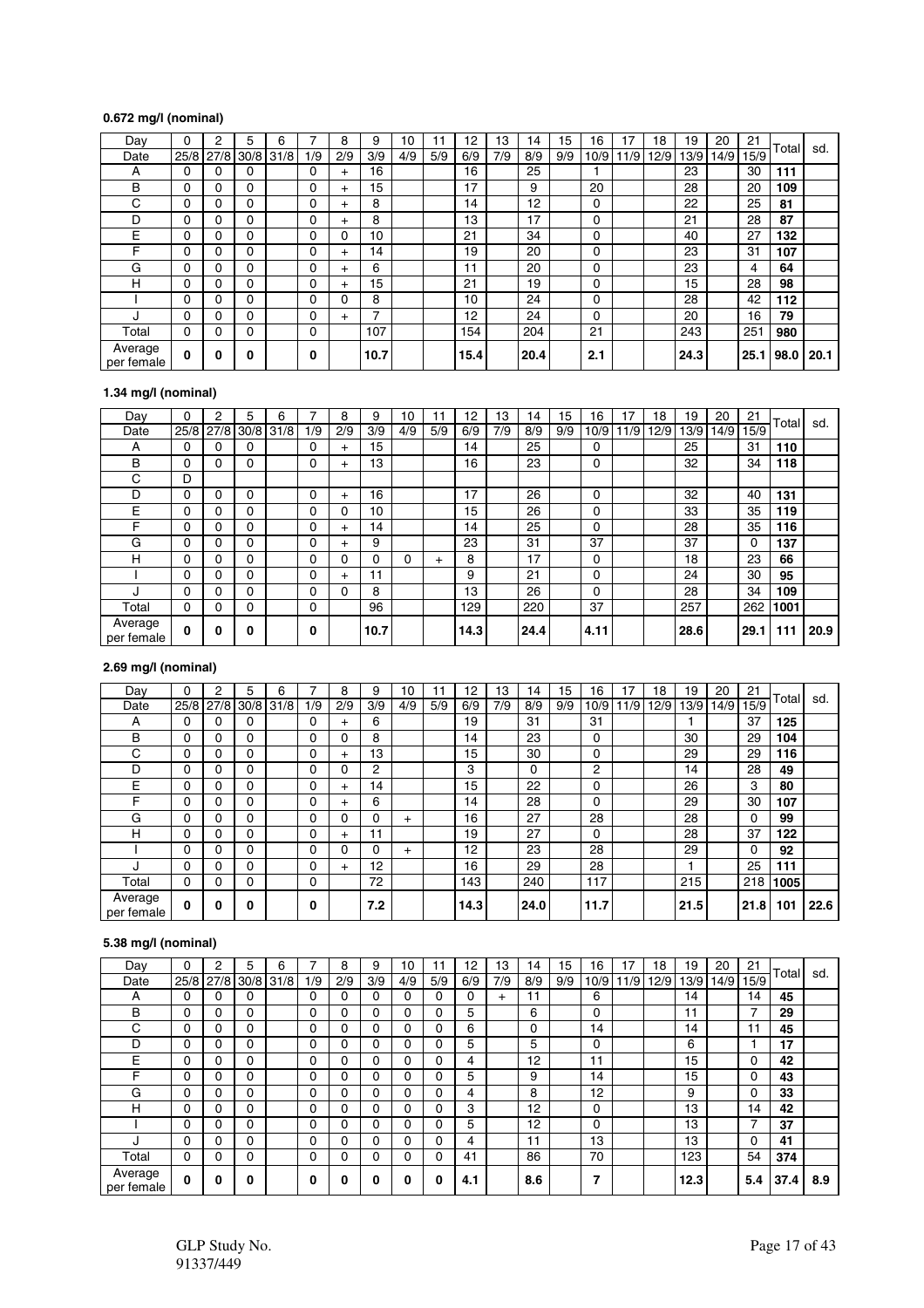## **10.75 mg/l (nominal)**

| Day                   | 0        | 2 | 5 | 6                   | ⇁   | 8   | 9   | 10  | 11  | 12  | 13  | 14  | 15  | 16 | 17          | 18   | 19   | 20   | 21   |       |     |
|-----------------------|----------|---|---|---------------------|-----|-----|-----|-----|-----|-----|-----|-----|-----|----|-------------|------|------|------|------|-------|-----|
| Date                  |          |   |   | 25/8 27/8 30/8 31/8 | 1/9 | 2/9 | 3/9 | 4/9 | 5/9 | 6/9 | 7/9 | 8/9 | 9/9 |    | $10/9$ 11/9 | 12/9 | 13/9 | 14/9 | 15/9 | Total | sd. |
| A                     | 0        | 0 | D |                     |     |     |     |     |     |     |     |     |     |    |             |      |      |      |      |       |     |
| B                     | 0        | 0 | D |                     |     |     |     |     |     |     |     |     |     |    |             |      |      |      |      |       |     |
| C                     | 0        | 0 | D |                     |     |     |     |     |     |     |     |     |     |    |             |      |      |      |      |       |     |
| D                     | 0        | 0 | D |                     |     |     |     |     |     |     |     |     |     |    |             |      |      |      |      |       |     |
| E                     | 0        | 0 | D |                     |     |     |     |     |     |     |     |     |     |    |             |      |      |      |      |       |     |
| F                     | 0        | 0 | D |                     |     |     |     |     |     |     |     |     |     |    |             |      |      |      |      |       |     |
| G                     | 0        | 0 | D |                     |     |     |     |     |     |     |     |     |     |    |             |      |      |      |      |       |     |
| н                     | 0        | 0 | D |                     |     |     |     |     |     |     |     |     |     |    |             |      |      |      |      |       |     |
|                       | 0        | 0 | D |                     |     |     |     |     |     |     |     |     |     |    |             |      |      |      |      |       |     |
| ٠.                    | 0        | 0 | D |                     |     |     |     |     |     |     |     |     |     |    |             |      |      |      |      |       |     |
| Total                 | 0        | 0 |   |                     |     |     |     |     |     |     |     |     |     |    |             |      |      |      |      |       |     |
| Average<br>per female | $\bf{0}$ | 0 |   |                     |     |     |     |     |     |     |     |     |     |    |             |      |      |      |      |       |     |

+ Offspring present

D Dead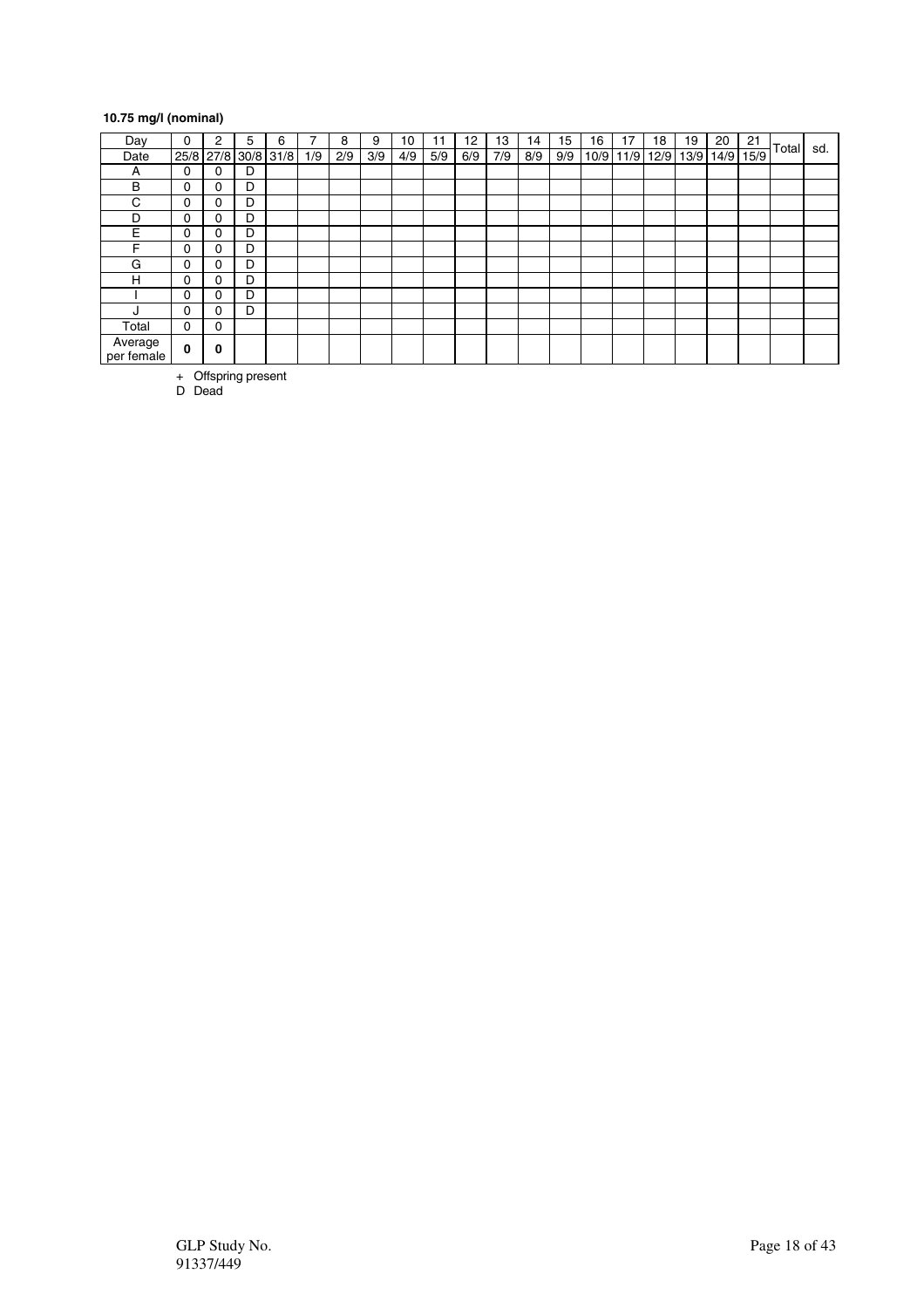# **Annex 3: Sampling**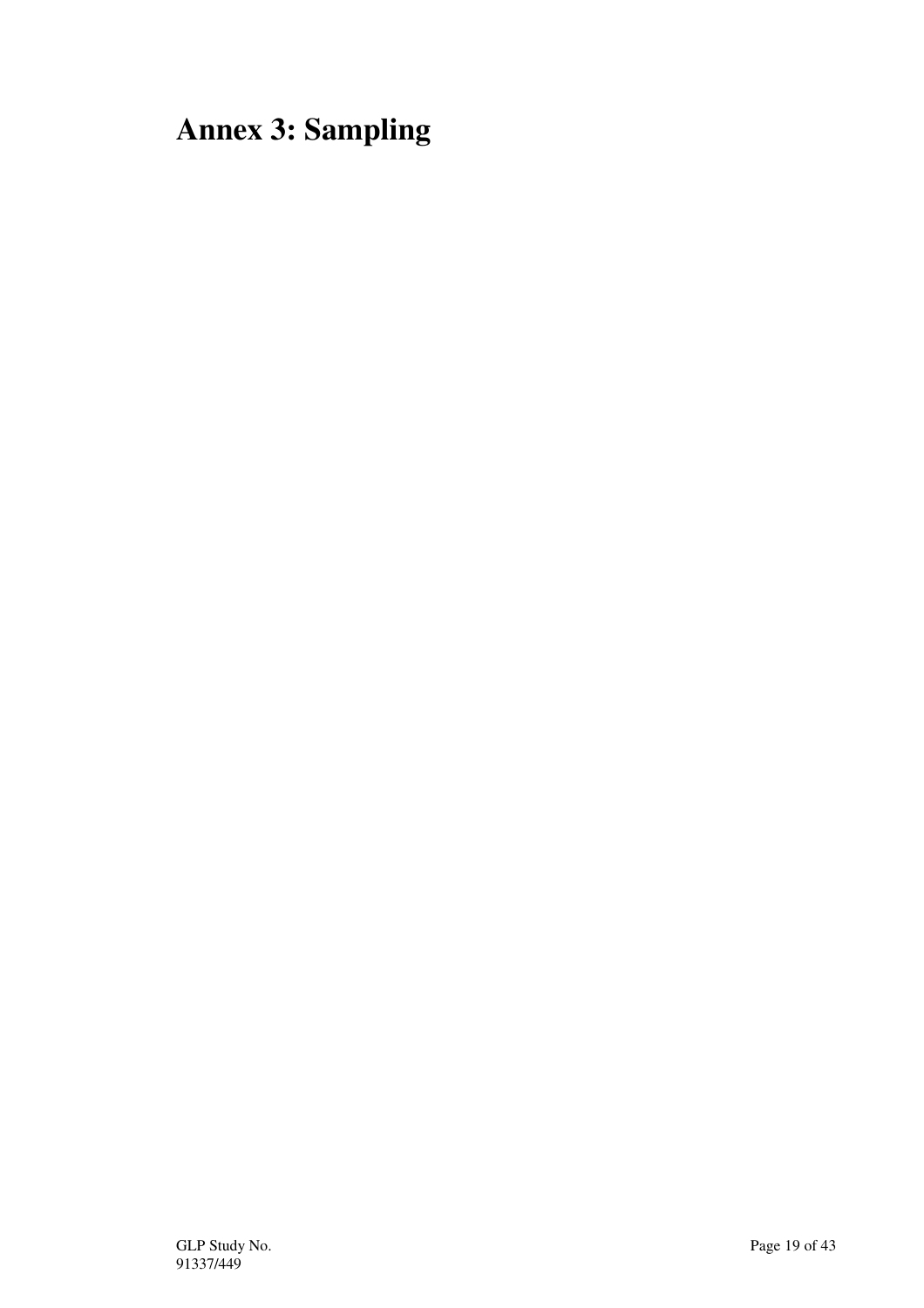## **List of collected samples from the Daphnia reproduction study**

Each sample is marked with two labels. One with the identification of the study, test substance code (DHI 04-449), nominal concentration, replicate (A or B), test time, file number, Study Director initials, start date and the technician. The other label identifies the sample by the number stated in the table below.

| Date                               |           | 25 Aug. | 27 Aug.        | 30 Aug. | 3 Sep.                   | 6 Sep. | 10 Sep. |                | 13 Sep. | 15 Sep. |
|------------------------------------|-----------|---------|----------------|---------|--------------------------|--------|---------|----------------|---------|---------|
| $T =$                              |           | 0       | $\overline{c}$ | 5       | 9                        | 12     | 16      |                | 19      | 21      |
| Nominal<br>concentration<br>[mg/l] | Replicate | new     | new            | old     | new                      | old    | new     | old            | new     | old     |
| Control                            | A         | 1       | $\overline{2}$ | 3       | 4                        | 5      | 6       | 7              | 8       | 9       |
|                                    | B         | 67      | 68             | 69      | 70                       | 71     | 72      | 73             | 74      | 75      |
| 0.168                              | А         | 10      | 11             | 12      | 13                       | 14     | 15      | 16             | 17      | 18      |
|                                    | B         | 76      | 77             | 78      | 79                       | 80     | 81      | 82             | 83      | 84      |
|                                    | А         | 19      | 20             | 21      | 22                       | 23     | 24      | 25             | 26      | 27      |
| 0.336                              | B         | 85      | 86             | 87      | 88                       | 89     | 90      | 91             | 92      | 93      |
|                                    | A         | 28      | 29             | 30      | 31                       | 32     | 33      | 34             | 35      | 36      |
| 0.672                              | B         | 94      | 95             | 96      | 97                       | 98     | 99      | 100            | 101     | 102     |
| 1.34                               | A         | 37      | 38             | 39      | 40                       | 41     | 42      | 43             | 44      | 45      |
|                                    | B         | 103     | 104            | 105     | 106                      | 107    | 108     | 109            | 110     | 111     |
| 2.69                               | A         | 46      | 47             | 48      | 49                       | 50     | 51      | 52             | 53      | 54      |
|                                    | B         | 112     | 113            | 114     | 115                      | 116    | 117     | 118            | 119     | 120     |
|                                    | А         | 55      | 56             | 57      | 58                       | 59     | 60      | 61             | 62      | 63      |
| 5.38                               | Β         | 121     | 122            | 123     | 124                      | 125    | 126     | 127            | 128     | 129     |
|                                    | A         | 64      | 65             | 66      | $\overline{\phantom{a}}$ | ٠      | -       | $\blacksquare$ | ٠       | ٠       |
| 10.75                              | B         | 130     | 131            | 132     |                          |        |         | ۰              |         | ۰       |

- : no samples taken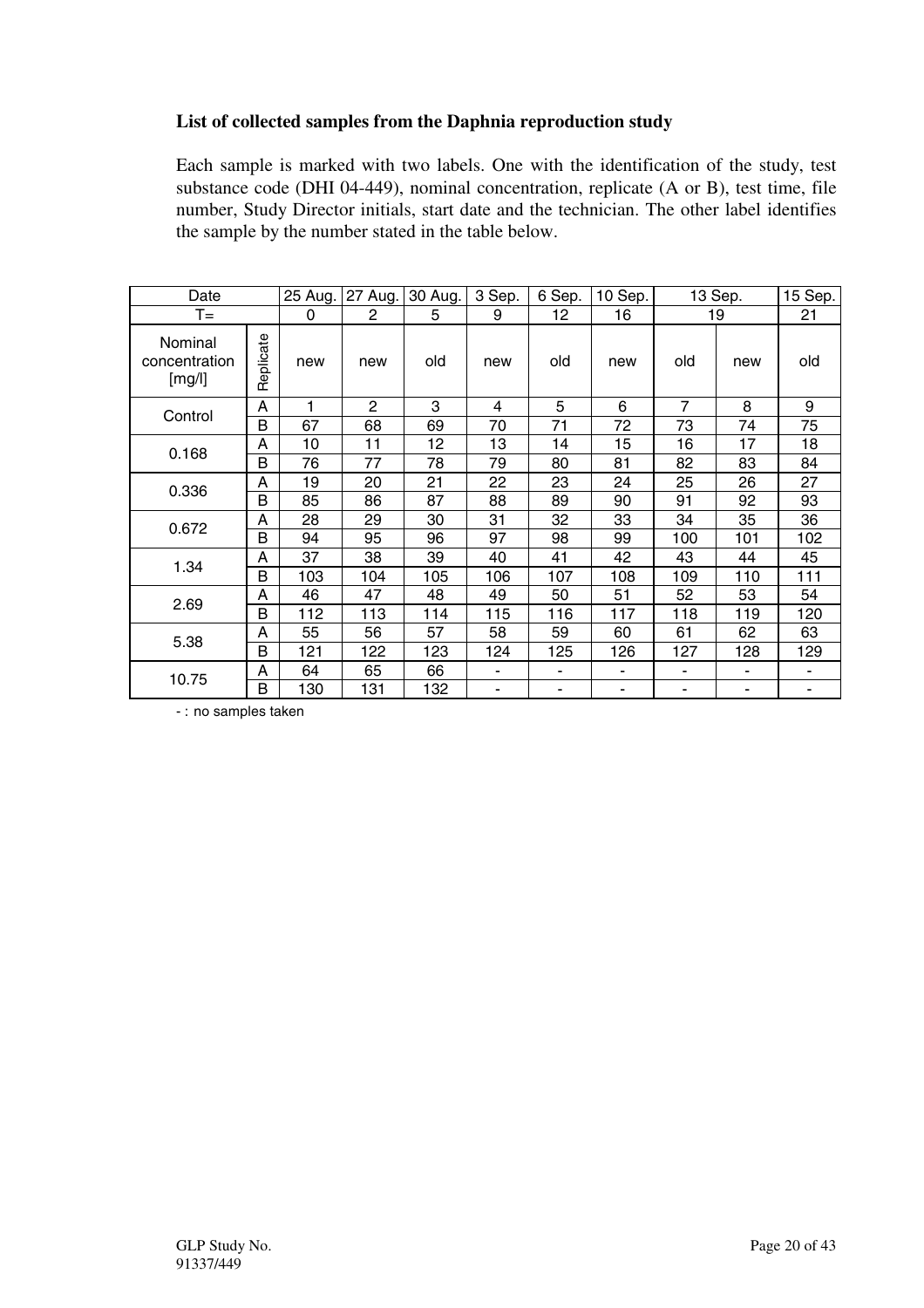# **Annex 4: Nominal and corresponding measured concentrations**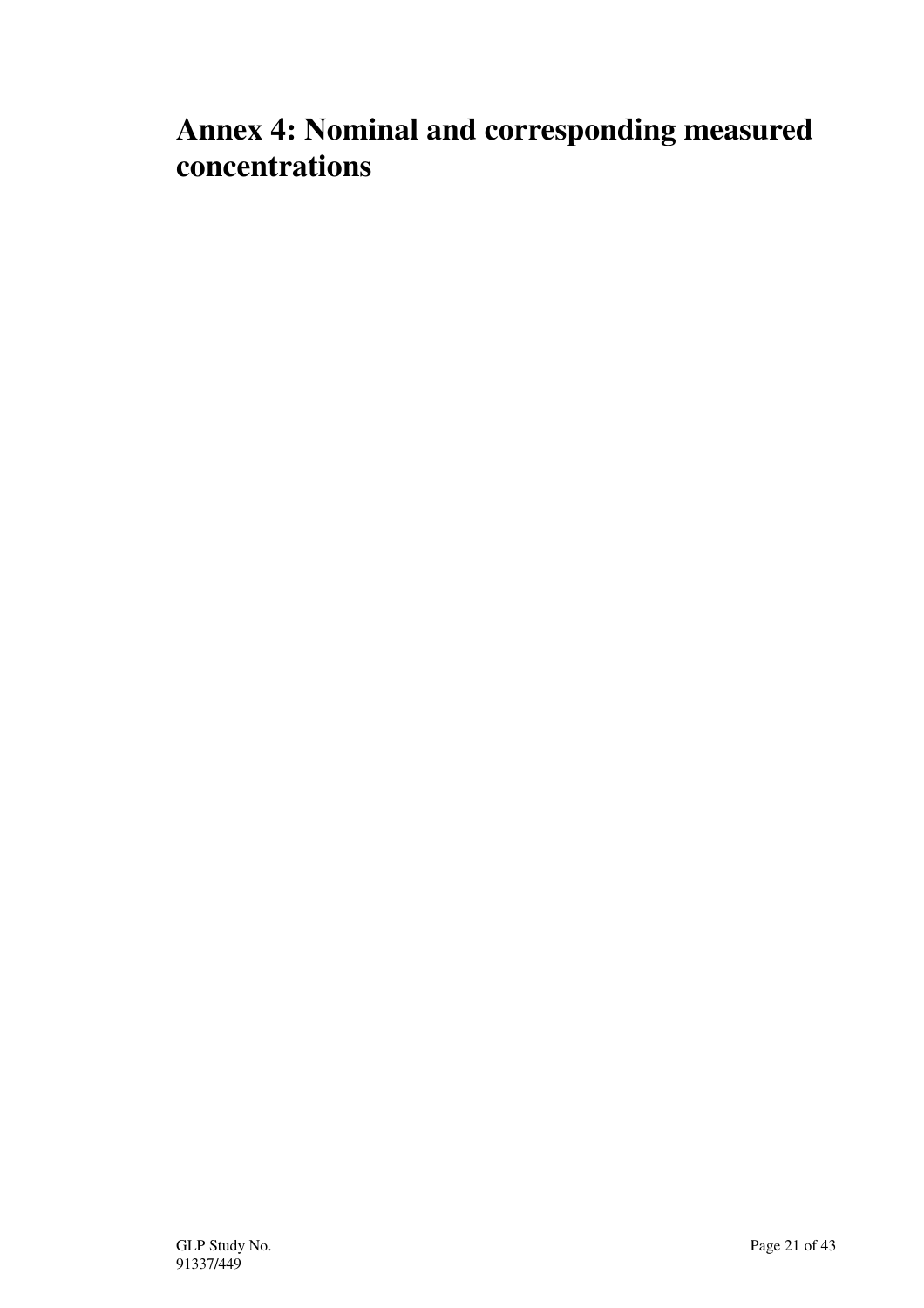| TIME (days)                        | $\mathbf 0$ | $\overline{2}$  | $\overline{5}$ | 9     | 12    | 16          | 18.7  | 19        | 21    | Mean  | sd.   |
|------------------------------------|-------------|-----------------|----------------|-------|-------|-------------|-------|-----------|-------|-------|-------|
|                                    | new         | new             | old            | new   | old   | new         | old   | new       | old   |       |       |
| Algae [ml]                         | 0           | 0               | 0.16           | 0     | 1.05  | $\mathbf 0$ | 1.4   | $\pmb{0}$ | 3.3   |       |       |
| Dilution factor                    | 0.500       | 0.500           | 0.499          | 0.500 | 0.496 | 0.500       | 0.494 | 0.500     | 0.486 |       |       |
| $0$ mg/l                           | 0           | $\Omega$        | $\mathbf 0$    | 0     | 0     | 0           | 0     | 0         | 0     |       |       |
| 0.168 mg/l - Nominal concentration |             |                 |                |       |       |             |       |           |       |       |       |
| Measured conc.<br>[mg/l]           | 0.051       | 0.046           | 0.049          | 0.048 | 0.046 | 0.071       | 0.060 | 0.065     | 0.050 |       |       |
| Actual measured<br>conc. [mg/l]    | 0.102       | 0.092           | 0.098          | 0.096 | 0.093 | 0.142       | 0.121 | 0.130     | 0.103 | 0.109 | 0.019 |
| Recovery                           | 60.7        | 54.8            | 58.4           | 57.1  | 55.3  | 84.5        | 72.3  | 77.4      | 61.3  |       |       |
| % of start                         | 100         | $\overline{90}$ | 96             | 94    | 91    | 139         | 119   | 127       | 101   |       |       |
| 0.336 mg/l - Nominal concentration |             |                 |                |       |       |             |       |           |       |       |       |
|                                    |             |                 |                |       |       |             |       |           |       |       |       |
| Measured conc.<br>[mg/l]           | 0.099       | 0.087           | 0.108          | 0.095 | 0.094 | 0.141       | 0.107 | 0.113     | 0.092 |       |       |
| Actual measured<br>conc. [mg/l]    | 0.198       | 0.174           | 0.216          | 0.190 | 0.190 | 0.282       | 0.217 | 0.226     | 0.189 | 0.209 | 0.034 |
| Recovery                           | 58.9        | 51.8            | 64.4           | 56.5  | 56.5  | 83.9        | 64.5  | 67.3      | 56.4  |       |       |
| % of start                         | 100         | 88              | 109            | 96    | 96    | 142         | 109   | 114       | 96    |       |       |
| 0.672 mg/l - Nominal concentration |             |                 |                |       |       |             |       |           |       |       |       |
| Measured conc.<br>[mg/l]           | 0.202       | 0.191           | 0.208          | 0.212 | 0.19  | 0.279       | 0.218 | 0.224     | 0.186 |       |       |
| Actual measured                    | 0.404       | 0.382           | 0.417          | 0.424 | 0.383 | 0.558       | 0.441 | 0.448     | 0.383 | 0.427 | 0.058 |
| conc. [mg/l]                       |             |                 |                |       |       |             |       |           |       |       |       |
| Recovery                           | 60.1        | 56.8            | 62.0           | 63.1  | 57.1  | 83.0        | 65.7  | 66.7      | 57.0  |       |       |
| % of start                         | 100         | $\overline{95}$ | 103            | 105   | 95    | 138         | 109   | 111       | 95    |       |       |
| 1.34 mg/l - Nominal concentration  |             |                 |                |       |       |             |       |           |       |       |       |
| Measured conc.<br>[mg/l]           | 0.35        | 0.31            | 0.34           | 0.43  | 0.36  | 0.49        | 0.41  | 0.4       | 0.36  |       |       |
| Actual measured<br>conc. [mg/l]    | 0.700       | 0.620           | 0.681          | 0.860 | 0.727 | 0.980       | 0.830 | 0.800     | 0.741 | 0.771 | 0.113 |
| Recovery                           | 52.2        | 46.3            | 50.8           | 64.2  | 54.2  | 73.1        | 61.9  | 59.7      | 55.3  |       |       |
| % of start                         | 100         | 89              | 97             | 123   | 104   | 140         | 119   | 114       | 106   |       |       |
| 2.69 mg/l - Nominal concentration  |             |                 |                |       |       |             |       |           |       |       |       |
| Measured conc.<br>[mg/l]           | 0.71        | 0.61            | 0.71           | 0.89  | 0.74  | 0.99        | 0.81  | 0.84      | 0.73  |       |       |
| Actual measured<br>conc. [mg/l]    | 1.420       | 1.220           | 1.422          | 1.780 | 1.493 | 1.980       | 1.640 | 1.680     | 1.502 | 1.571 | 0.233 |
| Recovery                           | 52.8        | 45.4            | 52.9           | 66.2  | 55.5  | 73.6        | 61.0  | 62.5      | 55.9  |       |       |
| % of start                         | 100         | 86              | 100            | 125   | 105   | 139         | 115   | 118       | 106   |       |       |
| 5.38 mg/l - Nominal concentration  |             |                 |                |       |       |             |       |           |       |       |       |
| Measured conc.                     | 1.51        | 1.22            | 1.5            | 1.81  | 1.52  | 1.95        | 1.69  | 1.56      | 1.39  |       |       |
| [mg/l]<br>Actual measured          | 3.020       | 2.440           | 3.004          | 3.620 | 3.068 | 3.900       | 3.421 | 3.120     | 2.861 | 3.161 | 0.458 |
| conc. [mg/l]                       |             |                 |                |       |       |             |       |           |       |       |       |
| Recovery                           | 56.1        | 45.4            | 55.8           | 67.3  | 57.0  | 72.5        | 63.6  | 58.0      | 53.2  |       |       |
| % of start                         | 100         | 81              | 99             | 120   | 102   | 129         | 113   | 103       | 95    |       |       |
| 10.75 mg/l - Nominal concentration |             |                 |                |       |       |             |       |           |       |       |       |
| Measured conc.<br>[mg/l]           | 2.72        | 2.43            | 2.8            |       |       |             |       |           |       |       |       |
| Actual measured<br>conc. [mg/l]    | 5.440       | 4.860           | 5.608          |       |       |             |       |           |       | 5.303 | 0.529 |
| Recovery                           | 50.6        | 45.2            | 52.2           |       |       |             |       |           |       |       |       |
| % of start                         | 100         | 89              | 103            |       |       |             |       |           |       |       |       |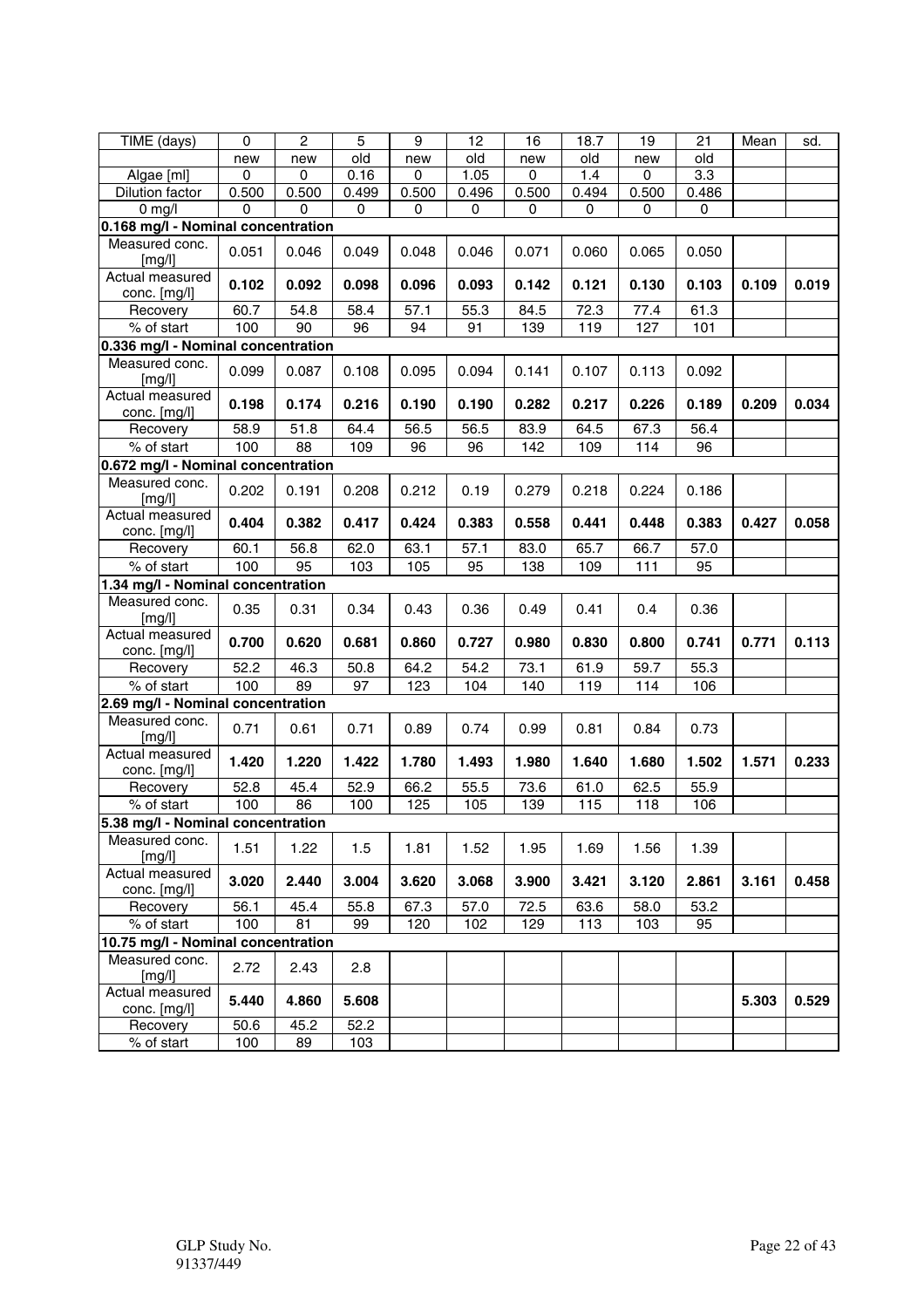# **Annex 5: Measurements of pH and oxygen**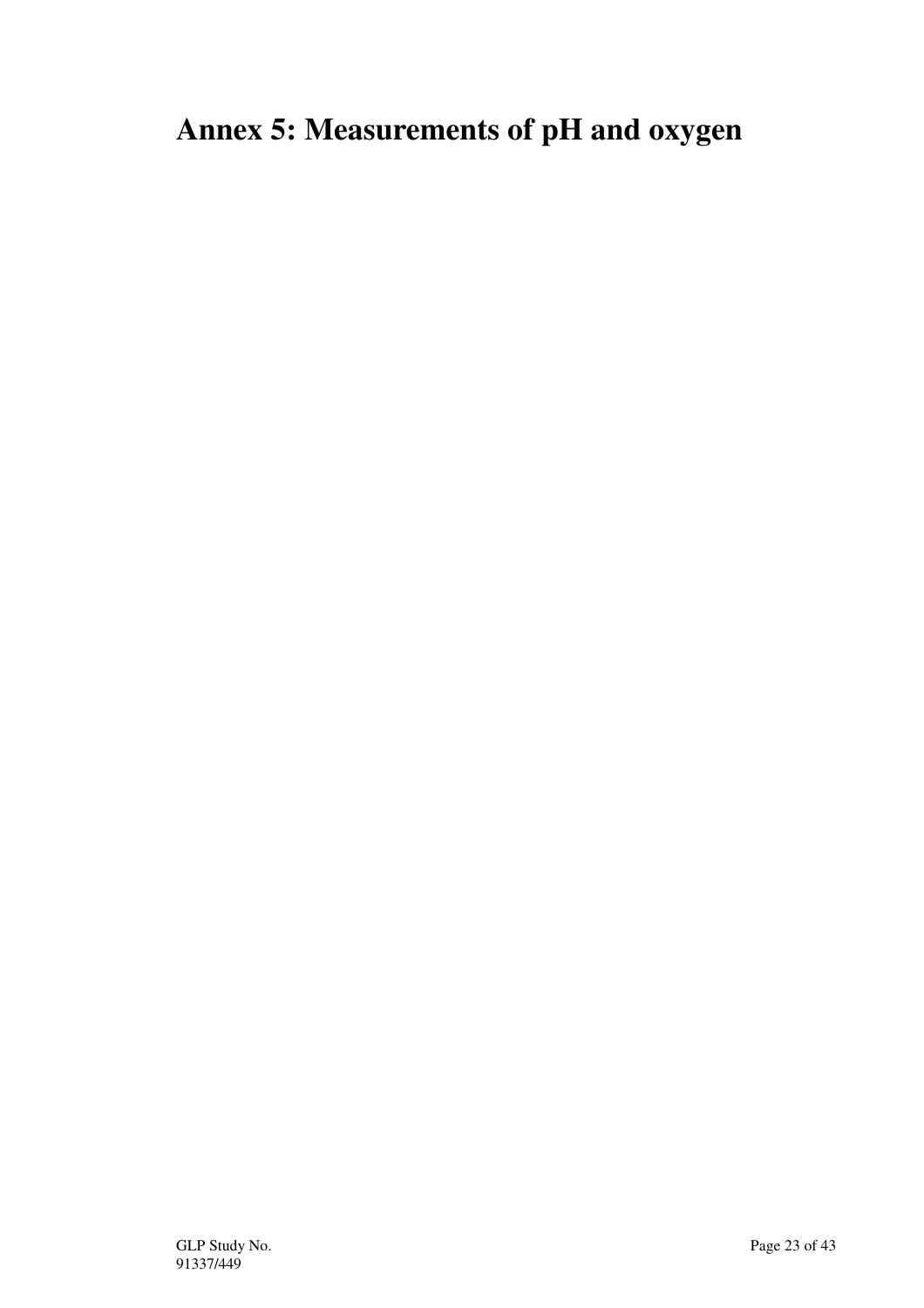| Date/time                          |                  |     | 25/8                  |     | 27/8                  |     | 30/8                  |     | 1/9                   |     | 3/9                   |     | 6/9                   |     | 8/9                   |     | 10/9                  |     | 13/9                  |     | 15/9                  |
|------------------------------------|------------------|-----|-----------------------|-----|-----------------------|-----|-----------------------|-----|-----------------------|-----|-----------------------|-----|-----------------------|-----|-----------------------|-----|-----------------------|-----|-----------------------|-----|-----------------------|
| $T =$                              |                  |     | 0                     |     | 2                     |     | 5                     |     | 7                     |     | 9                     |     | 12                    |     | 14                    |     | 16                    |     | 19                    |     | 21                    |
| Nominal<br>concentration<br>[mg/l] | solution<br>Test | pH  | O <sub>2</sub><br>[%] | pH  | O <sub>2</sub><br>[%] | рH  | O <sub>2</sub><br>[%] | рH  | O <sub>2</sub><br>[%] | pH  | O <sub>2</sub><br>[%] | pH  | O <sub>2</sub><br>[%] | рH  | O <sub>2</sub><br>[%] | рH  | O <sub>2</sub><br>[%] | pH  | O <sub>2</sub><br>[%] | рH  | O <sub>2</sub><br>[%] |
| Control                            | <b>New</b>       | 8.2 | 98                    | 8.1 | 98                    | 8.3 | 98                    | 8.0 | 98                    | 8.0 | 98                    | 8.0 | >100                  | 8.0 | >100                  | 8.0 | 97                    | 7.8 | 99                    |     |                       |
|                                    | Old              |     |                       | 8.0 | 98                    | 8.3 | >100                  | 8.0 | >100                  | 7.9 | >100                  | 8.1 | >100                  | 7.7 | 82                    | 8.0 | 98                    | 7.6 | 73                    | 8.0 | >100                  |
|                                    | <b>New</b>       | 8.2 | 97                    | 8.1 | 97                    | 8.2 | 98                    | 8.1 | 98                    | 7.9 | 98                    | 8.0 | >100                  | 8.1 | >100                  | 8.0 | 96                    | 7.8 | 97                    |     |                       |
| 0.168                              | Old              |     |                       | 8.2 | 100                   | 8.5 | >100                  | 8.1 | >100                  | 7.8 | 89                    | 8.3 | >100                  | 7.7 | 83                    | 8.0 | 89                    | 7.6 | 51                    | 7.7 | 84                    |
|                                    | <b>New</b>       | 8.3 | 96                    | 8.1 | 98                    | 8.2 | 98                    | 8.1 | 98                    | 7.9 | 99                    | 8.1 | >100                  | 8.1 | 98                    | 8.0 | 93                    | 7.8 | 99                    |     |                       |
| 0.336                              | Old              |     |                       | 8.2 | 100                   | 8.5 | >100                  | 8.1 | >100                  | 7.8 | 82                    | 8.1 | >100                  | 7.7 | 81                    | 8.1 | 88                    | 7.6 | 59                    | 7.6 | 73                    |
|                                    | <b>New</b>       | 8.3 | 96                    | 8.2 | 98                    | 8.2 | 98                    | 8.1 | 98                    | 7.9 | 99                    | 8.1 | >100                  | 8.1 | >100                  | 8.0 | 94                    | 7.8 | 99                    |     |                       |
| 0.672                              | Old              |     |                       | 8.3 | 100                   | 8.6 | >100                  | 8.2 | 99                    | 7.8 | 87                    | 8.2 | >100                  | 7.7 | 83                    | 8.2 | 92                    | 7.5 | 44                    | 7.5 | 70                    |
|                                    | <b>New</b>       | 8.3 | 96                    | 8.2 | 98                    | 8.2 | 98                    | 8.1 | 98                    | 7.9 | 98                    | 8.1 | >100                  | 8.1 | >100                  | 8.0 | 94                    | 7.9 | 100                   |     |                       |
| 1.34                               | Old              |     |                       | 8.4 | 100                   | 8.6 | >100                  | 8.2 | >100                  | 7.9 | 86                    | 8.3 | >100                  | 7.7 | 82                    | 8.1 | 90                    | 7.5 | 38                    | 7.5 | 75                    |
|                                    | New              | 8.3 | 96                    | 8.2 | 99                    | 8.2 | 98                    | 8.2 | 98                    | 7.9 | 98                    | 8.1 | >100                  | 8.1 | 98                    | 8.0 | 94                    | 7.8 | 100                   |     |                       |
| 2.69                               | Old              |     |                       | 8.4 | 100                   | 8.7 | >100                  | 8.3 | >100                  | 7.9 | 90                    | 8.5 | >100                  | 7.7 | 87                    | 8.1 | 94                    | 7.5 | 55                    | 7.8 | 97                    |
|                                    | <b>New</b>       | 8.3 | 96                    | 8.2 | 98                    | 8.2 | 98                    | 8.2 | 98                    | 7.9 | 98                    | 8.1 | >100                  | 8.1 | 98                    | 8.0 | 98                    | 7.8 | 100                   |     |                       |
| 5.38                               | Old              |     |                       | 8.4 | 100                   | 8.8 | >100                  | 8.3 | >100                  | 7.9 | 98                    | 8.5 | >100                  | 7.9 | 85                    | 8.1 | 92                    | 7.8 | 95                    | 8.3 | >100                  |
|                                    | <b>New</b>       | 8.3 | 96                    | 8.2 | 99                    |     |                       |     |                       |     |                       |     |                       |     |                       |     |                       |     |                       |     |                       |
| 10.75                              | Old              |     |                       | 8.4 | 100                   | 8.8 | >100                  |     |                       |     |                       |     |                       |     |                       |     |                       |     |                       |     |                       |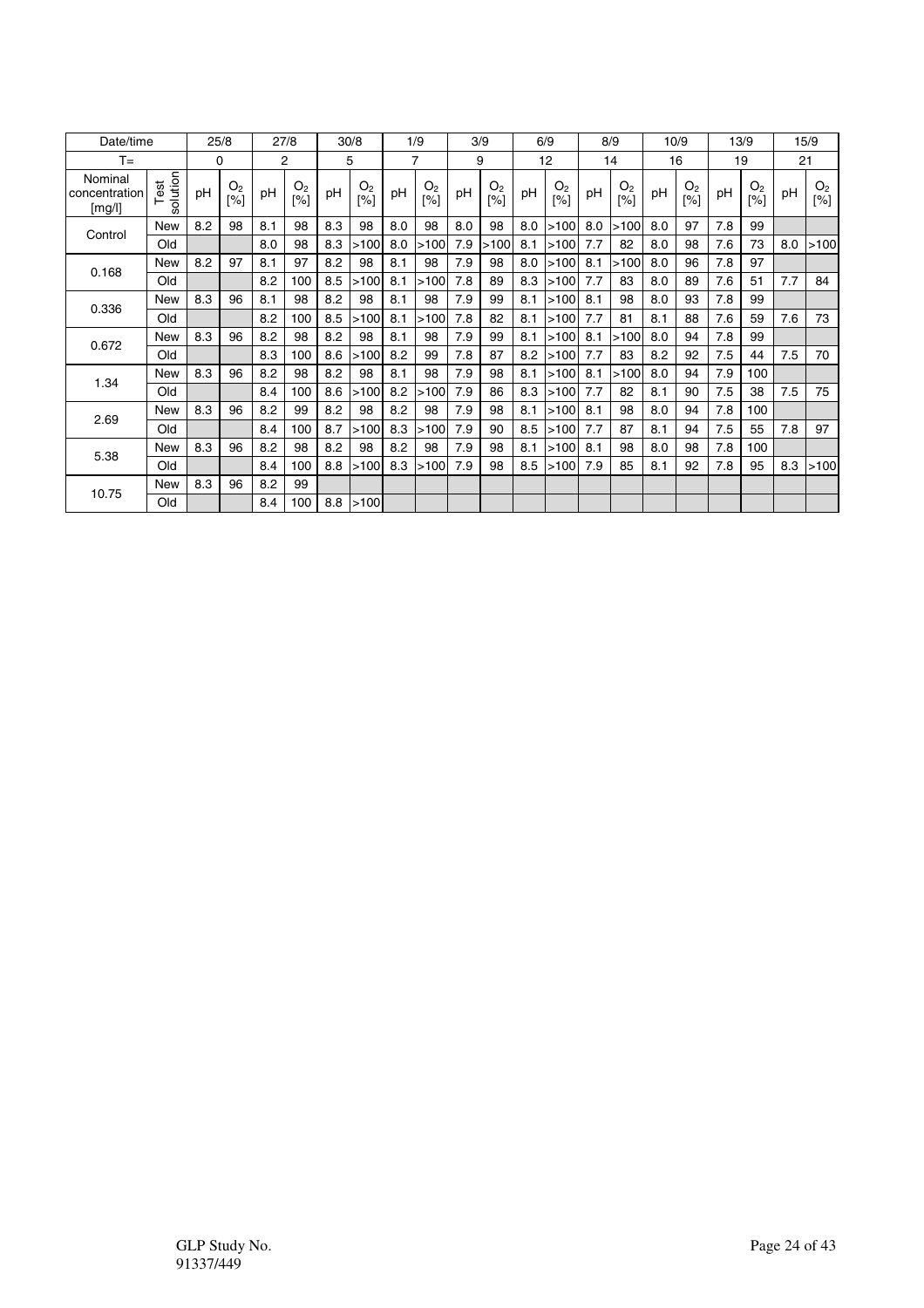# **Annex 6: Chemical analysis**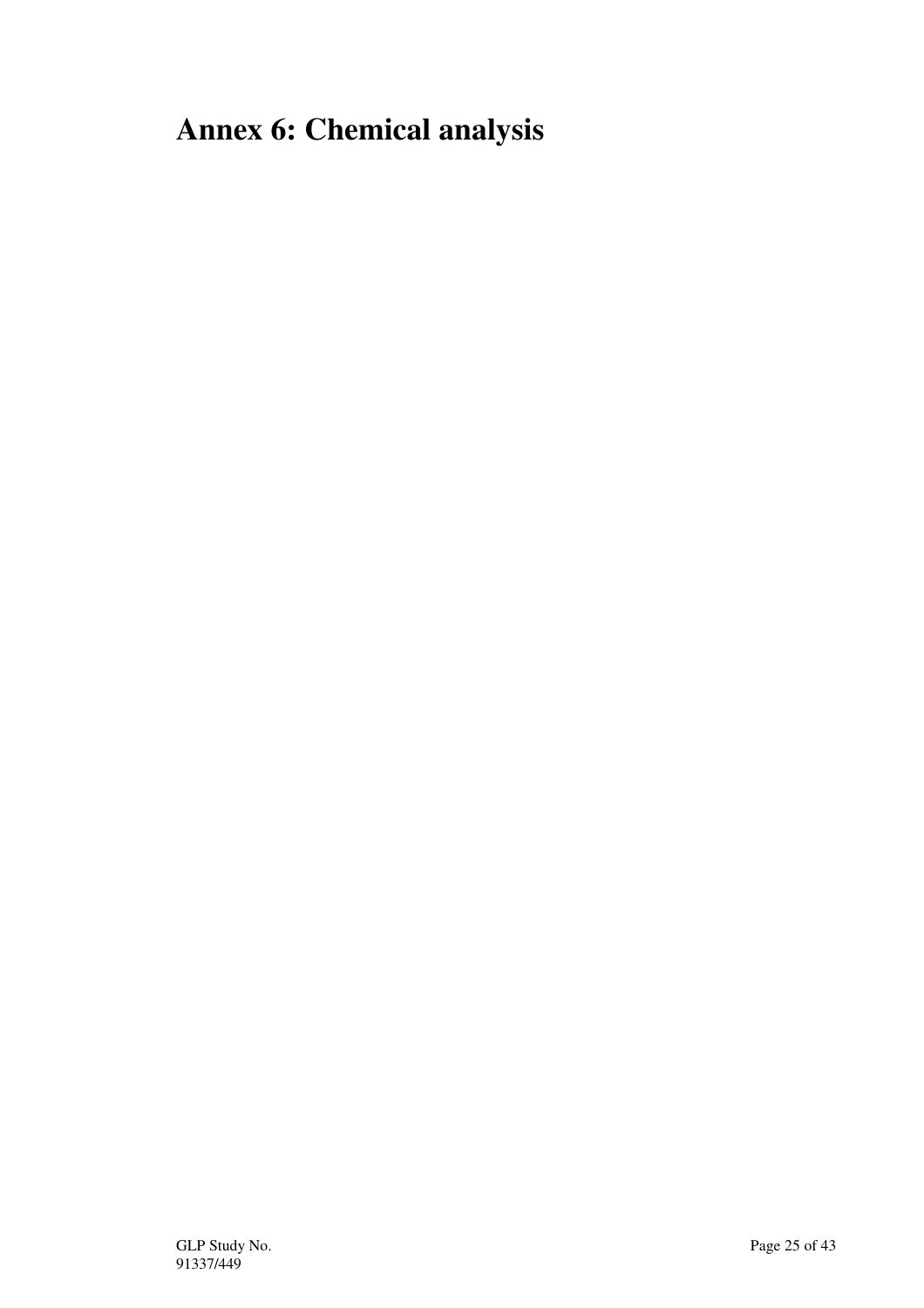### **TNO Chemistry**



Subject Final report

Denmark

Dear Estelle,

I herewith send you the hard copy of final report V5819/03, annex 6 to DHI study 91337/449 "Daphnia magna reproduction test with p-xylene, analytical confirmation of exposure concentrations. (ANNEX 6)"

Lalready sent you a pdf (20/12/04).

Return address: Postbus 360, 3700 AJ, Zeist, The Netherlands

DHI Water & Environment

Attn. E. Bjornestad Agern Alle 5

DK-2970 Horsholm

ակերեցիին ինչվի վ

 $\Lambda$  hope we will collaborate again very soon!.

Kind regards

Ton Schouten

**Analytical Sciences** 

Nederlandse Organisatie voor<br>toegepast-natuurwetenschappelijk toegepast-natuurwetenschappelijk<br>onderzoek/Netherlands Organisation<br>for Applied Scientific Research



**Analytical Sciences** Location Zeist Utrechtseweg 48 P.O. Box 360 3700 AJ Zeist The Netherlands

www.tno.nl

T +31 30 694 42 86 F +31 30 694 23 61 cheminfo@voeding.tno.nl

Date December 20, 2004

Our reference ASC-04-1411/Sca/piw

E-mail Schouten@voeding.tno.nl

**Direct dialling**  $+31$  30 694 45 24

Direct fax +31 30 694 48 94

Project number 30512/01.05

Enclosure(s) report V5819/03, annex 6 DHI study 91337/449

The Standard Conditions for<br>Research Instructions given to TNO,<br>as filed at the Registry of the<br>District Court and the Chamber of<br>Commerce in The Hague<br>shall apply to all instructions given to TNO;<br>the Standard Conditions request.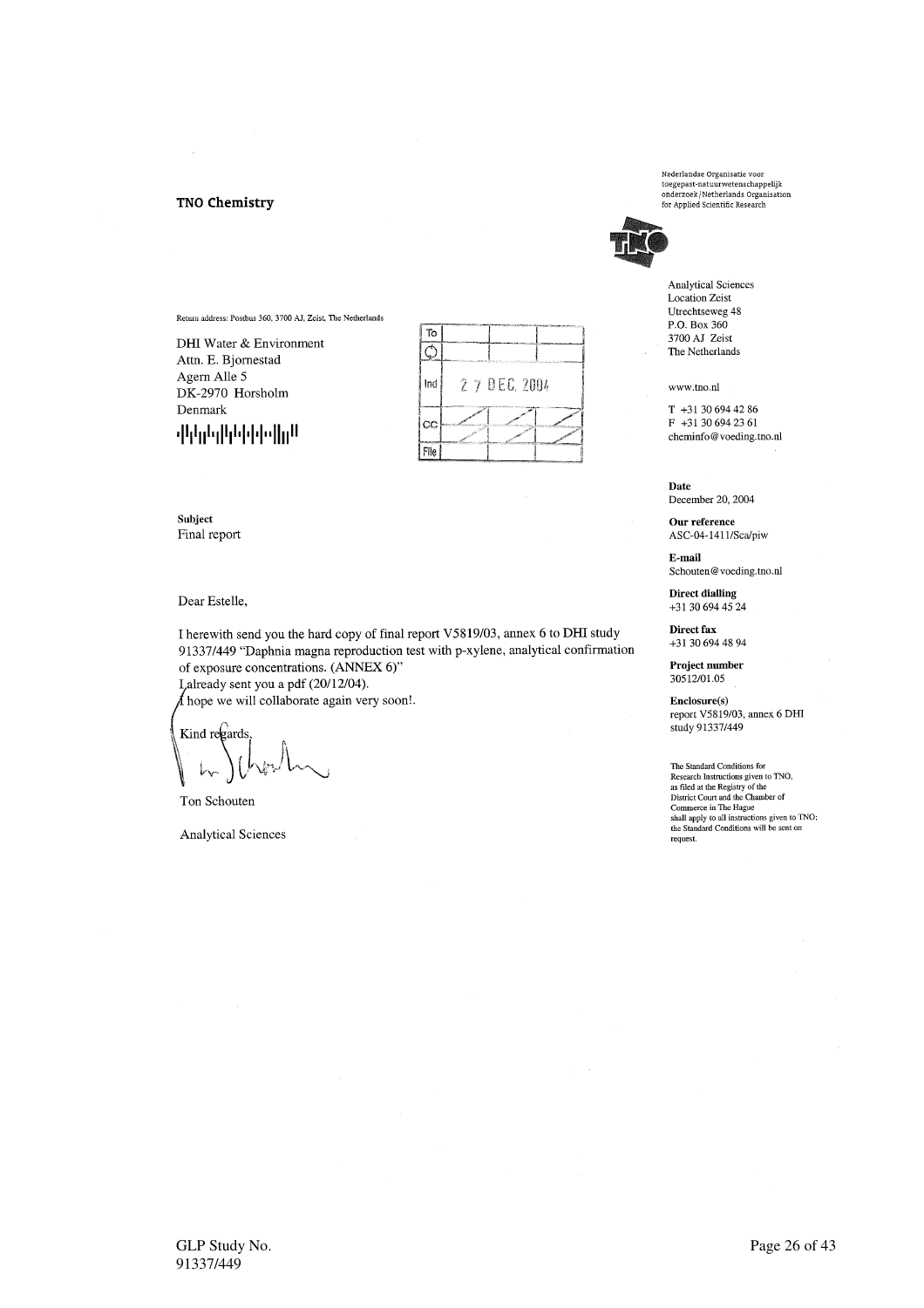### TNO Nutrition and Food Research

### **TNO Report**

V 5819/03, Annex 6 to DHI study 91337/449 |

Daphnia magna reproduction test with p-xylene. Analytical confirmation of exposure concentrations. (ANNEX 6)

**Analytical Sciences** Location Zeist Utrechtseweg 48 P.O. Box 360 3700 AJ Zeist The Netherlands

### www.tno.nl

P +31 30 694 41 44  $F + 31306957224$ infofood@voeding.tno.nl

| Date                                                         | 10th December, 2004                                                                                               |
|--------------------------------------------------------------|-------------------------------------------------------------------------------------------------------------------|
| Authors                                                      | A. Schouten                                                                                                       |
| Sponsor                                                      | CEFIC Aromatic Producers Association<br>Study outsourced to DHI Water and Environment<br>Chemical analysis by TNO |
| TNO project number<br>TNO study code<br>Sponsor's study code | 30512/01.05<br>5819/035819/03<br>91337/449                                                                        |
| <b>Status</b><br>Previous versions                           | Final                                                                                                             |
| Number of pages                                              | 17                                                                                                                |

### All rights reserved.

No part of this publication may be reproduced and/or published by print, photoprint, microfilm or any other means without the previous written consent of TNO.

In case this report was drafted on instructions, the rights and obligations of contracting parties are subject to either the Standard Conditions for Research Instructions given to TNO, or the relevant agreement concluded between the contracting parties. Submitting the report for inspection to parties who have a direct interest is permitted.

© 2004 TNO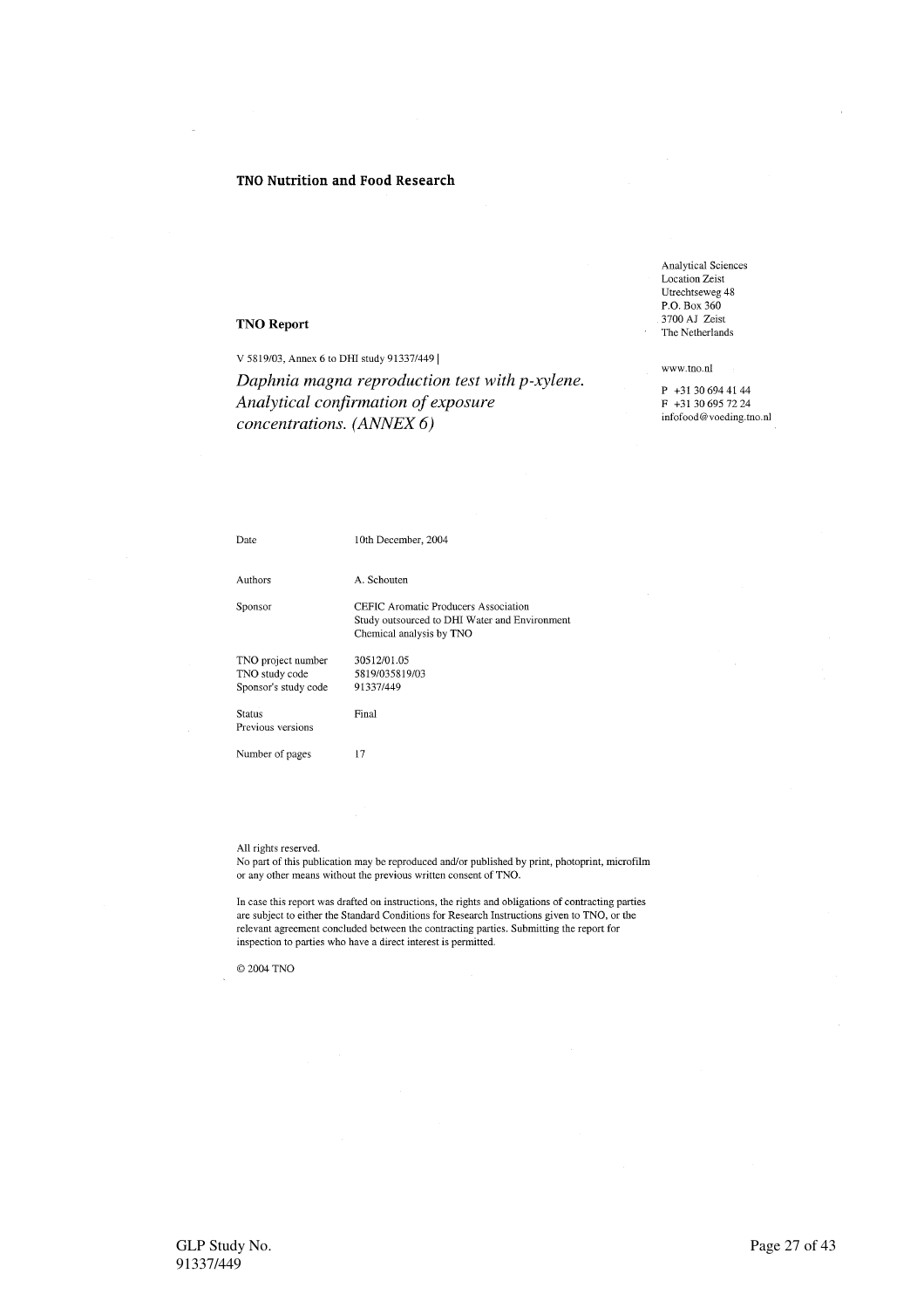## Statement of GLP compliance

I, the undersigned, hereby declare that this report constitutes a complete, true and accurate representation of the study and its results. All study activities performed by TNO Nutrition and Food Research were carried out in compliance with the current OECD Principles of Good Laboratory Practice (Organisation for Economic Cooperation and Development, Paris, ENV/MC/CHEM (98) 17).

A. Schouten. Principal investigator Analytical Sciences Department

Date: 10 De cembre 2009

Approved by:

H. den Reijer (MSc)

Management of Analytical Sciences Department

 $Date: 10$  zcem  $2004$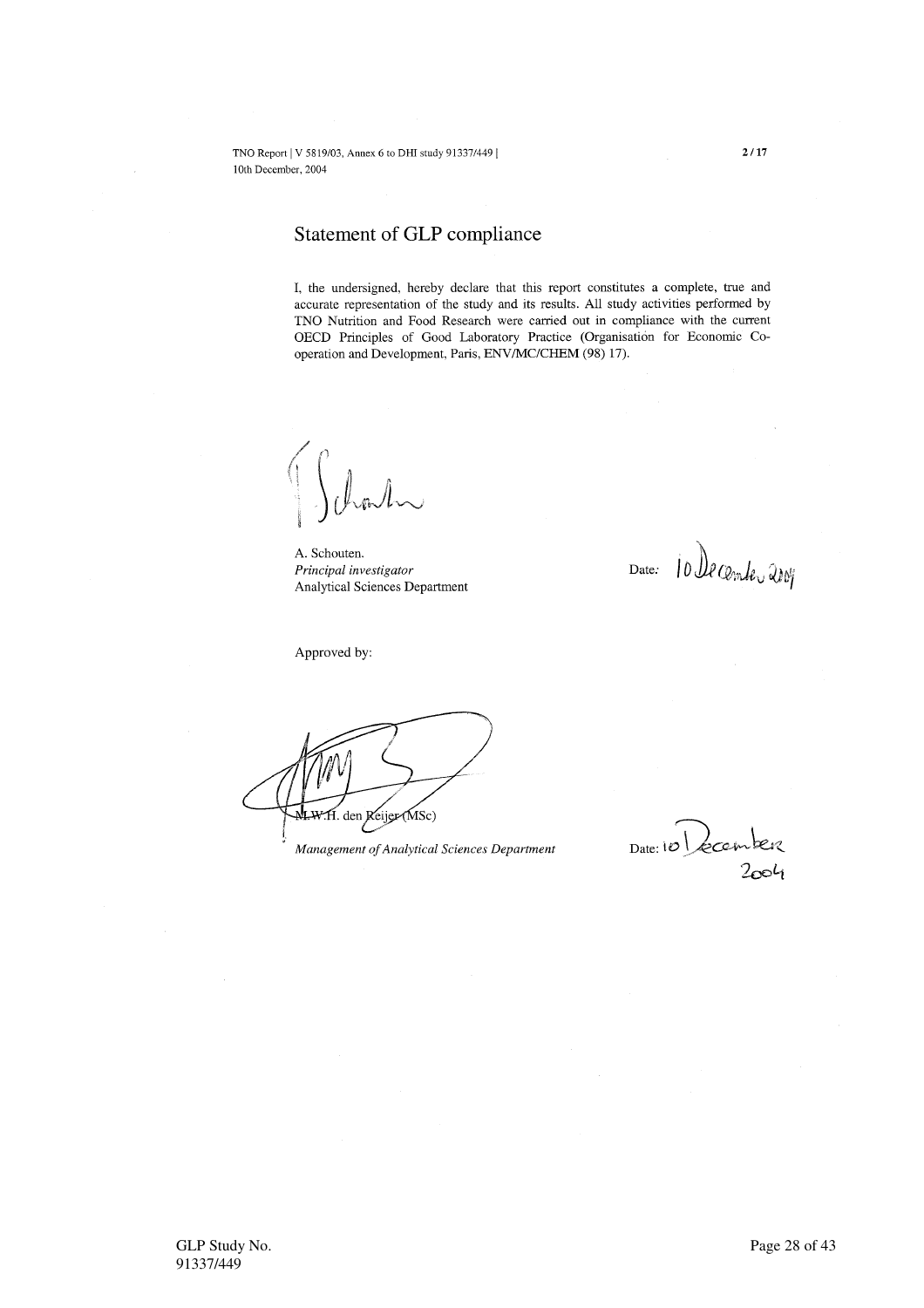### **Quality Assurance Statement**

| $\mathcal{L}$ | Daphnia magna reproduction test with p-xylene.<br>Analytical confirmation of exposure concentrations (ANNEX 6) |
|---------------|----------------------------------------------------------------------------------------------------------------|
|               | : V 5819/03, Annex 6 to DHI study 91337/449                                                                    |
|               | $\therefore$ 10 December 2004                                                                                  |
|               |                                                                                                                |

The study plan was audited as follows:

Date of audit 13 July 2004 (including amendment 1) 14 September 2004 (amendment 2)

13 July 2004 14 September 2004

Date of report

The experimental phase of this part of study was audited as follows:

| Date of audit     | Phase                                                        | Date of report    |
|-------------------|--------------------------------------------------------------|-------------------|
| 22 September 2004 | preparation of test substance solutions                      | 22 September 2004 |
|                   | instrumental (test) analysis                                 |                   |
| 22 September 2004 | dilution of test substance solutions<br>sample pre-treatment | 22 September 2004 |

This analytical report was audited as follows:

Start date of audit 8 October 2004 (draft) 15 December 2004 (final) Date of report 8 October 2004 15 December 2004

I, the undersigned, hereby declare that this analytical report provides an accurate record of the procedures employed and the results obtained in this part of the study; all audits were reported to the principal investigator and test site management on the dates indicated. Summaries of the audit results were reported to the study director, test facility management and lead QA.

Wolf

G.S. Oostenbrug, PhD **Quality Assurance Auditor** TNO Nutrition and Food Research

Date: 15 December 2004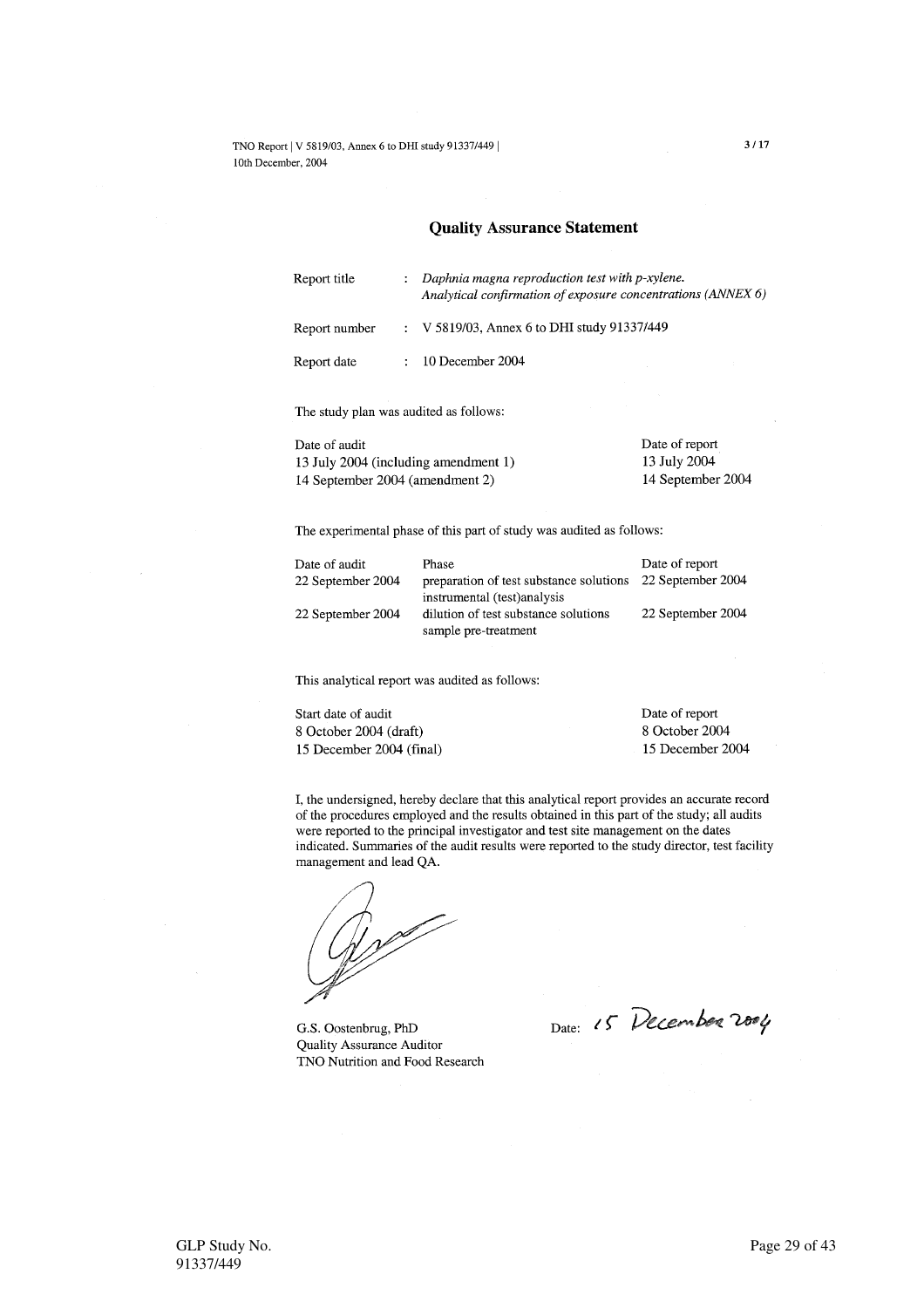## List of abbreviations

| GL P           | Good Laboratory Practice                                        |
|----------------|-----------------------------------------------------------------|
| <b>HPLC-UV</b> | High Performance Liquid Chromatography / Ultra violet detection |
| <b>OECD</b>    | Organisation for Economic Co-operation and Development          |
| <b>RSD</b>     | <b>Relative Standard Deviation</b>                              |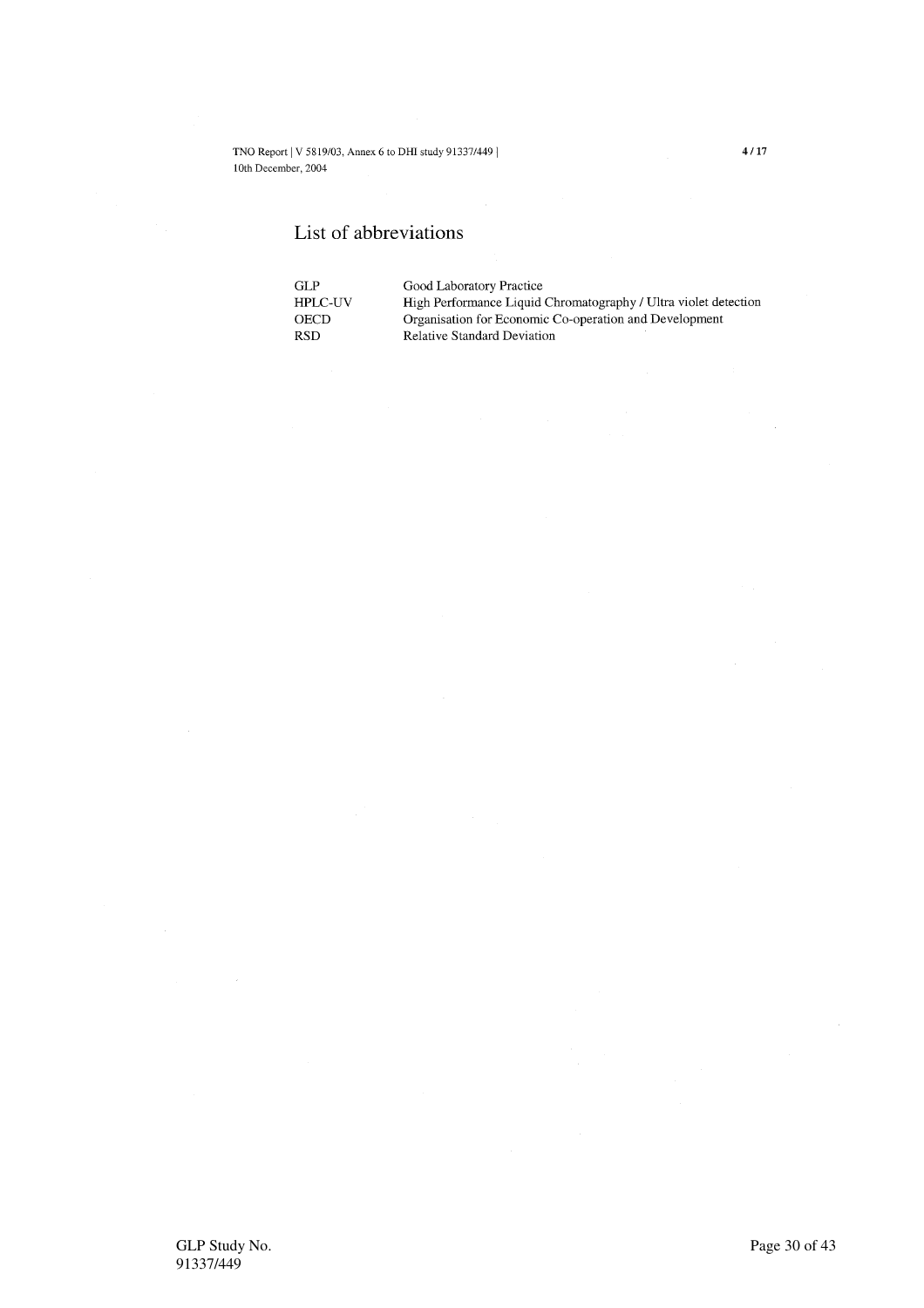## Contents

### $\mathbf{1}$ Introduction  $-6$

- $\overline{2}$ Responsible personnel and facilities - 7
- $2.1$  $Sponsor - 7$
- $2.2$ Analytical facility  $-7$
- $2.3$ Responsibilities  $-7$

### Experimental  $-8$

- $3.1$ Reference substance — 8
- $3.2$ Study samples  $-8$
- $3.3$ Analysis  $-8$

 $\overline{\mathbf{3}}$ 

- $3.3.1$ Principle  $-8$
- $3.3.2$ Validation criteria - 8
- $3.3.3$ Sample preparation  $-8$
- Preparation of the validation samples 9 3.3.4
- $3.3.5$ Chromatography  $-9$
- 3.3.6 Calibration  $-9$
- $3.4$ Deviations of the protocol - 9

### $\overline{4}$  $Results - 10$

- $4.1$ Validation of the analytical method - 10
- $4.1.1$ Linearity  $-10$
- 4.1.2 Selectivity  $-10$
- Repeatibility  $-10$  $4.1.3$
- $Results 11$ 4.2

### $\overline{5}$  $Conclusion - 13$

- $6\phantom{1}$ Documentation and retention of records - 14
- Documentation 14 6.1
- Retention of records 14 6.2
- $\overline{7}$ References - 15

### 8  $Addenda - 16$

- 8.1 Annexes —  $16$
- 8.2 Typical calibration graph - 17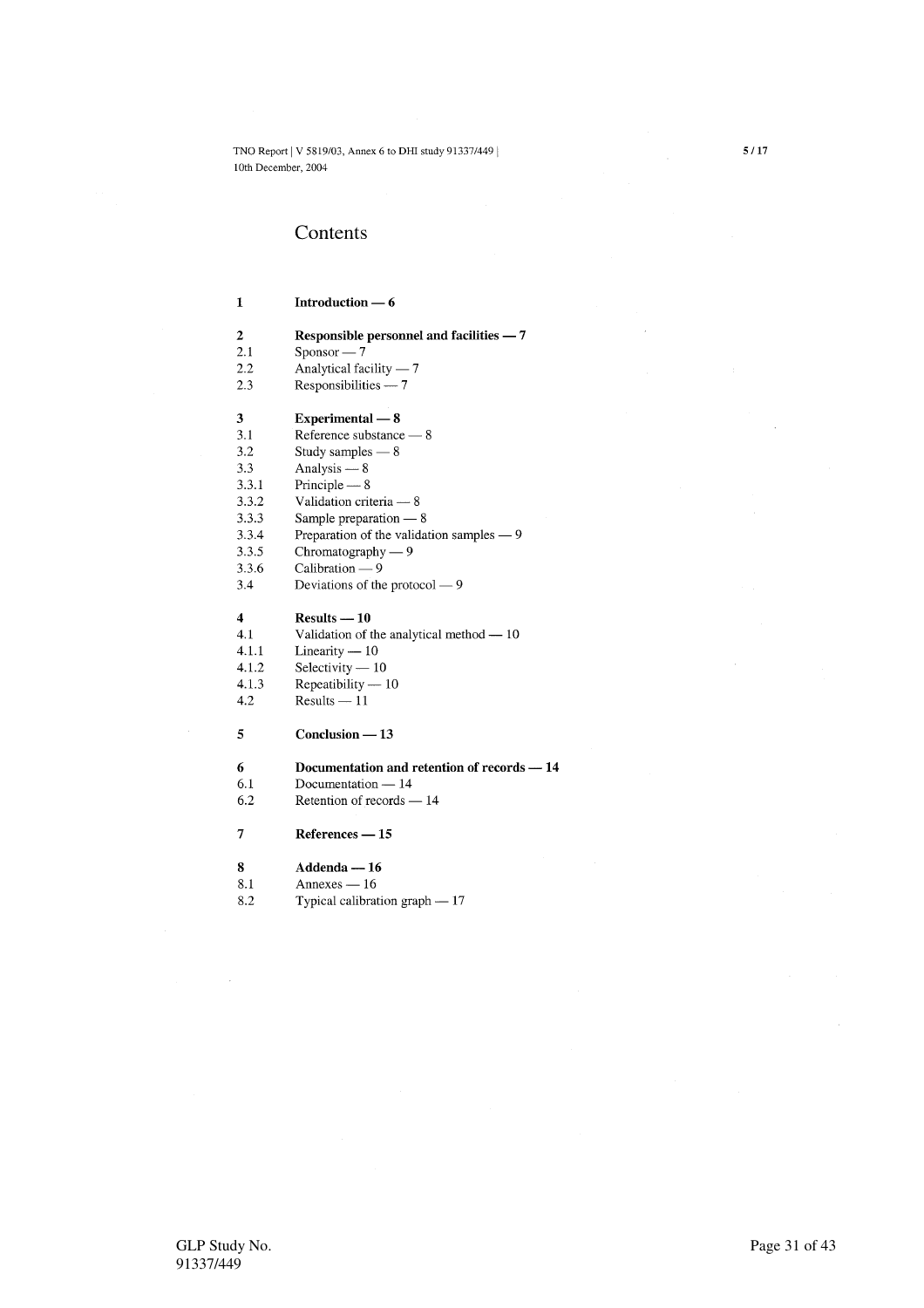### $\mathbf{1}$ Introduction

This analytical annex describes the chemical analysis of the samples from the Daphnia magna reproduction test with p-xylene (CAS # 106-42-3).

The objective of this part of the study was to validate the analytical method for the determination of p-xylene in the test mixture (water/ acetonitrile 1:1  $v/v$ ), followed by determination of the concentration of p-xylene in the samples taken during the study (TNO study 5819/03, DHI study 91337/449).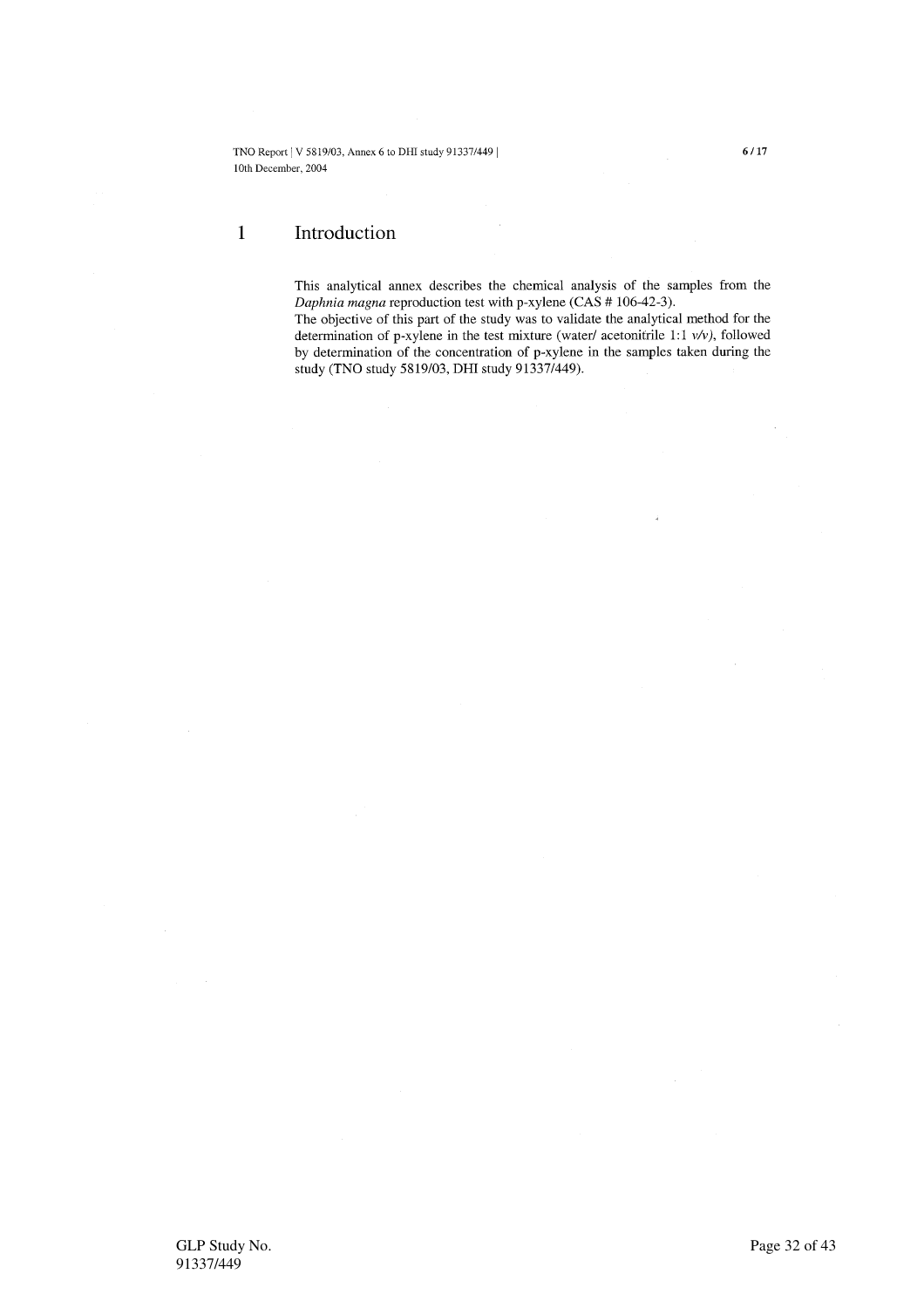### $\overline{2}$ Responsible personnel and facilities

### $2.1$ Sponsor

**CEFIC** Aromatic Producers Association Avenue E. Van Nieuwenhuyse 4, bte 2 B-1160 Brussels Belgium

### $2.2$ **Analytical facility**

TNO Nutrition and Food Research **Analytical Sciences Department** P.O. Box 360 3700 AJ Zeist The Netherlands Visitors address: Utrechtseweg 48 Zeist The Netherlands Telephone + 31 30 694 41 44; Telefax +31 30 696 0264

#### $2.3$ **Responsibilities**

Study monitor: Casper Hamwijk TNO Nutrition and Food Research Utrechtseweg 48 3704 HE Zeist The Netherlands

Study director: Estelle Bjørnestad DHI Water & Environment Agern Allé 5 DK-2970 Hørsholm Denmark

Principal investigator analytical chemistry: Ton Schouten TNO Nutrition and Food Research P.O. Box 360 3700 AJ Zeist The Netherlands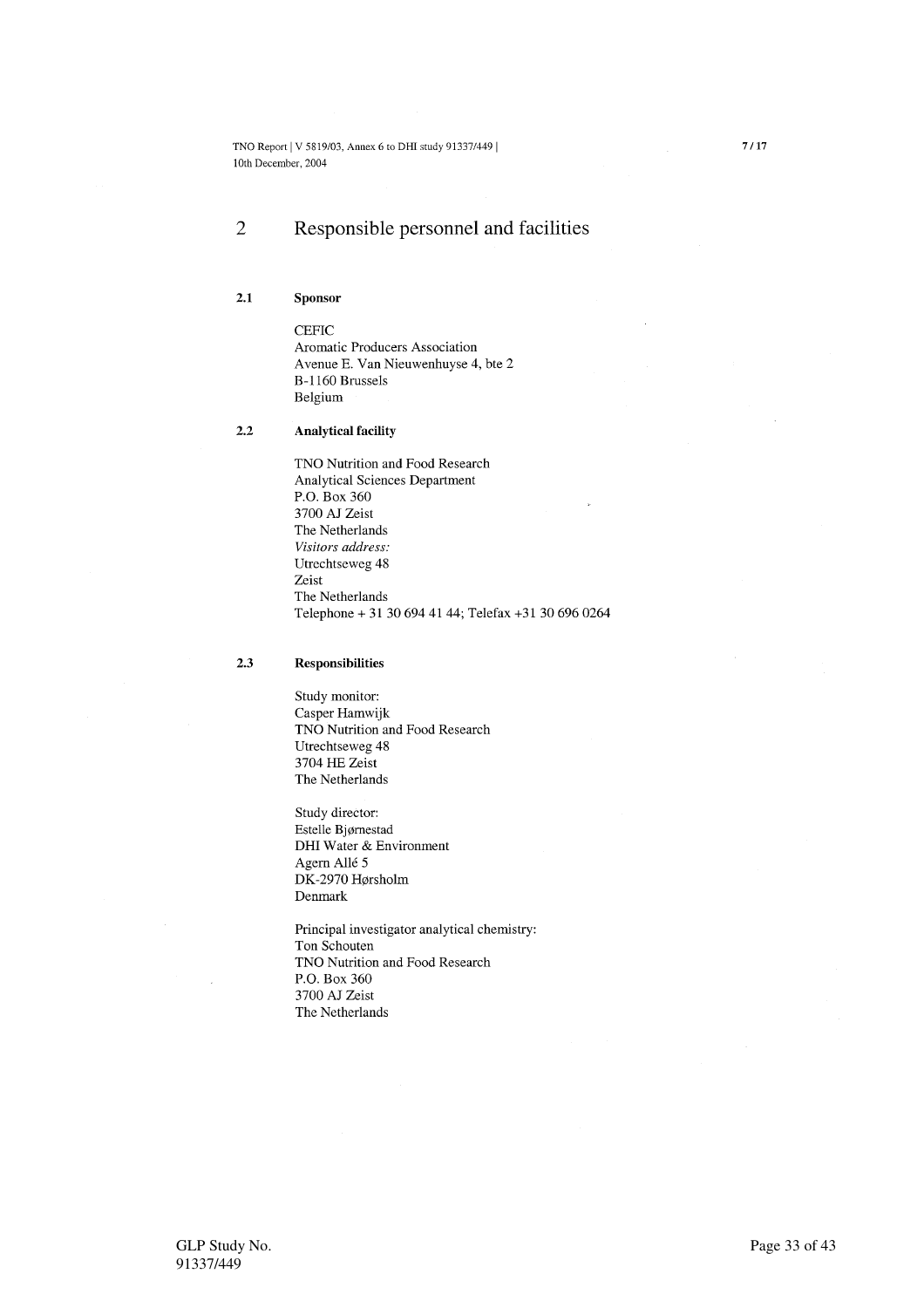### $\overline{\mathcal{E}}$ Experimental

#### $3.1$ Reference substance

On 19 May 2004 TNO Food and Nutrition Research received a sample (1 l in a brown glass bottle) of p-xylene, a colourless liquid, (TNO formulation container 1  $(25220, TNO \text{ test substance number } 040085 - 001)$ , CAS # 106-42-3. The reference material was obtained from Sigma Aldrich, lot 429739/1, purity 99.4% (according certificate of analysis). The reference material was stored at ambient temperature and protected from light. Upon receipt the expiry date was set at May 2005.

#### $3.2$ **Study samples**

According to the study director, sub-samples of 10 ml were collected in a 25-ml screw cap vial and 10 ml of acetonitrile was added to each vial before closing the lids. After termination of the toxicity study the refrigerated samples were transported to the TNO Analytical Science Department. After receipt on 21 September 2004 the samples were stored at 2-  $10^{\circ}$ C until analysis on 22 and 23 September 2004.

### $3.3$ Analysis

#### $3.3.1$ Principle

The concentration of p-xylene in test medium was determined using High Performance Liquid Chromatography (HPLC) with UV detection. Quantification of p-xylene was achieved by comparing the peak areas in the chromatograms of the study samples with those in the chromatograms of calibration solutions.

#### $3.3.2$ Validation criteria

The method was validated, by analyzing an appropriate standard solution three times. The method should meet the following criteria:

- Linearity: the correlation coefficient of the calibration curve ( $\geq$  5 points) should be greater than or equal to 0.996.
- Repeatability of the retention time: the relative standard deviation (RSD) in the retention time of the test substance when an appropriate standard solution is injected three times should be less than 2 %.
- Repeatability of the concentration: the relative standard deviation should be smaller than 10 % when a test calibration solution is analyzed three times.
- Selectivity: no peak should be found in a blank test medium with a retention time of 95% - 105% of that of the test substance. In case the blank sample shows a peak with a retention time in the above range and the area of this peak is >10% of the corresponding peak in the chromatogram of low-dose sample, the results for the formulation samples containing test substance will be corrected for the level found in the blank.

### $3.3.3$ Sample preparation

Samples were acclimatized (ambient temperature) and manually shaken (10 sec.). An aliquot of the sample was transferred into an HPLC autosampler vial.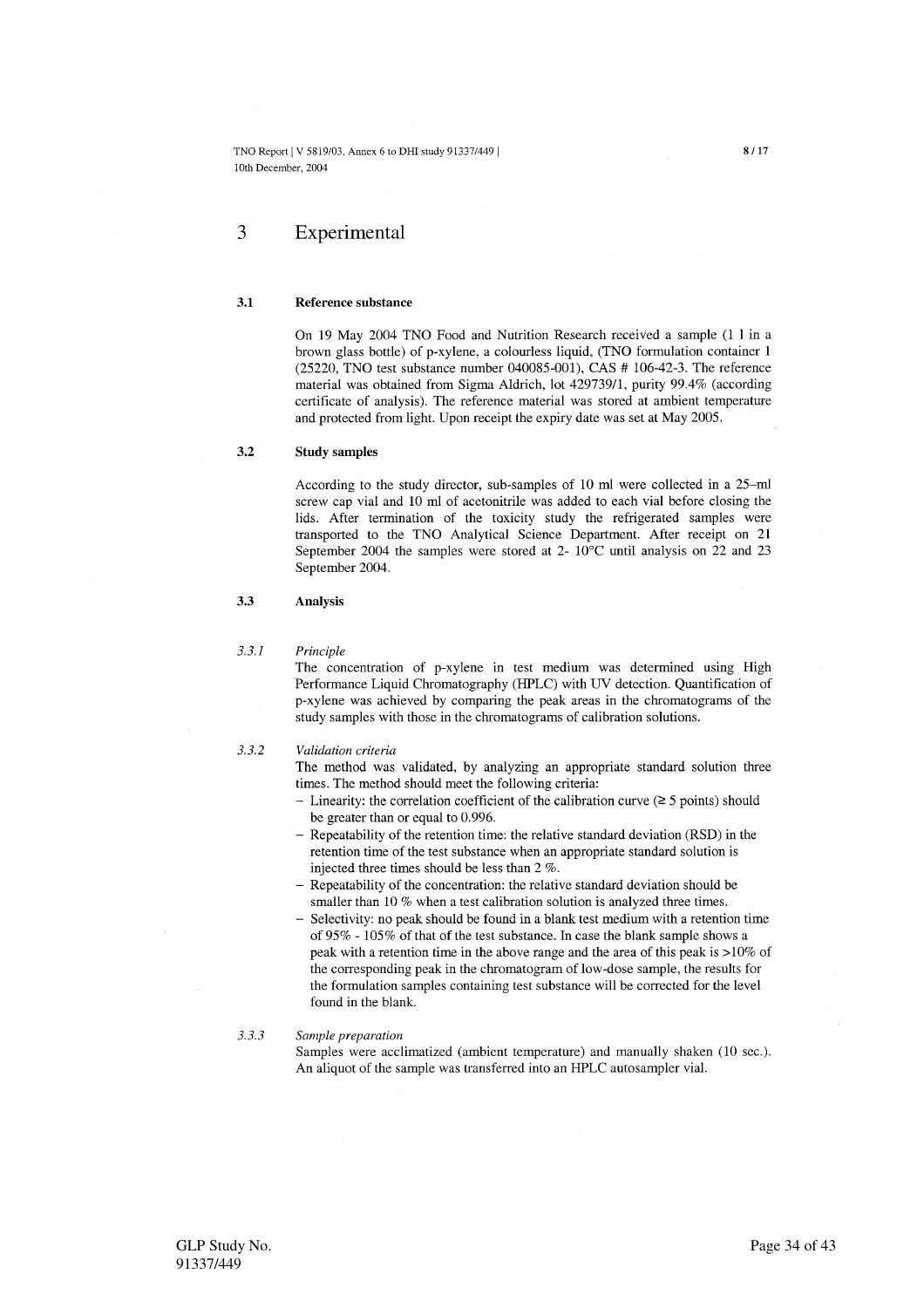#### $3.3.4$ Preparation of the validation samples

Three validation samples containing 0.8080 mg p-xylene per litre HPLC mobile phase (3.3.5) were prepared by the Analytical Sciences Department on 22 and 23 September 2004. A 0.50 ml aliquot of a stock solution of 202.0 mg p-xylene / 100 ml HPLC mobile phase that was prepared on 22 September 2004 was diluted, with 4.50 ml HPLC mobile phase solution. This solution was diluted 250 times (20 µl pxylene solution  $+5$  ml HPLC mobile phase). Validation samples, including a blank sample (sample 5819/03-A1), were analyzed as described in section and 3.3.5.

 $3.3.5$ Chromatography

> The validation samples, study samples and calibration solutions, prepared as described in section 3.3.6, were analysed using HPLC.

The following chromatographic conditions were used:

| Column             | : Phenomenex Luna $5\mu$ C18 (2), 150/4.6 mm                     |
|--------------------|------------------------------------------------------------------|
| Mobile phase       | : acetonitrile/water = $62/38$ ( $v/v$ ), degassed by sonication |
|                    | during 15 minutes                                                |
| Injection volume   | $: 20 \mu l$                                                     |
| Flow               | $: 1 \text{ ml/min}$                                             |
| Column temperature | $\cdot$ 30 °C $\cdot$                                            |
| Detection          | $: 220$ nm                                                       |
| Integration        | : PC 1000                                                        |

#### $3.3.6$ Calibration

Calibration solutions were prepared by alternately diluting 25, 50, 100, 250, 500, 1000 and 2000 times two freshly prepared stock solutions (approximately 200 mg) p-xylene per litre of mobile phase) to obtain concentrations between 0.10 and 8 mg p-xylene / 1 HPLC mobile phase.<sup>1</sup>

The calibration solutions were analyzed as described in section 3.3.5. A calibration graph was constructed by plotting the peak area of the chromatograms of the calibration solutions against the concentration. The concentration of p-xylene in the samples was calculated using the calibration graph.

#### $3.4$ Deviations of the protocol

Protocol P5819/03 (DHI study code 91337/449) section 12 and Amendment 1: It was not possible to detect a concentration of 10 % of the lowest dose sample. The theoretical p-xylene concentration in the analysis sample was 0.084 mg /l (as all samples were 1:1 diluted with acetonitrile, see 3.2). The calculated LOD (3x noise) was  $0.011$  mg p-xylene/1, which was about 13 % of that concentration. This deviation did not affect the outcome of the analysis.

 ${}^{1}$ On 23 September 2004 two additional calibration solutions with a concentration of 0.03974 and 0.02020 mg/l were prepared and analysed.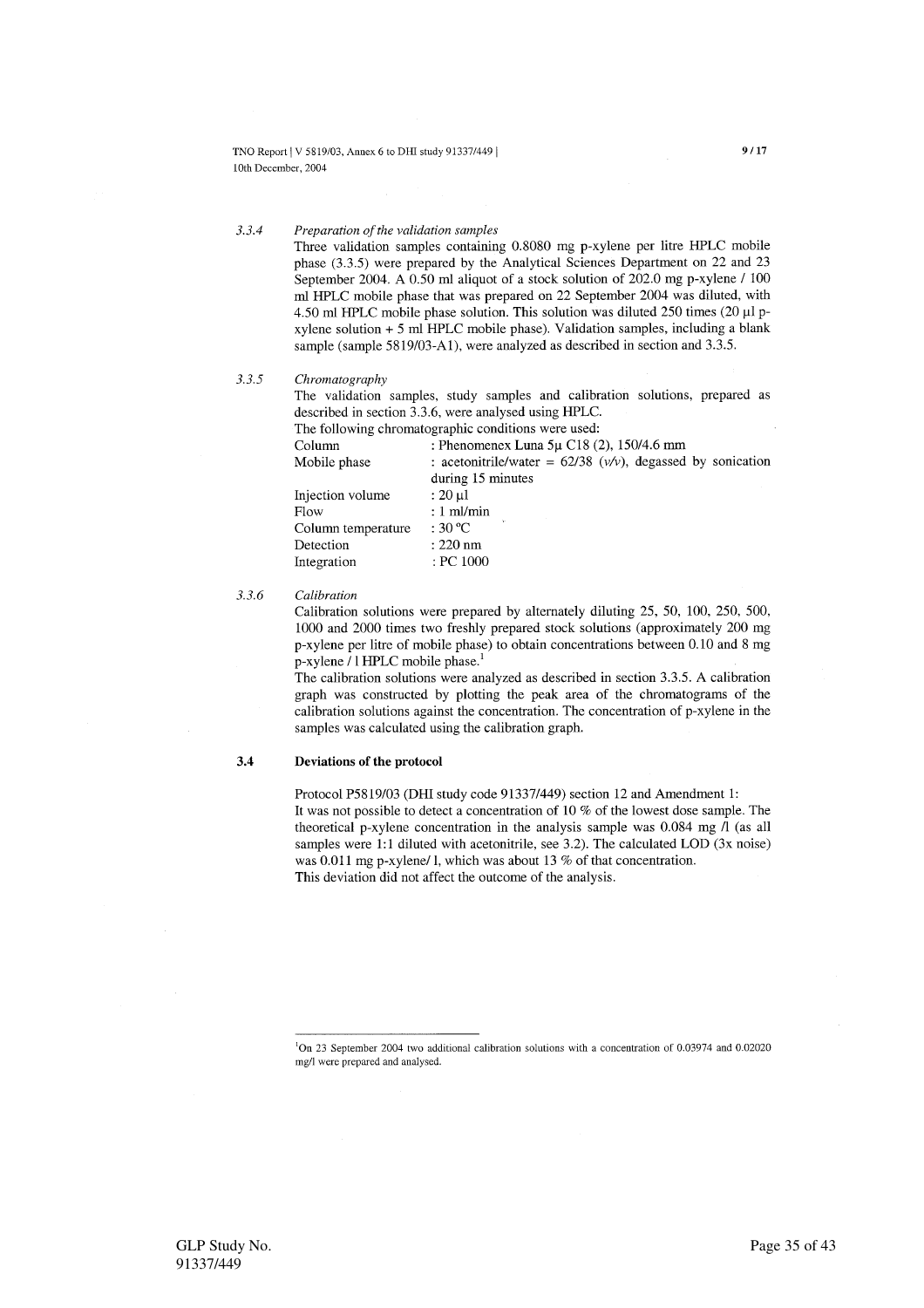$\overline{4}$ Results

### $4.1$ Validation of the analytical method

### $4.1.1$ Linearity

The calibration coefficient was  $>0.996$  and therefore the calibration graph was considered to be rectilinear. A typical calibration graph is presented in Figure 1 (section 8.2 of this annex).

### Selectivity  $4.1.2$

No peak was found in a blank test medium extract with a retention time of 95 % - $105\%$  of that of the test substance. However, it was not possible to detect a concentration of 10  $%$  of the lowest dose sample. The theoretical p-xylene concentration in the analysis sample from the lowest dose group was  $0.084$  mg  $\Lambda$  (as all samples were 1:1 diluted with acetonitrile, see 3.2). The calculated LOD (3x noise) was 0.011 mg p-xylene/ l, which was about 13 % of this concentration (nominal concentration of the undiluted test medium  $0.168$  mg p-xylene/1).

#### $4.1.3$ Repeatibility

The peak areas and the retention times and their respective RSD  $(n=3)$  in the repeatability experiment with the validation samples prepared on 22 and 23 September 2004 respectively and analysed on that days are shown in Table 1 and 2. The RSD in the peak area (as a measure for the concentration) of p-xylene in the three validation samples was 0.4 and 0.2  $%$ , respectively. The RSD in the retention time was 0.01% on both days. These values met the validation criteria.

| validation samples prepared and analysed on 22 September 2004. |                    |                         |  |  |  |  |
|----------------------------------------------------------------|--------------------|-------------------------|--|--|--|--|
| Concentration prepared                                         | Peak area (counts) | Retention time p-xylene |  |  |  |  |
| $(mg.1^{-1})$                                                  |                    | peak (min)              |  |  |  |  |
| 0.8080                                                         | 48204              | 8.010                   |  |  |  |  |
|                                                                | 48264              | 8.011                   |  |  |  |  |
|                                                                | 47925              | 8.011                   |  |  |  |  |
| Mean $(n=3)$                                                   | 48131              | 8.01                    |  |  |  |  |
| $RSD(n=3)$                                                     | $0.4\%$            | 0.01%                   |  |  |  |  |

Repeatability of the analysis of  $p$ -xylene as determined from the Table 1

| Table 2 | Repeatability of the analysis of p-xylene as determined from the |
|---------|------------------------------------------------------------------|
|         | validation samples prepared and analysed on 23 September 2004    |

| Concentration prepared | Peak area (counts) | Retention time p-xylene |  |
|------------------------|--------------------|-------------------------|--|
| $(mg.l^{-1})$          |                    | peak (min)              |  |
| 0.8080                 | 47759              | 8.012                   |  |
|                        | 47901              | 8.013                   |  |
|                        | 47683              | 8.013                   |  |
| Mean $(n=3)$           | 47781              | 8.01                    |  |
| $RSD(n=3)$             | $0.2\ \%$          | $0.01\%$                |  |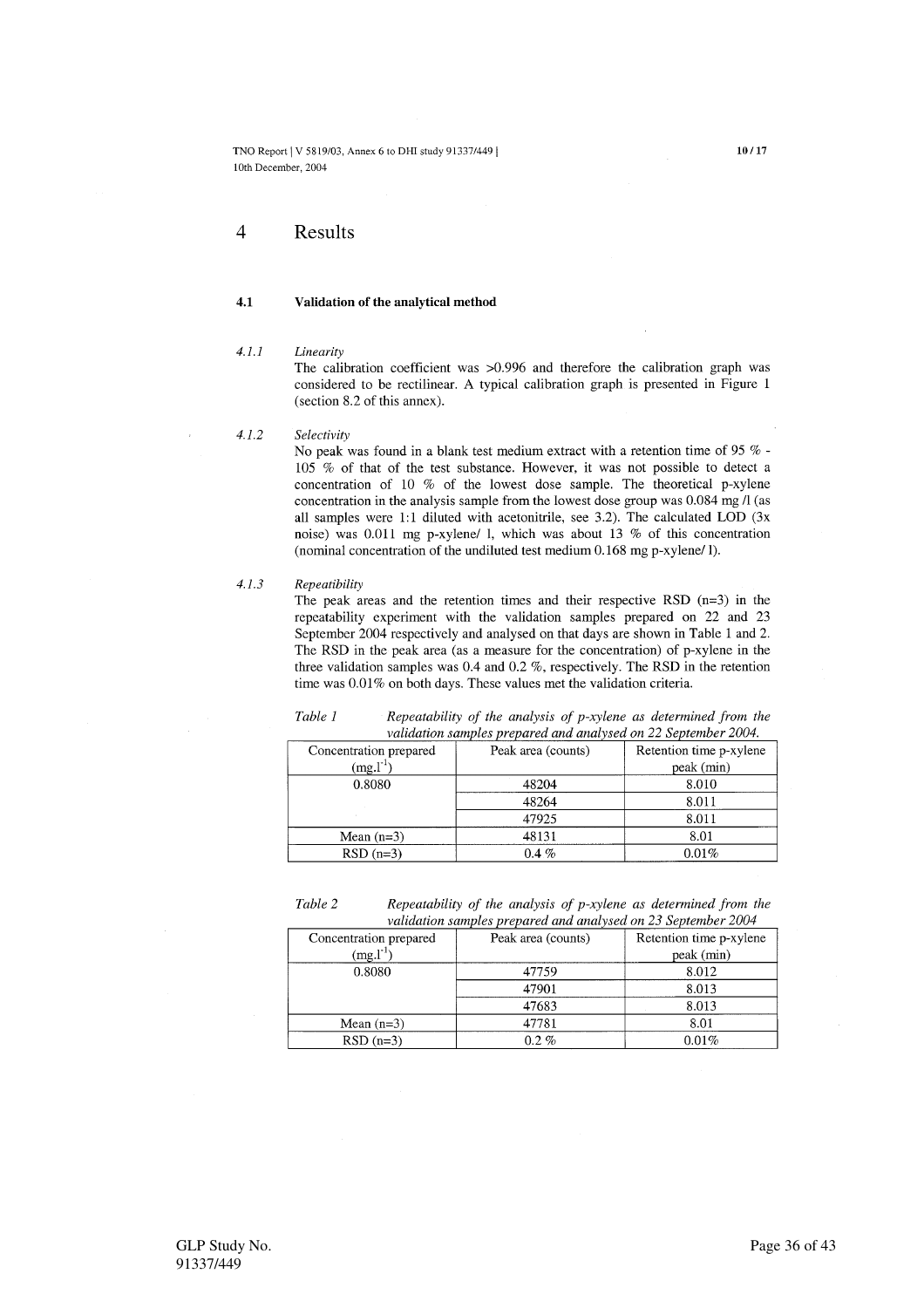$4.2$ **Results** 

> The results of the analysis of the study samples are presented in Table 3. First analysis occurred on 22 September 2004. However, unexpectedly the peak areas of the samples of the lowest dose group were smaller than the peak area of the lowest calibration point. Therefore the results for sample A10 to A18 were obtained by extrapolation. The results of the reanalysis on 23 September 2004 (linearity of the calibration checked with two additional calibration points) show that extrapolation was acceptable.

| Sample         | Intended         | Date     | Days                    | Old/new | Measured        | Reanalysis           |
|----------------|------------------|----------|-------------------------|---------|-----------------|----------------------|
| code           | dose             |          |                         |         | concentration   | $(mg.1^{-1})^{2, 3}$ |
| 5819/03        | level            |          |                         |         | $(mg. l-1)2, 3$ |                      |
|                | $(mg. l-1)$      |          |                         |         |                 |                      |
| A <sub>1</sub> | $\overline{0}$   | 25/08/04 | $\overline{0}$          | New     | $<$ LOD         |                      |
| A <sub>2</sub> | $\theta$         | 27/08/04 | $\overline{c}$          | New     | $<$ LOD         |                      |
| A <sub>3</sub> | $\overline{0}$   | 30/08/04 | $\overline{5}$          | Old     | $<$ LOD         |                      |
| A <sub>4</sub> | $\boldsymbol{0}$ | 03/09/04 | 9                       | New     | $<$ LOD         |                      |
| A <sub>5</sub> | $\mathbf{0}$     | 06/09/04 | 12                      | Old     | $<$ LOD         |                      |
| A <sub>6</sub> | $\mathbf{0}$     | 10/09/04 | 16                      | New     | $<$ LOD         |                      |
| A 7            | $\mathbf 0$      | 13/09/04 | 19                      | Old     | $<$ LOD         | $<$ LOD              |
| A8             | $\theta$         | 13/09/04 | 19                      | New     | $<$ LOD         |                      |
| A 9            | $\overline{0}$   | 15/09/04 | 21                      | Old     | $<$ LOD         |                      |
| A 10           | 0.168            | 25/08/04 | $\overline{0}$          | New     | 0.051           | 0.043                |
| A 11           | 0.168            | 27/08/04 | $\overline{\mathbf{c}}$ | New     | 0.046           | 0.044                |
| A 12           | 0.168            | 30/08/04 | $\overline{5}$          | Old     | 0.049           | 0.052                |
| A 13           | 0.168            | 03/09/04 | 9                       | New     | 0.048           | 0.043                |
| A 14           | 0.168            | 06/09/04 | 12                      | Old     | 0.046           | 0.048                |
| A 15           | 0.168            | 10/09/04 | 16                      | New     | 0.071           | 0.066                |
| A 16           | 0.168            | 13/09/04 | 19                      | Old     | 0.060           | 0.052                |
| A 17           | 0.168            | 13/09/04 | 19                      | New     | 0.065           | 0.053                |
| A 18           | 0.168            | 15/09/04 | 21                      | Old     | 0.050           | 0.042                |
| A 19           | 0.336            | 25/08/04 | $\mathbf 0$             | New     | 0.099           |                      |
| A 20           | 0.336            | 27/08/04 | $\overline{c}$          | New     | 0.087           |                      |
| A 21           | 0.336            | 30/08/04 | $\overline{5}$          | Old     | 0.108           |                      |
| A 22           | 0.336            | 03/09/04 | 9                       | New     | 0.095           |                      |
| A 23           | 0.336            | 06/09/04 | 12                      | Old     | 0.094           |                      |
| A 24           | 0.336            | 10/09/04 | 16                      | New     | 0.141           |                      |
| A 25           | 0.336            | 13/09/04 | 19                      | Old     | 0.107           |                      |
| A 26           | 0.336            | 13/09/04 | 19                      | New     | 0.113           |                      |
| A 27           | 0.336            | 15/09/04 | 21                      | Old     | 0.092           |                      |
| A 28           | 0.672            | 25/08/04 | $\boldsymbol{0}$        | New     | 0.202           |                      |
| A 29           | 0.672            | 27/08/04 | $\overline{c}$          | New     | 0.191           |                      |
| A 30           | 0.672            | 30/08/04 | 5                       | Old     | 0.208           |                      |
| A 31           | 0.672            | 03/09/04 | 9                       | New     | 0.212           |                      |

Concentration of p-xylene in the study samples Table 3

<sup>2</sup> Measured concentrations were *not* corrected for the 1:1 dilution with acetonitril. <sup>3</sup> First analysis occurred on 22 September 2004, reanalysis on 23 September 2004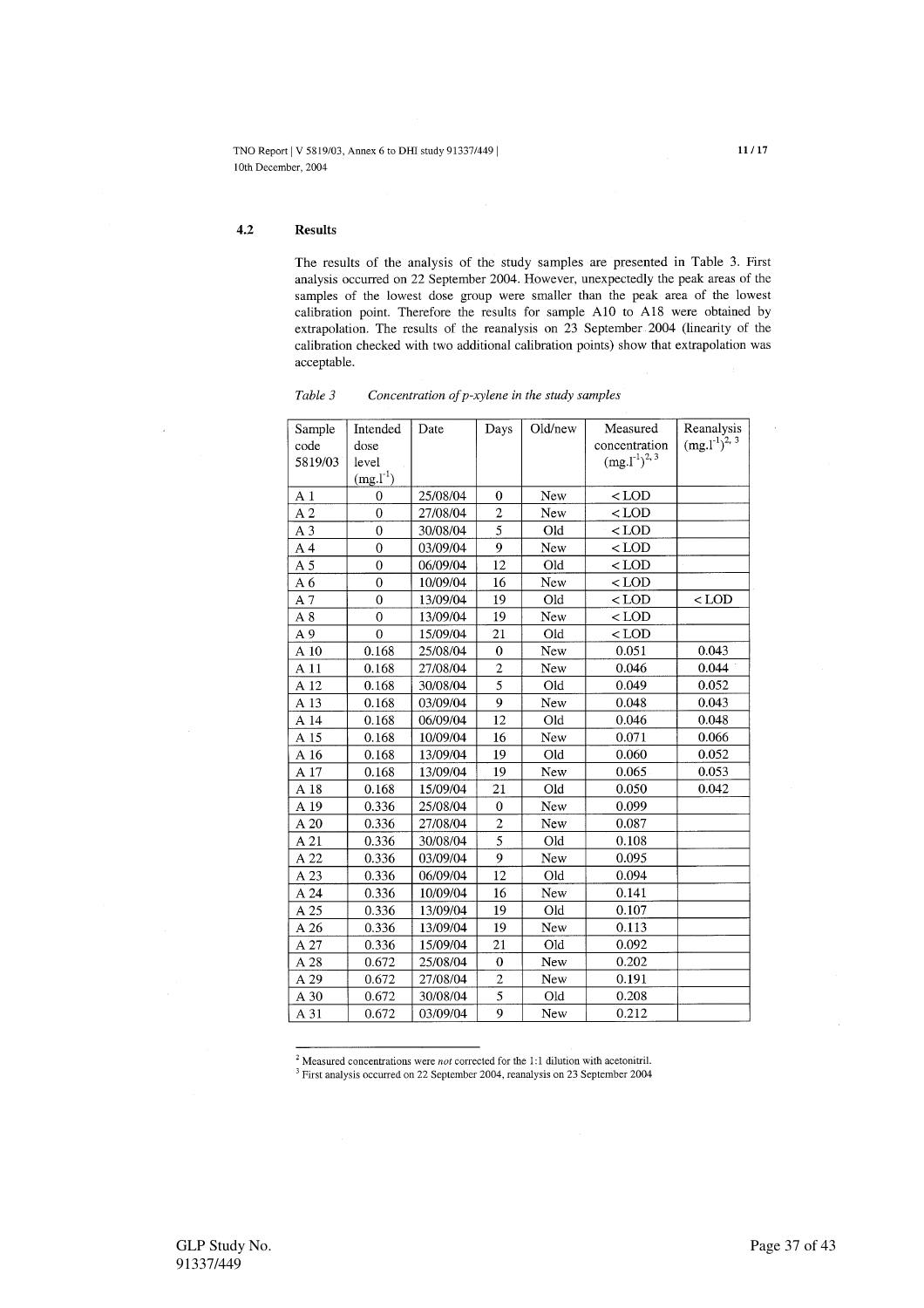| Sample<br>code | Intended<br>dose | Date     | Days                    | Old/new | Measured<br>concentration | Reanalysis<br>$(mg.1^{1})^{2,3}$ |
|----------------|------------------|----------|-------------------------|---------|---------------------------|----------------------------------|
| 5819/03        | level            |          |                         |         | $(mg.1^{-1})^{2,3}$       |                                  |
|                | $(mg.l-1)$       |          |                         |         |                           |                                  |
| A 32           | 0.672            | 06/09/04 | 12                      | Old     | 0.190                     |                                  |
| A 33           | 0.672            | 10/09/04 | 16                      | New     | 0.279                     |                                  |
| A 34           | 0.672            | 13/09/04 | 19                      | Old     | 0.218                     |                                  |
| A 35           | 0.672            | 13/09/04 | 19                      | New     | 0.224                     |                                  |
| A 36           | 0.672            | 15/09/04 | 21                      | Old     | 0.186                     |                                  |
| A 37           | 1.34             | 25/08/04 | $\mathbf{0}$            | New     | 0.35                      |                                  |
| A 38           | 1.34             | 27/08/04 | $\overline{c}$          | New     | 0.31                      |                                  |
| A 39           | 1.34             | 30/08/04 | 5                       | Old     | 0.34                      |                                  |
| A 40           | 1.34             | 03/09/04 | 9                       | New     | 0.43                      |                                  |
| A41            | 1.34             | 06/09/04 | 12                      | Old     | 0.36                      |                                  |
| A 42           | 1.34             | 10/09/04 | 16                      | New     | 0.49                      |                                  |
| A 43           | 1.34             | 13/09/04 | 19                      | Old     | 0.41                      |                                  |
| A 44           | 1.34             | 13/09/04 | 19                      | New     | 0.40                      |                                  |
| A 45           | 1.34             | 15/09/04 | 21                      | Old     | 0.36                      |                                  |
| A 46           | 2.69             | 25/08/04 | $\mathbf 0$             | New     | 0.71                      |                                  |
| A 47           | 2.69             | 27/08/04 | $\overline{c}$          | New     | 0.61                      |                                  |
| A 48           | 2.69             | 30/08/04 | $\overline{5}$          | Old     | 0.71                      |                                  |
| A 49           | 2.69             | 03/09/04 | 9                       | New     | 0.89                      |                                  |
| A 50           | 2.69             | 06/09/04 | 12                      | Old     | 0.74                      |                                  |
| A 51           | 2.69             | 10/09/04 | 16                      | New     | 0.99                      |                                  |
| A 52           | 2.69             | 13/09/04 | 19                      | Old     | 0.81                      |                                  |
| A 53           | 2.69             | 13/09/04 | 19                      | New     | 0.84                      |                                  |
| A 54           | 2.69             | 15/09/04 | 21                      | Old     | 0.73                      |                                  |
| A 55           | 5.38             | 25/08/04 | $\mathbf 0$             | New     | 1.51                      |                                  |
| A 56           | 5.38             | 27/08/04 | $\overline{c}$          | New     | 1.22                      |                                  |
| A 57           | 5.38             | 30/08/04 | $\overline{5}$          | Old     | 1.50                      |                                  |
| A 58           | 5.38             | 03/09/04 | 9                       | New     | 1.81                      |                                  |
| A 59           | 5.38             | 06/09/04 | 12                      | Old     | 1.52                      |                                  |
| A 60           | 5.38             | 10/09/04 | 16                      | New     | 1.95                      |                                  |
| A 61           | 5.38             | 13/09/04 | 19                      | Old     | 1.69                      |                                  |
| A 62           | 5.38             | 13/09/04 | 19                      | New     | 1.56                      |                                  |
| A 63           | 5.38             | 15/09/04 | $\overline{21}$         | Old     | 1.39                      |                                  |
| A 64           | 10.75            | 25/08/04 | $\mathbf 0$             | New     | 2.72                      |                                  |
| A 65           | 10.75            | 27/08/04 | $\overline{\mathbf{c}}$ | New     | 2.43                      |                                  |
| A 66           | 10.75            | 30/08/04 | $\overline{5}$          | Old     | 2.80                      |                                  |

 $\mathcal{A}$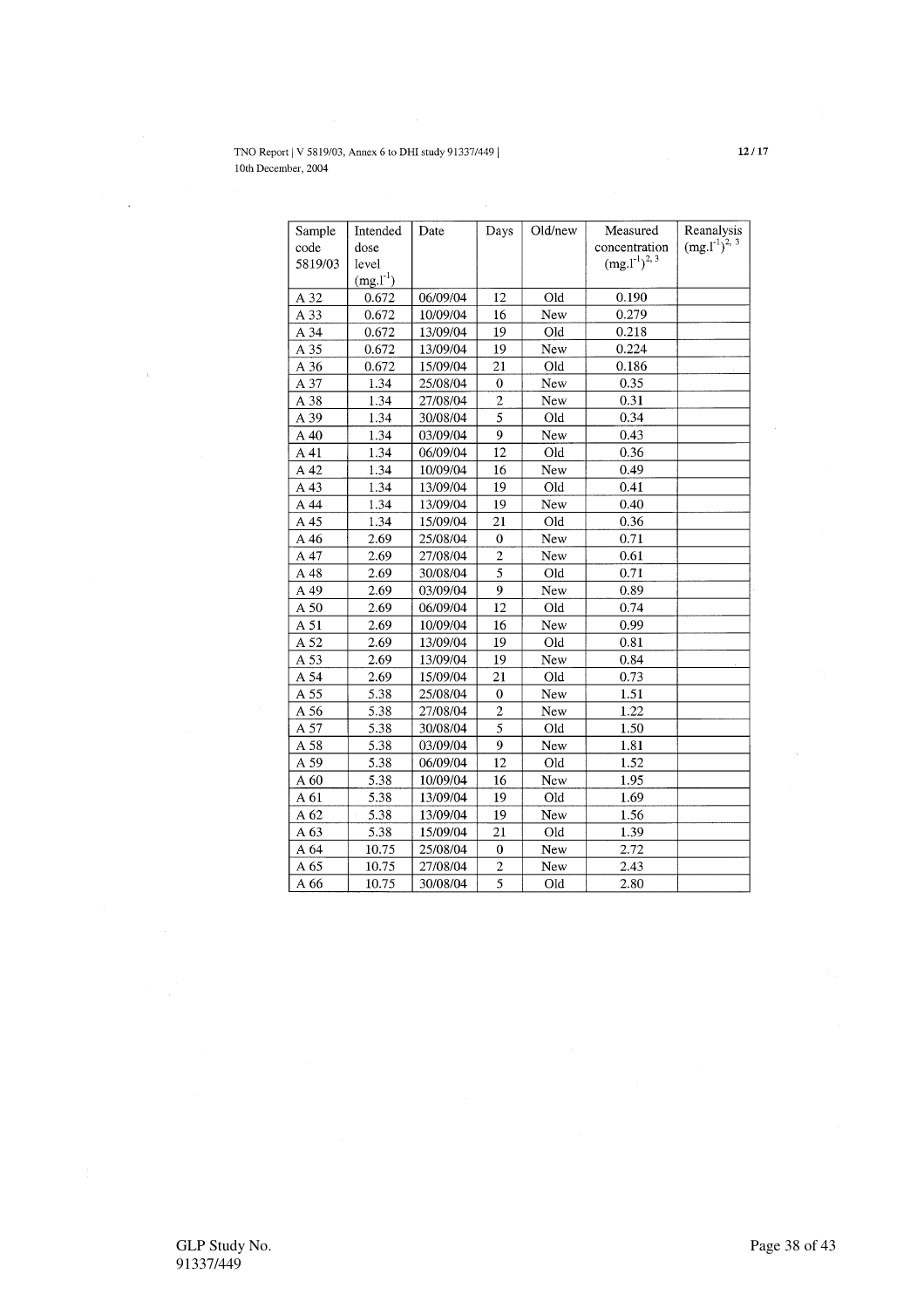### $\overline{5}$ Conclusion

l,

The results as presented in this Analytical report may unconditionally be used in study 5819/03 (DHI study 91337/449).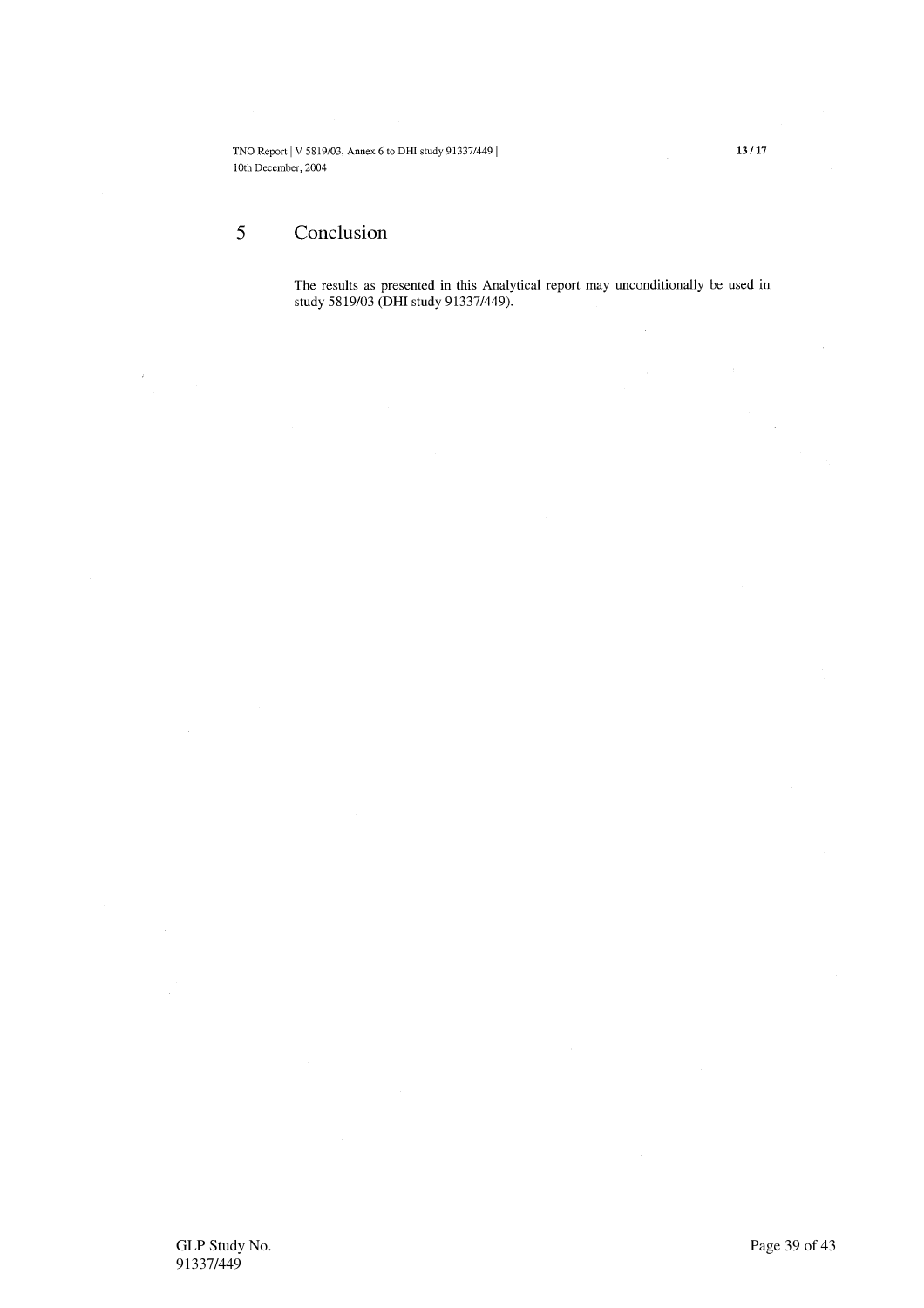### 6 Documentation and retention of records

### $6.1$ Documentation

The documentation of this study consists of the study protocol, correspondence, report and raw data or true copies of these.

### $6.2$ **Retention of records**

The following documents relating to the analytical part of the study will be retained for 10 years after completion of the final report in the archives of TNO Nutrition and Food Research:

- 1. Copies of approved study protocol, and its amendments and the final sub report.
- 2. Raw data or true copies of these.
- 3. Correspondence.
- 4. All other information related to this part of the study.

On request, after this period of 10 years the documents will be transferred to the sponsor.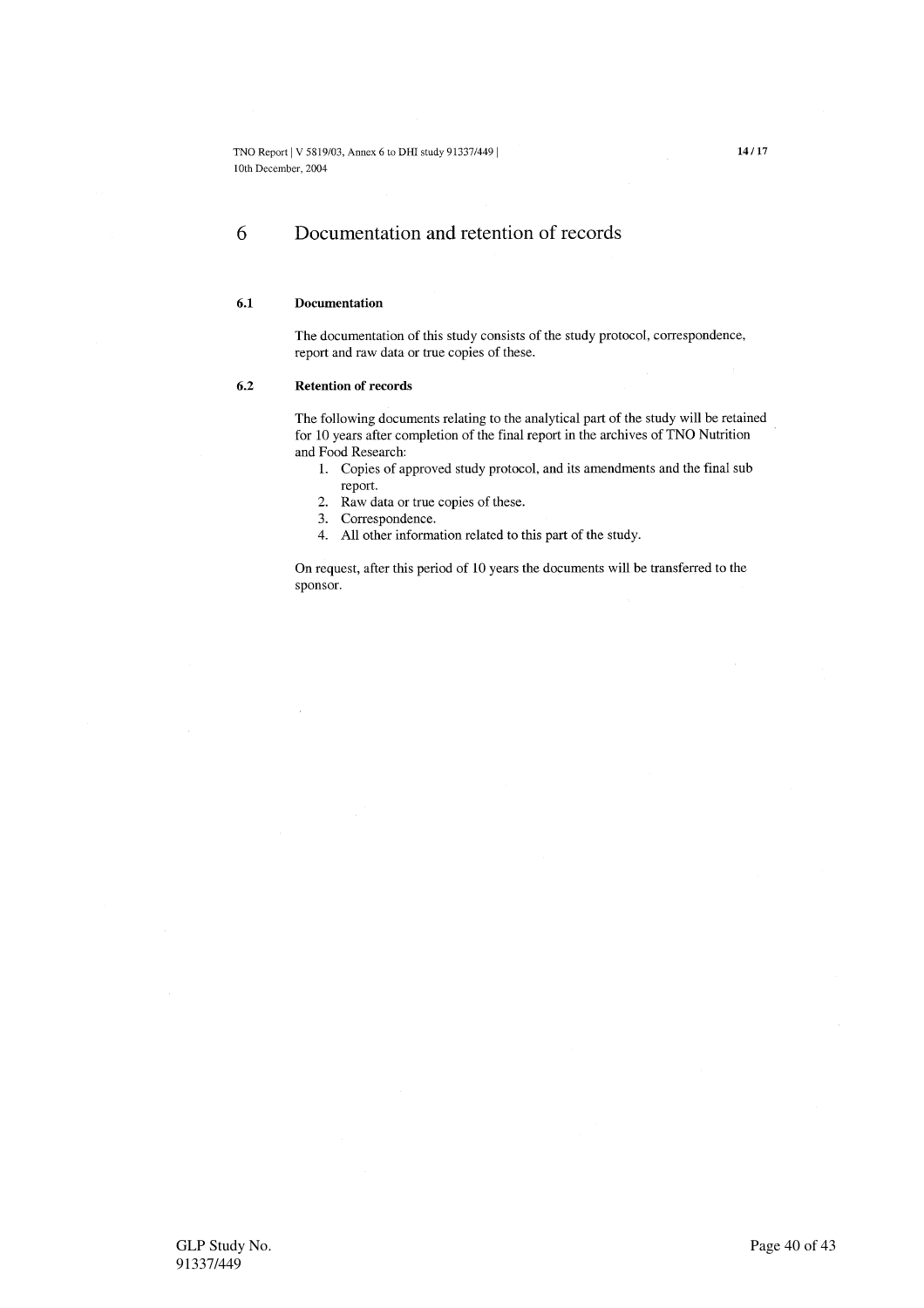### $\overline{7}$ References

 $\mathbf{1}$ .

Organisation for Economic Co-operation and Development, Paris. OECD Principles of Good Laboratory Practice (as revised in 1997).<br>ENV/MC/CHEM (98) 17

 $\bar{\rm{b}}$ 

 $\bar{\mathcal{A}}$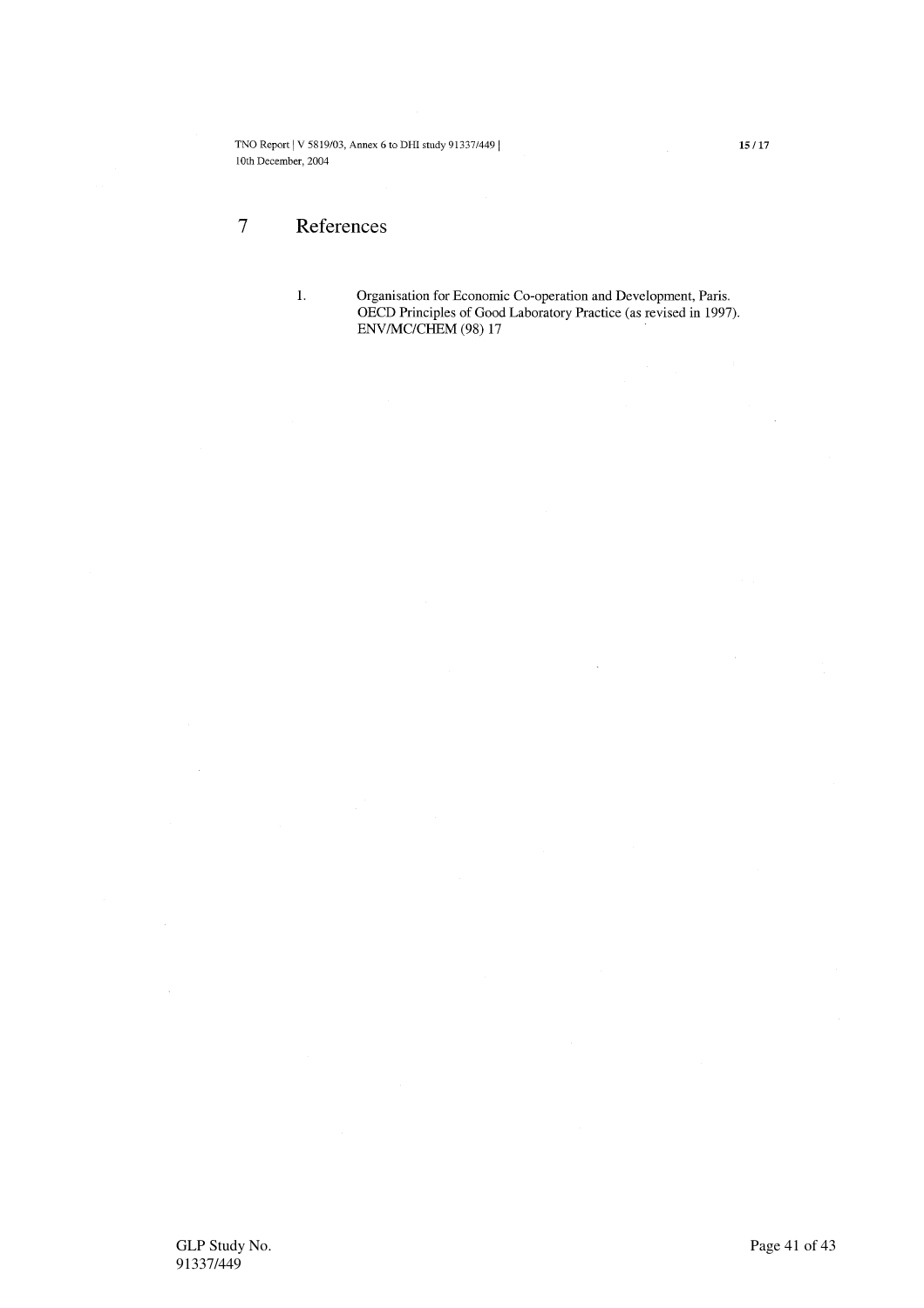### 8 Addenda

#### $8.1$ Annexes

Copy of the endorsement of GLP compliance



voedsel en waren autoriteit

### **ENDORSEMENT OF COMPLIANCE**

WITH THE OECD PRINCIPLES OF **GOOD LABORATORY PRACTICE** 

Pursuant to the Netherlands GLP Compliance Monitoring Programme and according to Directive 2004/9/EC the conformity with the OECD Principles of GLP was assessed on 7-11 June 2004 at

> TNO Nutrition and Food Research Utrechtseweg 48, P.O. Box 360 3700 AJ ZEIST

It is herewith confirmed that the afore-mentioned test facility is currently operating in compliance with the OECD Principles of Good Laboratory Practice in the following areas of expertise: Toxicity, mutagenicity, biodegradation, residues, analytical and clinical chemistry, kinetics and metabolism, and occupational toxicity.

**SERIA The Hague, 19 August 2004** Dr Th. Helder

**GLP Compliance Monitoring Department** 

Inspectorate for Health Protection and Vetermary Public Health<br>Food and Consumer Product Sarety Authority